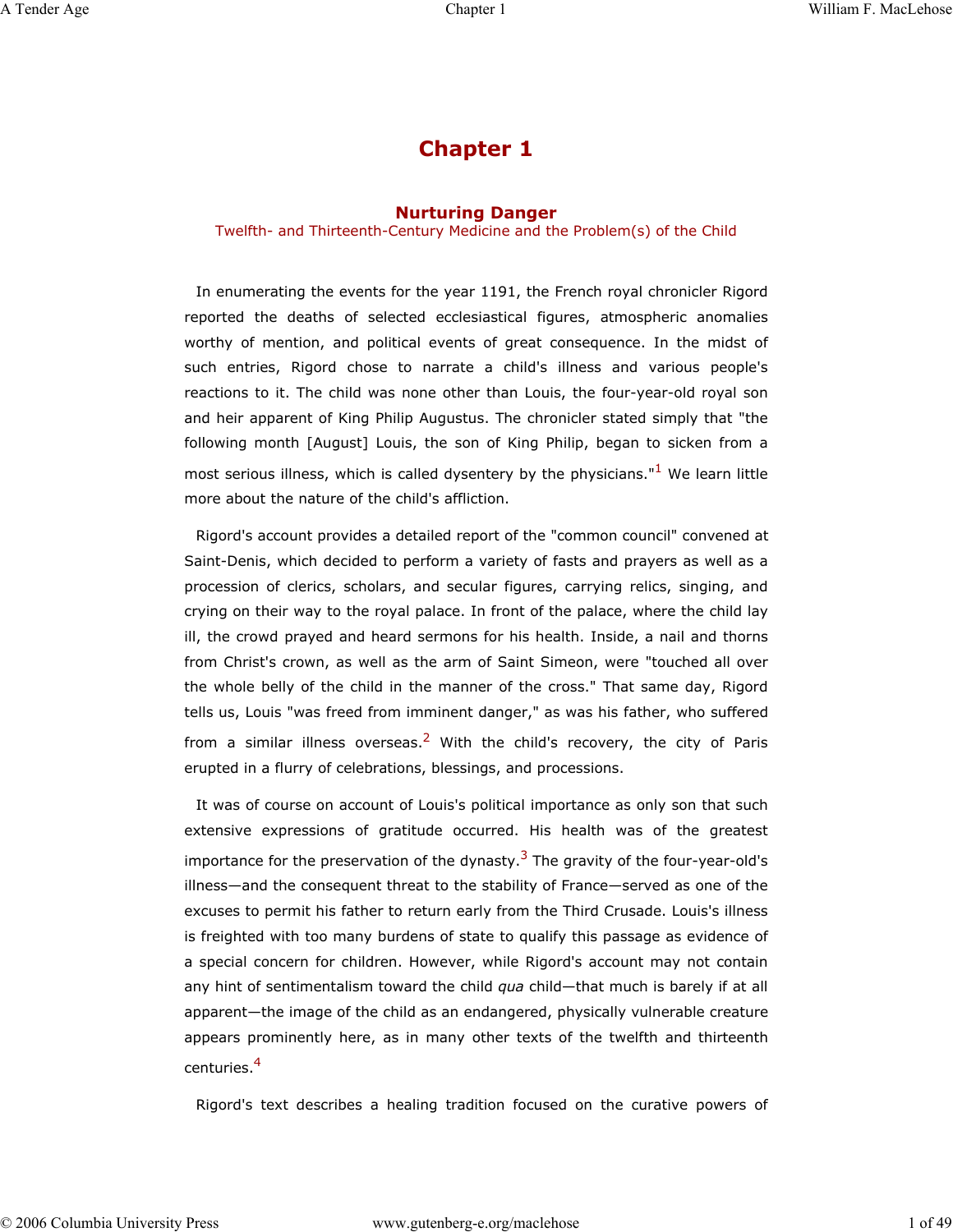Christian relics. In strong contrast, twelfth- and thirteenth-century medical writings concentrating on the child attempted to provide a coherent theory of the physiology of the child—any child—and especially to explain his apparent predisposition to illness. Although learned medicine, like religious healing, sought in the end to cure the young, the former was concerned with etiology and prognosis and, as a result, provided a direct discussion of the child's physical constitution. At the most fundamental level, an awareness of, and an anxiety over, the child's physical fragility and potential mortality underlies both Rigord's narrative and the entire medical literature on child care.

Just as we lose sight of Louis in the midst of the ceremonies described by Rigord, so also in the learned medical literature, the primary focus of this chapter, we often find emphasis not on the child himself but on those who surrounded him, especially the mother, the midwife, and the wetnurse. Since medical writers often created a narrative of the child's development from conception through birth and the early years of life, it is perhaps not surprising that the figures most closely associated with those phases—all of them women—should also come under close scrutiny. Medical writers, the overwhelming majority of whom were male, recognized and simultaneously problematized the crucial role that women played in fetal and puerile development. This literature reveals an extreme concern over the health of the child, a solicitude that derived from and operated to reinforce an underlying anxiety over women's bodies as sources of pathology and danger. Medical writers often located the etiology of children's illnesses in women's bodily functions and thus justified their emphasis on increased regulation of both the child's caretakers as well as the child himself.

#### **Textual Background**

Given the centrality of women's bodies in the processes of fetal growth, childbirth, and breastfeeding, medical writings on childhood in the twelfth and thirteenth centuries were inextricably linked with gynecology. Prior to the development of pediatrics as a distinctive, specialized field in the nineteenth century, child care was often subsumed under women's medicine (*medicina feminarum*). The first post-Hippocratic texts to deal exclusively, though briefly, with children's health appear only in the second half of the thirteenth century. Yet even these sources reveal ambivalence toward the role of women in child care.

A considerable body of literature on children in medicine is evident from the beginnings of the Western medical heritage.<sup>5</sup> Certainly from the fifth century B.C.E., when the Hippocratic corpus first appeared, there existed substantial though scattered material that treated childhood as a distinct phase of life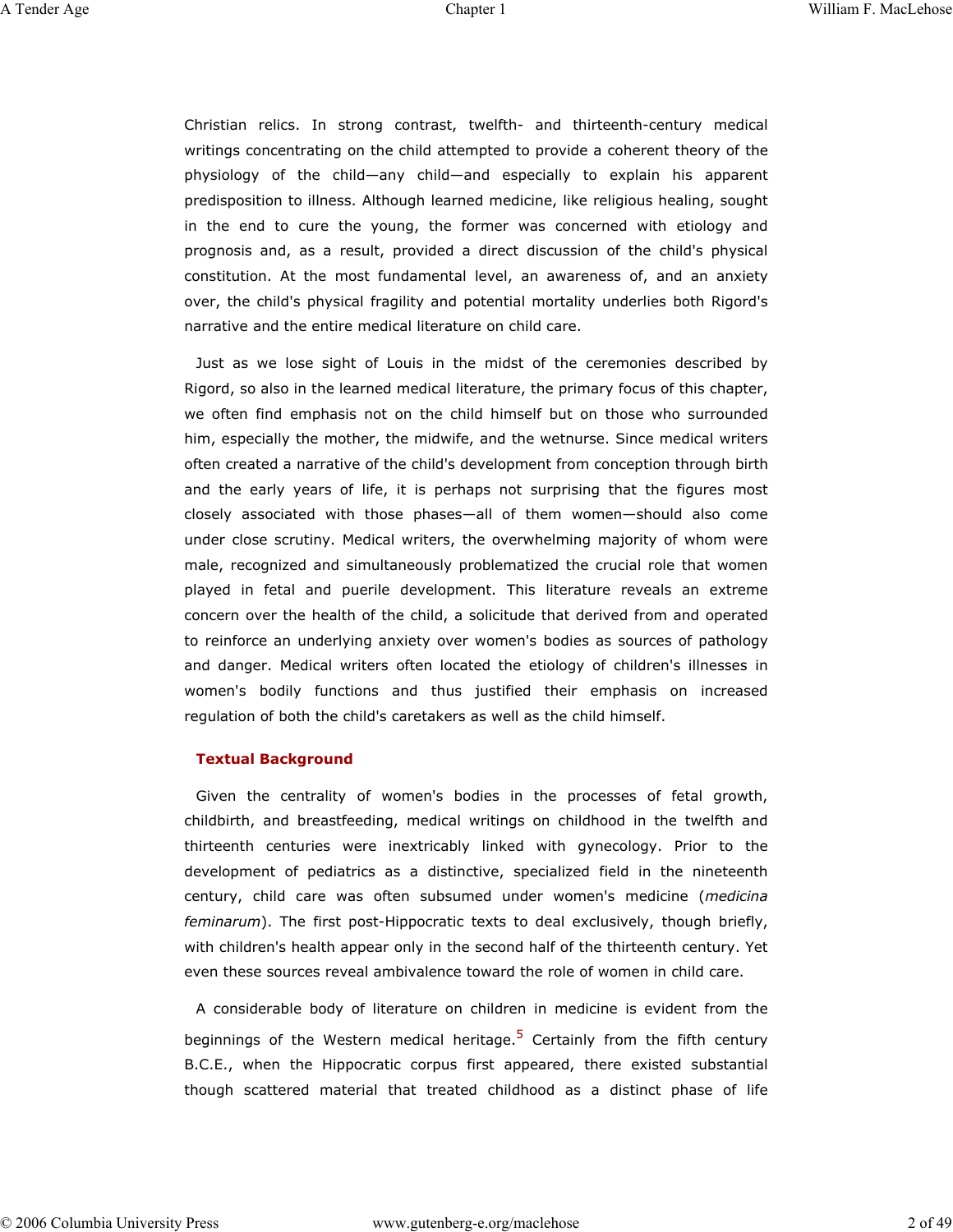requiring its own specific treatment. In this literature, the child's body was singled out for the study of its particular physiology and pathology.<sup>6</sup>

A similar and at times heightened concern for the safety of the child as fetus, newborn, and infant appears in the medical literature written and read in France from 1125 to 1275. In the medical and natural-philosophical literature of this period, $<sup>7</sup>$  the child emerges as a weak, fragile being in need of much care and</sup> attention. It is this theme of the child as feeble and easily susceptible to illnesses, many of them distinctly their own, that provides the backdrop to my discussion. The ideas of the child's humoral imbalance and pathology embody the twelfthand thirteenth-century mixture of medical theory and observation.

Medical writings stressed that both ends of the age spectrum, childhood and old age, could succumb to pathological conditions or to physical corruption from a variety of sources. With rare but important exceptions, these texts purported to provide a descriptive rather than a moralizing account of the conception, birth, and life of the fetus, infant, and child. The authors' concern was to maintain the child's health through the regulation both of the child and of those surrounding him. While Rigord's account and literary sources usually described only the births and childhoods of exceptional children (e.g., a royal prince or hero of a tale), medical texts attempted to define the limits of normalcy and pathology in the health of "the child," an abstract though generally male figure.<sup>8</sup>

Western Europe before the twelfth century inherited a scattered Latin literature on pediatrics stemming directly from classical sources, especially Hippocratic texts and their glosses. The most extensive sources for pediatric medicine were several translations of Soranus's *Gynaecia* (second century C.E.). A contemporary of Galen, Soranus wrote a practical guide to gynecology, obstetrics, and pediatrics. In the fifth and sixth centuries, two different Latin translations of this Greek work appeared, both coming from North Africa, by Caelius Aurelianus and Mustio.<sup>9</sup> The Mustio text provided an extremely abbreviated version of Soranus's treatise and was widely available and cited in the thirteenth century, as evinced by quotations in Thomas of Cantimpré's *De natura rerum*10 and references in the catalogue from the library of Richard of Fournival, chancellor of Amiens in the mid-thirteenth century.11 In his introduction, Mustio claimed that he wrote the *Gynaecia* as a guide for those midwives who could not understand Greek, there being at that time apparently no good Latin texts on obstetrics. $^{12}$ 

Only with the twelfth and thirteenth centuries did an equally large and comprehensive indigenous literature arise in Western Europe. The cathedral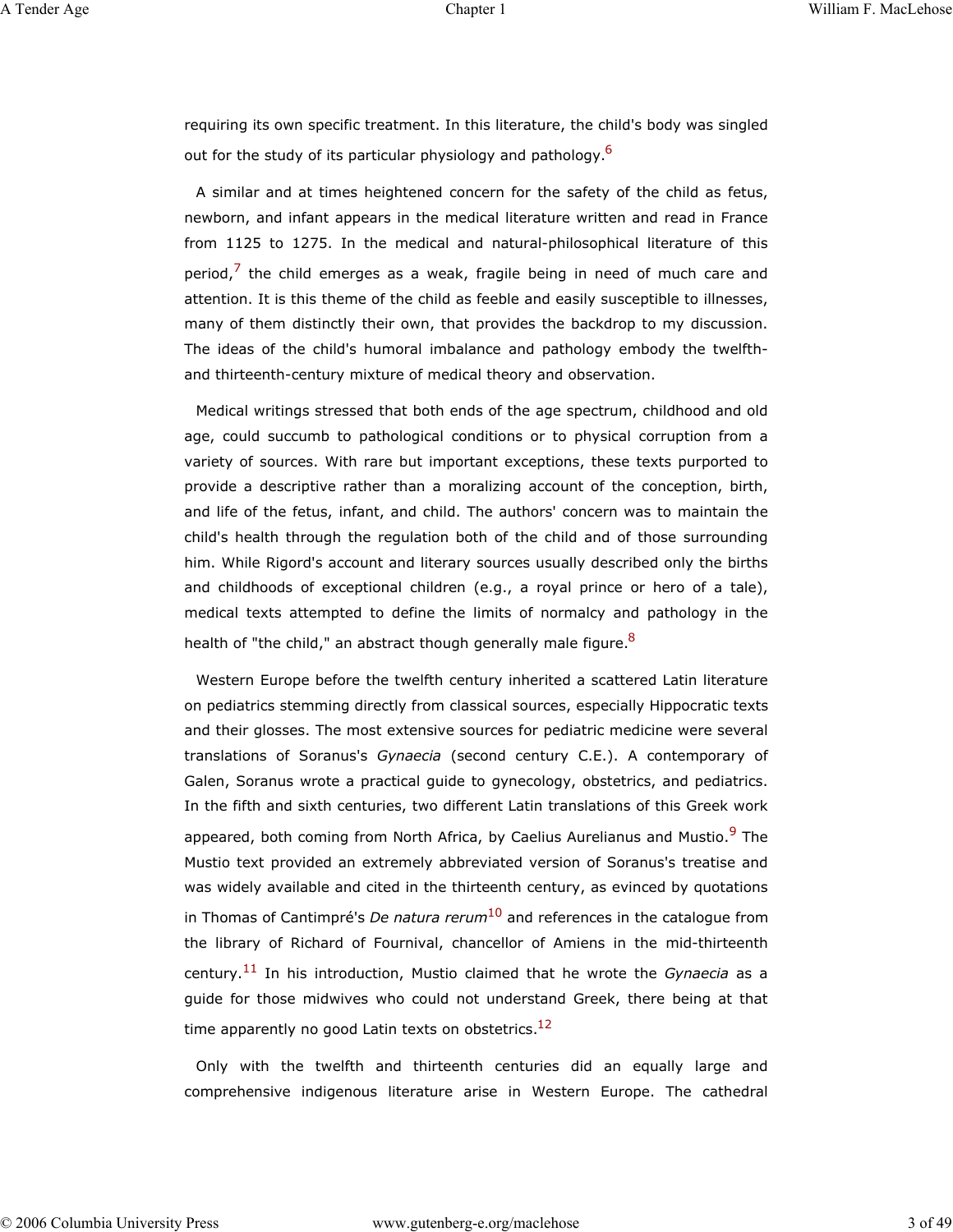schools at Chartres and Paris had become active centers in France for the study of natural philosophy and medical theory. Since at least the tenth century, Chartres had been home to a considerable number of scholars knowledgeable in medicine and natural philosophy.<sup>13</sup> Among those active there in the 1120s was the Norman scholar William of Conches, who in his first major work, the *De philosophia mundi*, 14 incorporated medical and biological theory into a larger vision of the world and its components. William's writings combined platonic thought with the recent resurgence of Greco-Arabic medicine. Only half a century earlier, Constantinus Africanus (died circa 1087) had come to Monte Cassino and translated several Arabic texts previously unknown to the West. This new medical knowledge, heavily indebted to theoretical models provided by the second-century physician Galen, was enlarged on by the school of Salerno, which became established as a medical center in southern Italy not far from Monte Cassino. $15$  Some of these writings had appeared in northern France by the early twelfth century and were incorporated into William's work.<sup>16</sup>

Several years later, William revised the *De philosophia*, setting it in a question-and-answer format and enlarging it for his patron, the duke of Normandy.17 William organized the text, known as the *Dragmaticon*, as a conversation between the duke and a philosopher, presumably meant to be William himself, who, from 1144/46 to 1147/49, was tutor to the duke's son, the future Henry II of England. William's revision of the *De philosophia* includes various additions to the section on biological growth and illustrates the state of natural-philosophical thought on human development inspired by Arabic sources before the rediscovery of Aristotle's biological works.

Around 1200, a series of texts from northern Europe known as the *Prose Salernitan Questions* also received its inspiration from the new medical literature made accessible to the West through southern Italy. The collections were largely elaborations of a group of short, easily memorizable verses from Salerno, which the compilers copied into prose in England and in northern France during the thirteenth century, as attested by several manuscripts.18 The *Questions* represent a later stage than William's writings in the assimilation of Arabic medical knowledge via Salerno. The pediatric and embryological sections, some of which quoted extensively from William, appear in clusters scattered throughout the collection.

Not long after the turn of the thirteenth century, another Eastern phenomenon became influential in the intellectual life of Western Europe: the introduction of the New Aristotle. New Spanish and southern Italian translations of the natural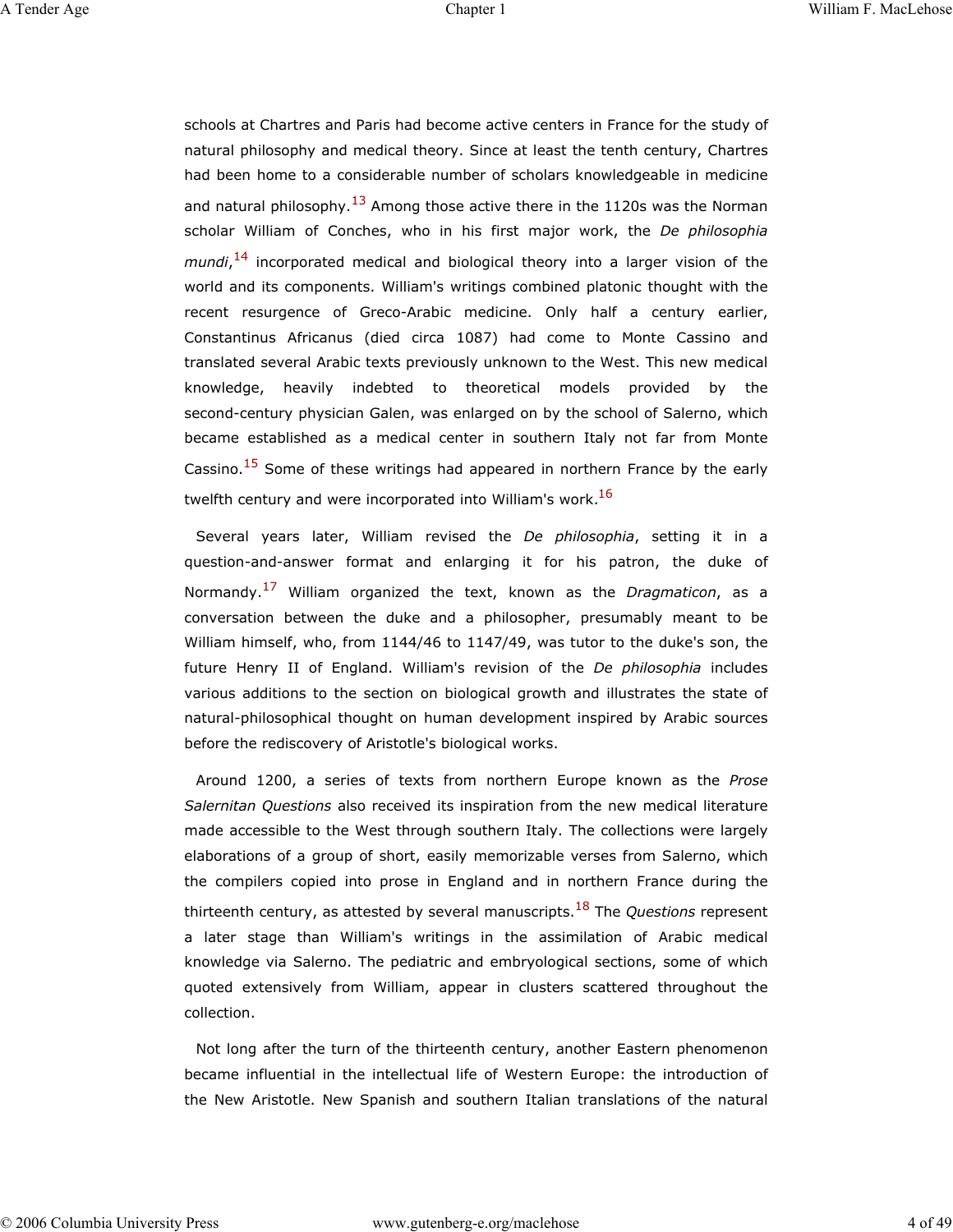philosophy in the Aristotelian corpus were available in northern Europe by 1210, at which time several were forbidden from the curriculum at Paris.<sup>19</sup> With the translations of the *De generatione animalium* and the *Historia animalium*, the Latin West had access to a new vision of biology. The Greco-Arabic literature became so influential in medicine and the allied field of natural philosophy that, by the end of the thirteenth century, both Greek and Arabic texts in Latin translation virtually dominated the curricula at Paris and other universities.<sup>20</sup>

A century after the career of Constantinus Africanus (died circa 1087) in southern Italy, a new center of translations from Arabic sources arose in Toledo. This group of scholars, organized around the Italian translator Gerard of Cremona, brought many Greco-Arabic works of medicine, science, and philosophy to the Latin West for the first time. $2<sup>1</sup>$  Among the many works translated in the 1150s and 1160s were texts by three Arabic writers who would strongly influence scholastic medicine in the following century. $22$ 

One prolific Arabic medical authority, known to the Latin West as Rhazes (Muhammed ar-Razi, died circa 932), wrote two large encyclopedias. One of these works was translated in the twelfth century at Toledo as the *Liber ad Almansorem*, presumably by Gerard of Cremona. The other, known as *Continens*, was translated in 1279 for Charles of Anjou.<sup>23</sup> By the mid to late thirteenth century, Rhazes' works were well known in France, as the quantity of thirteenth-century manuscripts at the Bibliothèque Nationale attests.<sup>24</sup> Besides the *Ad Almansorem*, another text by Rhazes, the *De curis puerorum* (also known as the *Practica puerorum*) contained descriptions of and remedies for twenty-four different ailments unique to children.<sup>25</sup> Another important Arabic figure instrumental in the development of Western pediatrics was Haly Abbas ('Ali ibn al-'Abbas, died 994), whose *Kitab al-Maliki* appeared twice in Latin translation. Constantinus Africanus translated it as the *Pantegni* while, a half century later, in 1127, Stephen of Antioch retranslated it as the *Liber regalis dispositionis*. 26

The most influential Arabic medical text in the West, the *Canon of Medicine* of Avicenna (Ibn Sina, died 1037), attempted to compile all the medical knowledge of the author's Greek and Arabic predecessors into one encyclopedic work. Reconciling Galenic and Aristotelian theories, Avicenna created a massive, well-organized compendium which included theoretical principles first and then discussion of anatomy, diseases, etc.27 The Latin translation of the *Canon* began to gain influence in France around 1220—30. By the end of the century, it was used as the basic book in the medical curricula at Paris and other universities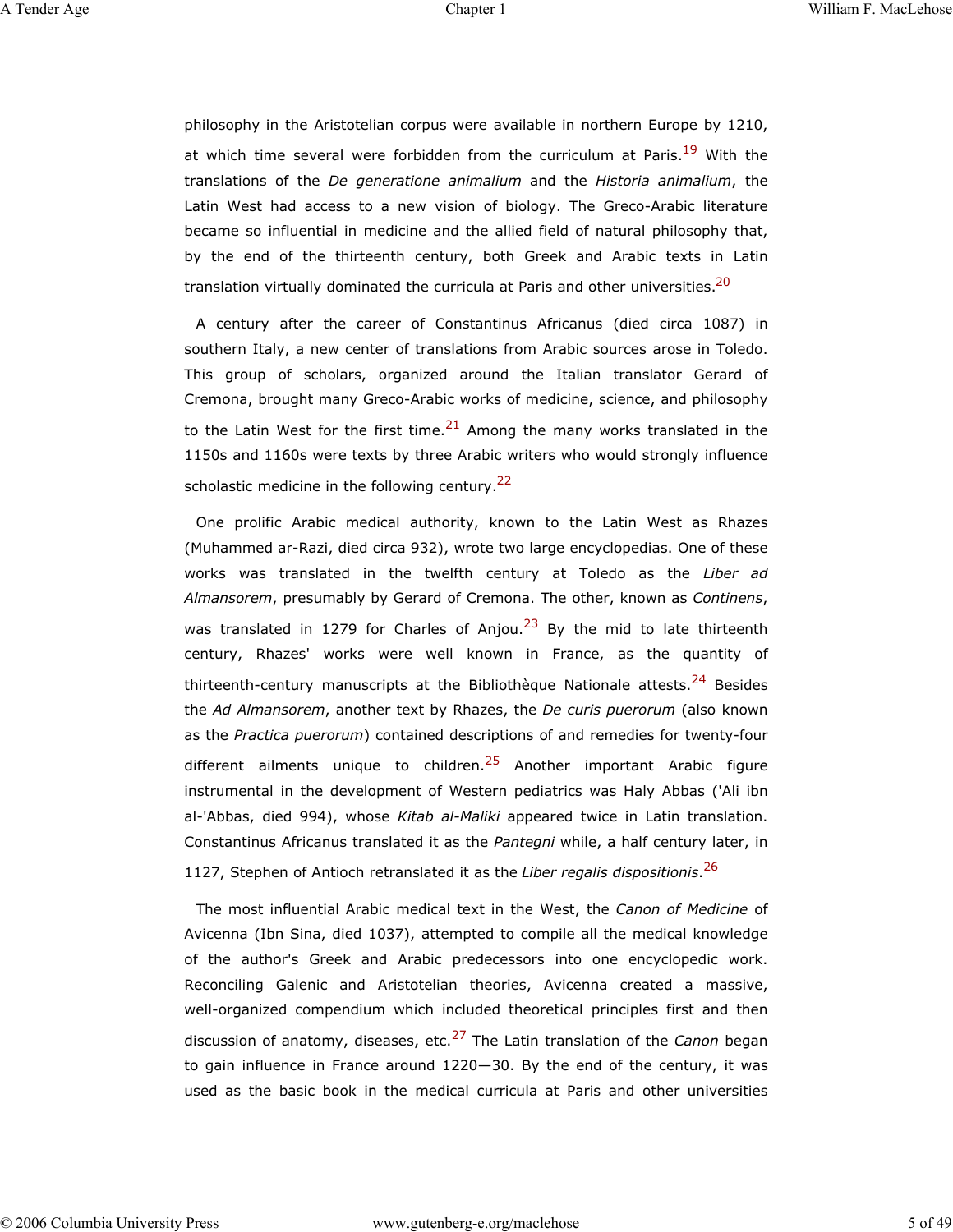throughout Europe.<sup>28</sup> The material relevant to child care, in the discussion of the ages of man in the first book and in the anatomical sections of book 3, was well-known in the thirteenth-century West.<sup>29</sup>

The process of assimilation of Arabic medical ideas into Western medical and natural-philosophical knowledge is most apparent in three Western encyclopedias of the early and mid thirteenth century. In his immense collection of knowledge, *De proprietatibus rerum*, the Franciscan preacher Bartholomaeus Anglicus, writing around 1230, exhibited his knowledge of late antique natural philosophy, the early Salernitan medical writings, and the new Aristotelian works.<sup>30</sup> He wrote for students and preachers, to provide them with a relatively brief but thorough compendium of scientific and theological knowledge. $31$  Bartholomaeus cited and paraphrased several authorities, including the classical Greek medical writers, Roman natural philosophers, and Arabic encyclopedists. Thomas of Cantimpré, a Dominican preacher, completed his encyclopedic *De natura rerum* during the period 1240—1250. Unlike Bartholomaeus, he seldom quoted directly from his sources and even more rarely identifies the origins of his pediatric sections. While paraphrasing his authorities, the most frequent of whom was Aristotle, Thomas occasionally included his own, often polemical views on various subjects, notably midwives and menstrual blood.

Around 1250, Vincent of Beauvais, royal librarian to Louis IX, completed his massive encyclopedia, the *Speculum maius*, in which he attempted to include all human knowledge. Within the first two volumes of this work, Vincent discusses everything on Earth (and beyond) and, while doing so, quotes from an estimated 2,000 sources and 450 authors, prominent among them Avicenna, Rhazes, and Haly Abbas.<sup>32</sup> Vincent often abbreviated the relevant sections in his sources and included only the more theoretical instructions, generally avoiding the practical prescriptions and remedies.<sup>33</sup> His method as a compiler consisted of including quotations from a variety of sources on the same subject, allowing the reader to decide which authority was correct.<sup>34</sup>

Further evidence of Western acceptance of Arabic medicine as authoritative appears in a vernacular text written in 1256 and known as *Le Régime du corps*. Its author, Aldobrandino of Siena, claimed in the prologue that he composed the work for Beatrice of Savoie, countess of Provence, for use in her travels while visiting her daughters, all of whom had married into the royal houses of Europe.<sup>35</sup> Aldobrandino is thought to have been affiliated with the court of Louis IX and to have lived in Troyes until at least 1287, the date of his will. Among the authorities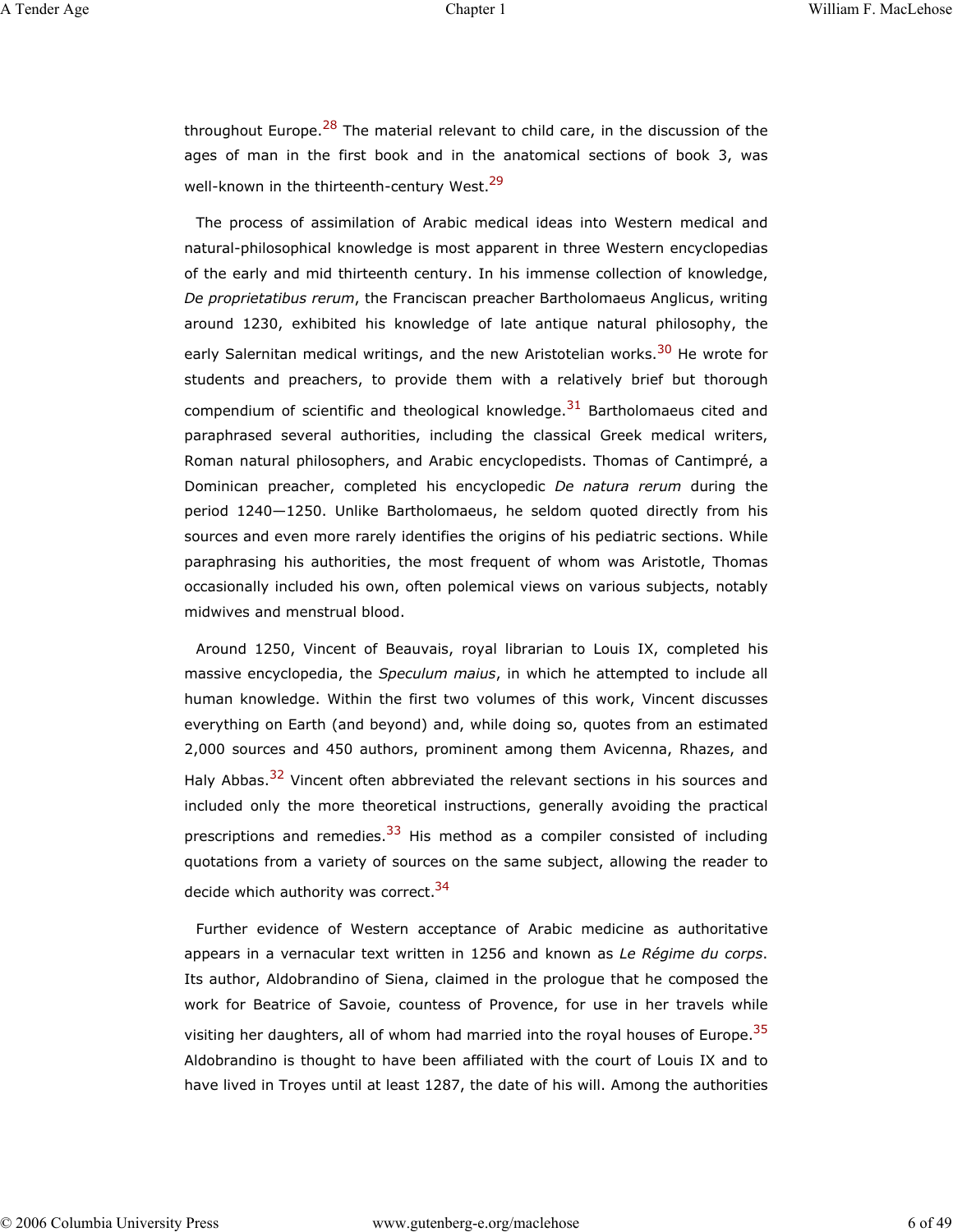he mentions in his introduction are two of the familiar Arabic triumvirate, Rhazes and Avicenna.36 In fact, Aldobrandino paraphrased Avicenna's *Canon* and Rhazes' *Ad Almansorem* for most of the pediatric section of the *Régime du corps*.

These texts form the core of the present discussion, which reveals the differences as much as the similarities between the treatises. The previous discussion of each source and its exemplars will indicate the extent to which medical thought was based implicitly and explicitly on a wide variety of classical and Eastern traditions. Each author invoked numerous sources for validation, from William of Conches's use of earlier Greek traditions to the thirteenth-century rise of the Arabic encyclopedists and the New Aristotle as the preeminent medical and natural-philosophical authorities for scholastic writers.<sup>37</sup> With each influx of new texts to the West from the eleventh century onward, medical writers found themselves faced with conflicting responses to the same questions, particularly with the tension between Galenic-Hippocratic and Aristotelian notions of embryology and conception.<sup>38</sup> Some of the most contentious topics of discussion in these writings revolve around the child's sustenance and return again and again to women's physiological functions.

## **Embryology and the Question of Nourishment**

Medical writers represented the early stages of human existence as fraught with extreme danger from the moment of conception onward.<sup>39</sup> They saw the process of generation and maturation as a slow movement away from the total passivity and vulnerability of the fetus or newborn toward the less dependent, more secure condition of childhood and adolescence. Theorists often used embryological development as a forum to answer the question of precisely why human offspring were completely defenseless.<sup>40</sup> Narratives of fetal development served to identify the various sources of danger for the fetus, the most obvious and problematic of which was the mother's body, which surrounded and fed the fetus.

Medical and natural-philosophical writers attempted to carve out a niche for themselves, one that purported to explain human physiology and pathology by analyzing only internal, corporeal processes. Mustio's text, still copied in the thirteenth century, focused predominantly on the age, health, and psychological states of the parents, stressing rest and digestion as positive factors, and did not address divine or astrological factors. While medical writers were not preoccupied with questions concerning the role of concupiscence and original sin in the process of generation,  $41$  some explicitly referred, usually disapprovingly, to a belief in astrological influences on fetal development. Others, like William of Conches and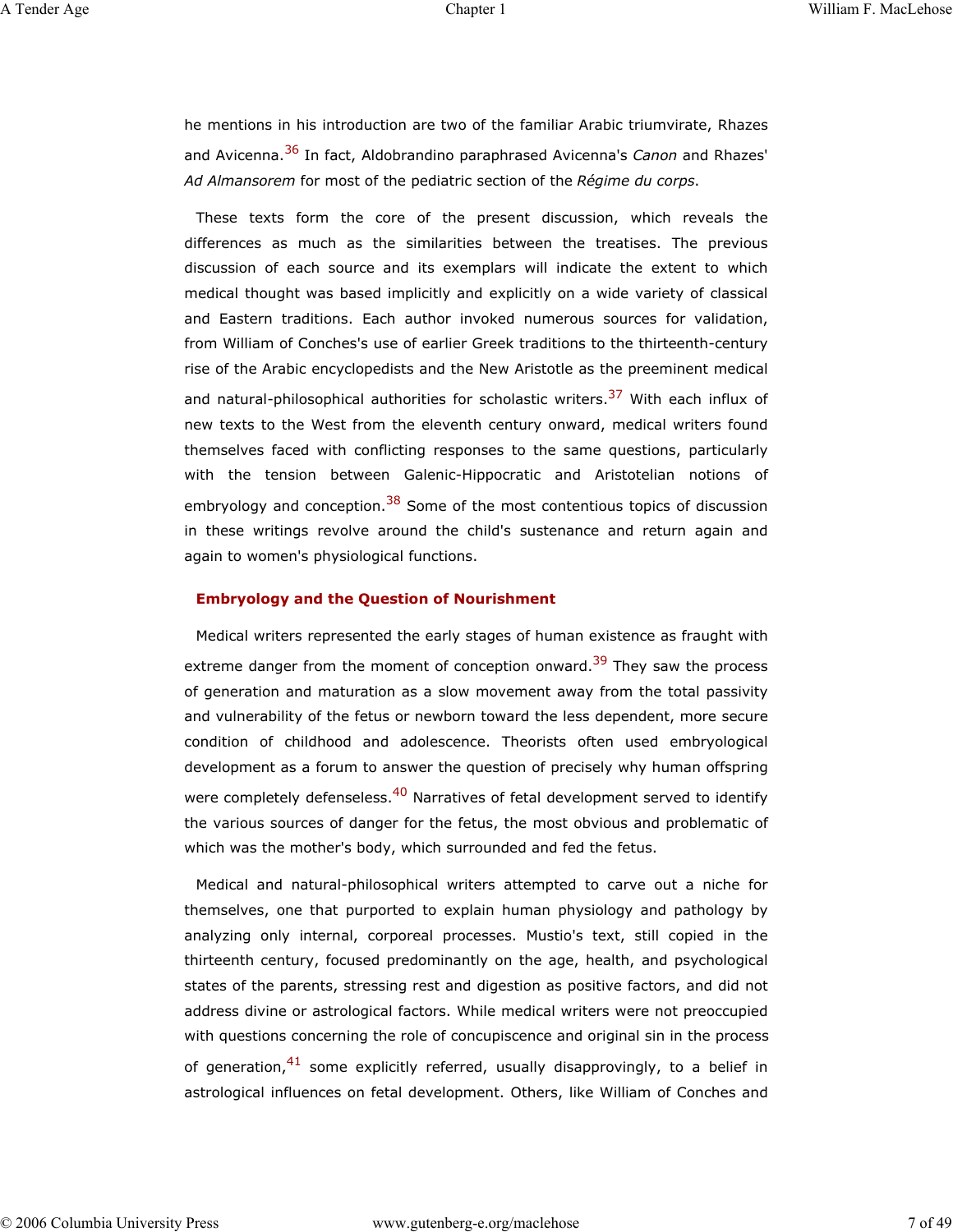the Arabic doctors, demonstrated an interest in putative astrological influences on the fetus's development.<sup>42</sup> But by the mid-thirteenth century, Vincent of Beauvais followed his source, the Cistercian Helinand of Froidmont, a twelfth-century critic of astrology, and strongly attacked the belief in the planets' power to determine sex differentiation in the womb.<sup>43</sup> Medical writers generally avoided the question of celestial interference and concentrated on the positive and negative influences of terrestrial bodies, especially the maternal body encasing the fetus.

In the narratives of the life cycle, which began with conception and ended with death in old age, a lengthy analysis of the fetus's growth in the womb often followed discussions of conception and sterility.<sup>44</sup> A dominant theory of conception in the twelfth century, the Hippocratic two-seed theory, posited that the fetus was formed by the heat and moisture of the father's and mother's seeds, which warmed the womb and created a boiling sensation through which the child's materials coalesced.<sup>45</sup> With this blood from the mother's body, the fetus quickly became encased in a protective covering that enabled it to avoid the first dangers with which it was faced. $46$ 

The idea of the fetus's increasing viability as it developed was encapsulated in an agrarian metaphor common in classical and later literature. In the *Régime du corps*, Aldobrandino began the eighteenth chapter, which was on the care of pregnant women, with a preface marked by some poignant imagery. The child "who is in the woman's body" is like ripening fruit that "weakly holds onto the tree and may fall as a result of a little wind or rain, and afterward, when the fruit enlarges and holds on strongly and does not fall willingly and when it sees that it is ready, it falls easily like the flower." $47$  The image of the child in utero as fruit hanging precariously from a tree extended back to Galen, as Constantinus believed.<sup>48</sup> While Aldobrandino's passage and metaphor attributed a considerable amount of agency to the fruit-fetus (note the active voice), most discussions of fetal growth and parturition portrayed the fetus as entirely passive. Despite this image, most medical writers represented the tree (the woman's body), more so than the wind or rain, as the primary source of danger for the ripening fruit.

In fact many medical authors included an extensive discussion of the concern for the fetus, which they considered to be most threatened by the environment it inhabited: its mother's womb. The child, both unborn and born, came into contact with numerous dangers and threats, the most serious of which were thought to be intrinsic to adult female physiological functioning. To the medical authors, the gravid woman's body contained excess substances that could harm the child, the most important being the menses. With one exception (see below), medical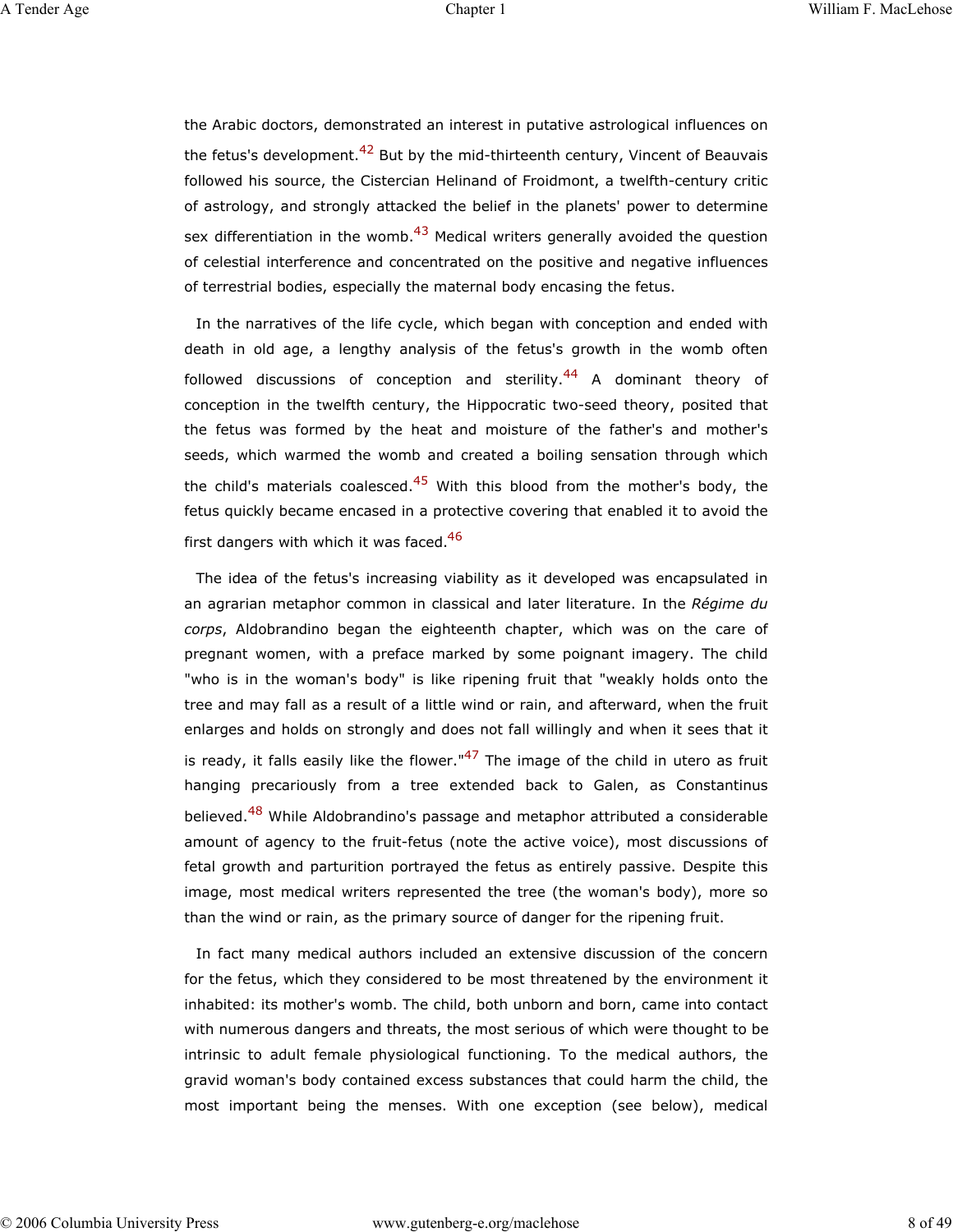authors concluded that the menses fed the child in utero. In *De philosophia*, William of Conches drew on a long tradition of natural-philosophical questions when he asked, "Why does man not walk when he is born?" Other animals were able to walk at birth, but human beings could not, William argued, because they are "nourished in the womb by menstrual blood," the idiosyncratic assumption here being that other animals did not nourish young in utero through the menses. He added in the *Dragmaticon* that the blood that sustained the fetus before birth was "menstrual and corrupt."<sup>49</sup> William was by no means the first to suggest that the menses were problematic and debilitating, but he was the first to place such a statement in the midst of an embryological narrative. Earlier natural philosophers—Adelard of Bath, for example, in his *Quaestiones naturales*, written a decade before *De philosophia*—discussed the same question but not in the context of an organized study of human development.<sup>50</sup> The association of embryology with a negative view of menstrual blood distinguished William's work from prior discussions of embryology and set a precedent for writers over the next century.

Arabic medical authors identified several kinds of menstrual blood, all of which were connected with the child's development. Vincent of Beauvais quoted Avicenna's trifunctional division of gravid women's menses: One type fed the fetus in utero, another was raised to the breasts to become milk, and a third remained in the womb as a superfluity—the amniotic fluid, discharged with the fetus at parturition. Such views were typical of Arabic medical writings, which displayed few negative ideas about menstrual blood but focused rather on its positive functions. In this, Arabic medicine followed Galenic and Hippocratic writings, which similarly ascribed few negative attributes to the menses. Yet the Western medical tradition, even before the integration of Arabic learning and increasingly during the thirteenth century, almost unanimously perceived the menses as problematic, if not harmful, to the fetus.<sup>51</sup> What attributes of the menses troubled Western writers? And, given the frequency of menstrual taboos in Western culture, from what traditions did these ideas stem?

William of Conches in his twelfth-century embryological narrative first mentions menstrual blood after discussing conception. The menses arose from the cold nature of women, who could not "digest well, and so a superfluity remained which [was] purged every month. Upon conception, heat [was] doubled from the fetus, in which better food was digested and such superfluities did not arise as before. Again, because the fetus is nourished by the blood from the womb, it does not need to be purged."<sup>52</sup> Based on a Hippocratic inequality of the sexes, such a statement presented the menses not as harmful but as the result of feminine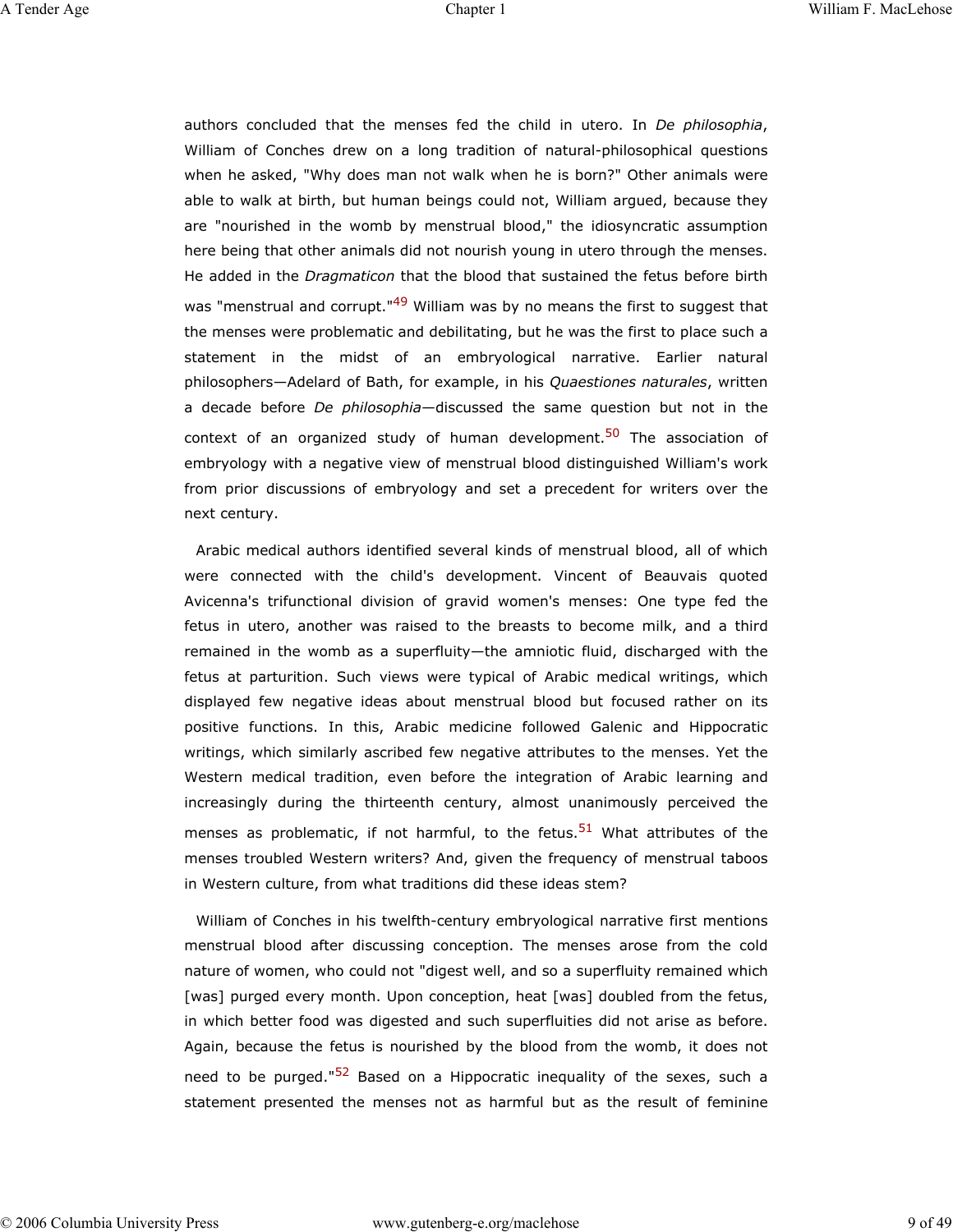inferiority and an inherent lack of heat. Later writers, however, saw the menses' superfluities as an indication of their harmful nature.

Immediately after defining the menses and their utility in feeding the fetus, William put the question about man's inability to walk at birth, his answer to which suggested that the menses were less innocuous than previously indicated. Unlike later writers, he never directly asked why the menses caused such disability in newborns. Like his definition of menstrual blood, his ideas on sexual differentiation assumed a connection between temperature and quality of nourishment. The fetus would be male if the seed "remains on the right side, because the liver is close to the right side of the womb, [and consequently] the fetus is nourished by better and warm blood and is made male." If the seed lay in the left part, "distant from the font of heat, that is, the liver," the result would be a girl. $53$  Although its primary purpose is to explain the cause of sex difference, the passage reveals that menstrual blood was perceived as inherently flawed and in need of improvement, which could be provided by heat.

Such a statement echoed Galenic ideas of contrary qualities—hot versus cold, dry versus moist—and reinforced medical views of gender inequality. The belief that women and their bodily fluids were cold and in need of assistance parallels notions central to Aristotelian natural philosophy as understood and expounded in the century following William of Conches. To Aristotelian writers, menstrual superfluities played an even more integral part in the process of generation. Writers who incorporated the New Aristotle in the first decades of the thirteenth century, David of Dinant in particular, stressed the physical inferiority of women and especially their comparative lack of heat during conception. According to the Aristotelian one-seed theory of conception, a mother provided only menstrual blood as unformed matter, to which the male seed brought both heat and the power to transform that matter into a human body: "The woman appears like a child or an imperfect male, and her menses like undigested sperm, retaining its bloody shape owing to the weakness of heat."<sup>54</sup> David noted that both sperm and menses were superfluities, but that women's fluids were more numerous than men's and retained the color of blood, owing, again, to a "defect of digesting heat."<sup>55</sup> The child's body thus consisted of menstrual blood, which coagulated into a solid mass through the creative power of male seed. And so, in the Aristotelian system, menstrual blood served both to create and to nourish the child. Despite their differences, William of Conches and the neo-Aristotelians alike defined women and their bodily functions as incomplete (*imperfectae*), weaker copies of a male physiological model. Menstrual blood in particular was inherently flawed, at least in relation to its male counterpart. Its defective nature did not, however,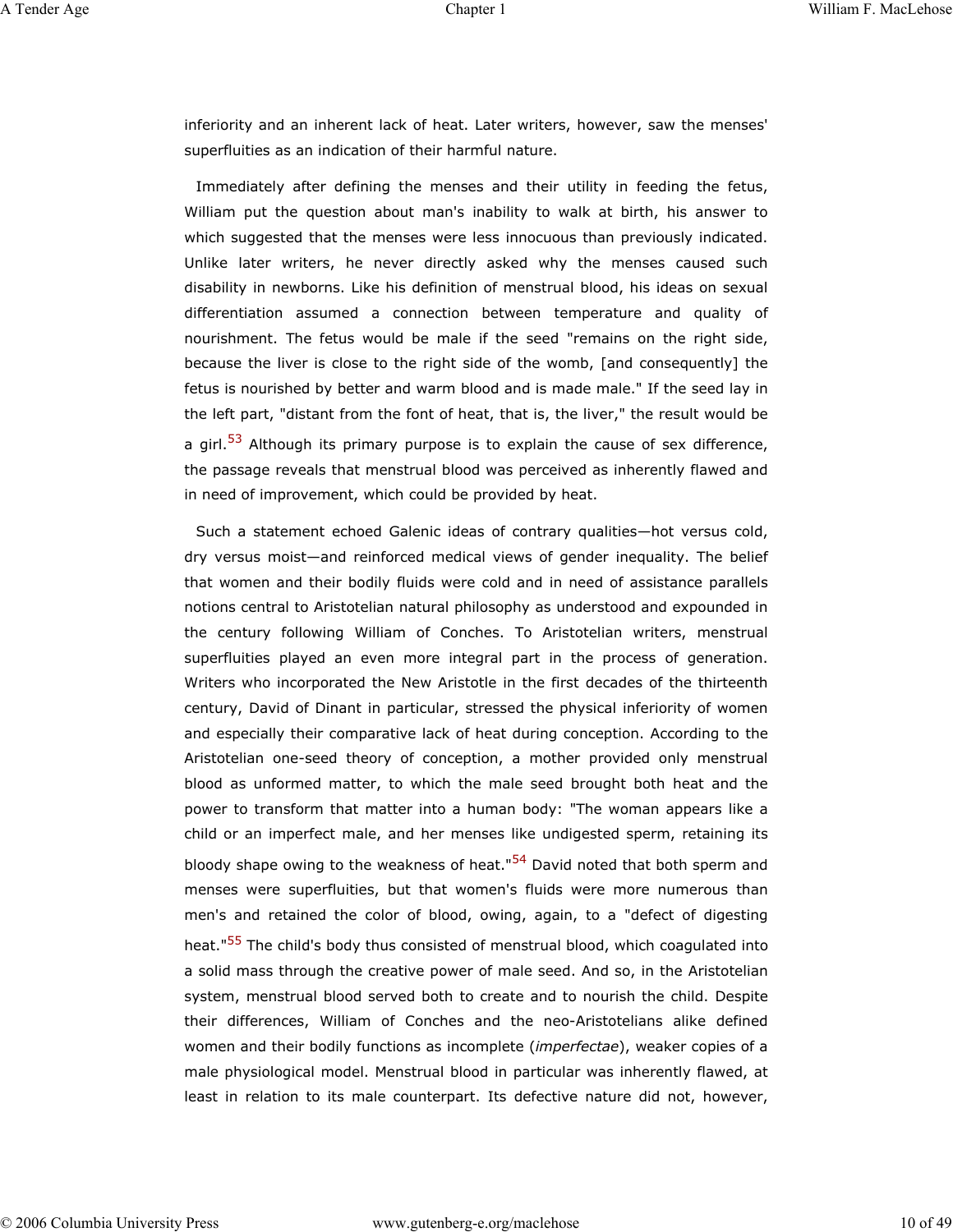necessarily imply inherent pathology.

A crucial problem for medical authors lay in women's retention of any superfluous menstrual blood, which could have harmful consequences. Implicit in this idea was the assumption that monthly purgation equated with purification of the body, a necessary removal of a potentially dangerous substance. The cessation of menstrual purging during pregnancy therefore presented a mystery that seemed to demand explanation (where does the blood go?) and a problem that produced anxiety for medical writers. If purgation was necessary for women's health, what did the retention of menses imply about the physical state of both mother and fetus? The *Prose Salernitan Questions* discussed one of the initial consequences of this menstrual retention, the mother's increased desire for food and intercourse: "Why do women in the first and second months from conception desire those things which must not be desired, such as coal and the like? In the other months, however, their appetite is not so irrational."<sup>56</sup> Related questions suggested that a mother's unusual and excessive desires—a pathological condition inherent to pregnancy—could have negative consequences for the fetus. The power of her imagination began a physiological process by which it transformed the fetus's nourishment and, in the process, changed the embryo's shape. Her inability to satisfy cravings could entail physical deformities to the fetus.<sup>57</sup> Such statements implied that the menses were potentially dangerous, working in a vicious circle in which they were both cause and effect. It was this process that twelfth- and thirteenth-century writers scrutinized.

All medical writers agreed that the umbilicus carried food from mother to fetus. In considering how the child was fed in the womb, William of Conches described the blood's descent from liver to fetus through nerves in the umbilicus. Blood from this path was "pure" and digested, or concocted, the liver again acting as a purifying agent by boiling off the superfluities.<sup>58</sup> Here again was an implicit belief that menstrual blood had to be refined through heating in order to provide sustenance. Later authors quoted and continued William's account of the blood's journey. Citing Constantinus's *Pantegni*, Bartholomaeus thought the umbilicus consisted of veins, nerves, and arteries, through which "the fetus attracts and sucks fine blood (*sanguinem subtilem*) and receives breath."59

Many authors, influenced in part by William of Conches, emphasized the danger posed by raw, undigested menstrual blood. William stressed the male seed's active role, in particular its heat, in forming the fetus's body, which became differentiated by the heat of both parents. Early on, the dryness produced by heating and thickening "creates a little sack (*folliculum*) containing within itself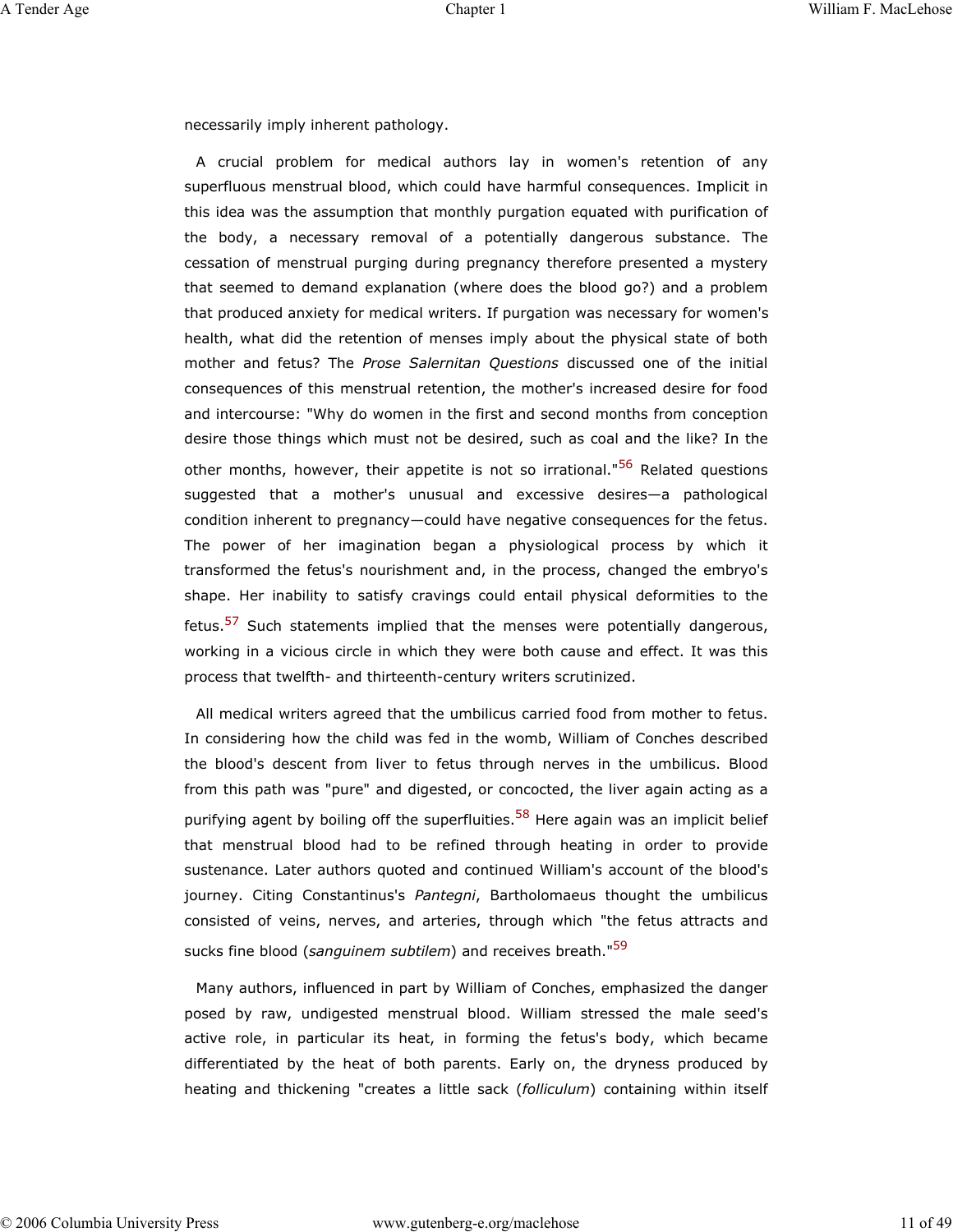the conceived, lest some superfluities, by mixing with that one, corrupt [the fetus]."<sup>60</sup> The placenta acted as a protective barrier shielding the fetus from the body that contained it. In William's text, heat played a double role in sheltering the fetus, by purifying the menses for nourishment and by creating a protective shell.

The *Prose Salernitan Questions* encapsulate the ambivalence of medical writers toward menstrual blood. While other sources—and other sections of The *Questions*—followed the assumption that the menses fed the fetus, one particular question denied the possibility of such a phenomenon, citing the same language that William of Conches had used to describe the menses:

> It is asked, Why are children not nourished by menstrual blood, as is asserted by certain people? Answer: Menstrual blood is corrupt, [and] ought to generate corrupt and fluid humors. Therefore, children are not nourished by menstrual blood, because it is corrupt, since if they were nourished from it, they would be quickly corrupted. (Questio B 306) $61$

Directly contradicting the basic assumption of the dominant Western medical tradition, the question reveals the unresolved tension inherent in the Western medical views of menses. If menstrual blood were intrinsically problematic and "corrupting," how could it nourish the child in the womb? For the author of this *questio*, denial was the only solution to this paradox. Other writers did not resolve the apparent contradiction but, on the contrary, heightened the paradox by increasing anxiety over the menses' deleterious effects on the fetus.

Elsewhere in the *Prose Salernitan Questions*, the compiler approached the same subject but this time accepted the theory of menstrual blood as nourishment for the fetus. Concerning the theme of corruption within the womb, he included a discussion of whether a temperate child with an equal complexion (i.e., a perfectly healthy child) could be born. He explained that, although the child was produced by temperate sperm and fed by temperate nourishment, some "menstrual superfluities" polluted the fetus, which therefore was born imperfect—i.e., intemperate or unbalanced "from an accident of weakness."<sup>62</sup> The newborn's weakness again found its cause in the problematic nature of the menses. Similarly, Bartholomaeus Anglicus, following the main theme of his chapter on fetal development, described menstrual blood as the source of the weakness of, and dangers faced by, the infant. The little infant was "nourished and fed in utero by menstrual blood," from which "lowly and weak material man receives nourishment from the beginning."<sup>63</sup> Such disparaging remarks clearly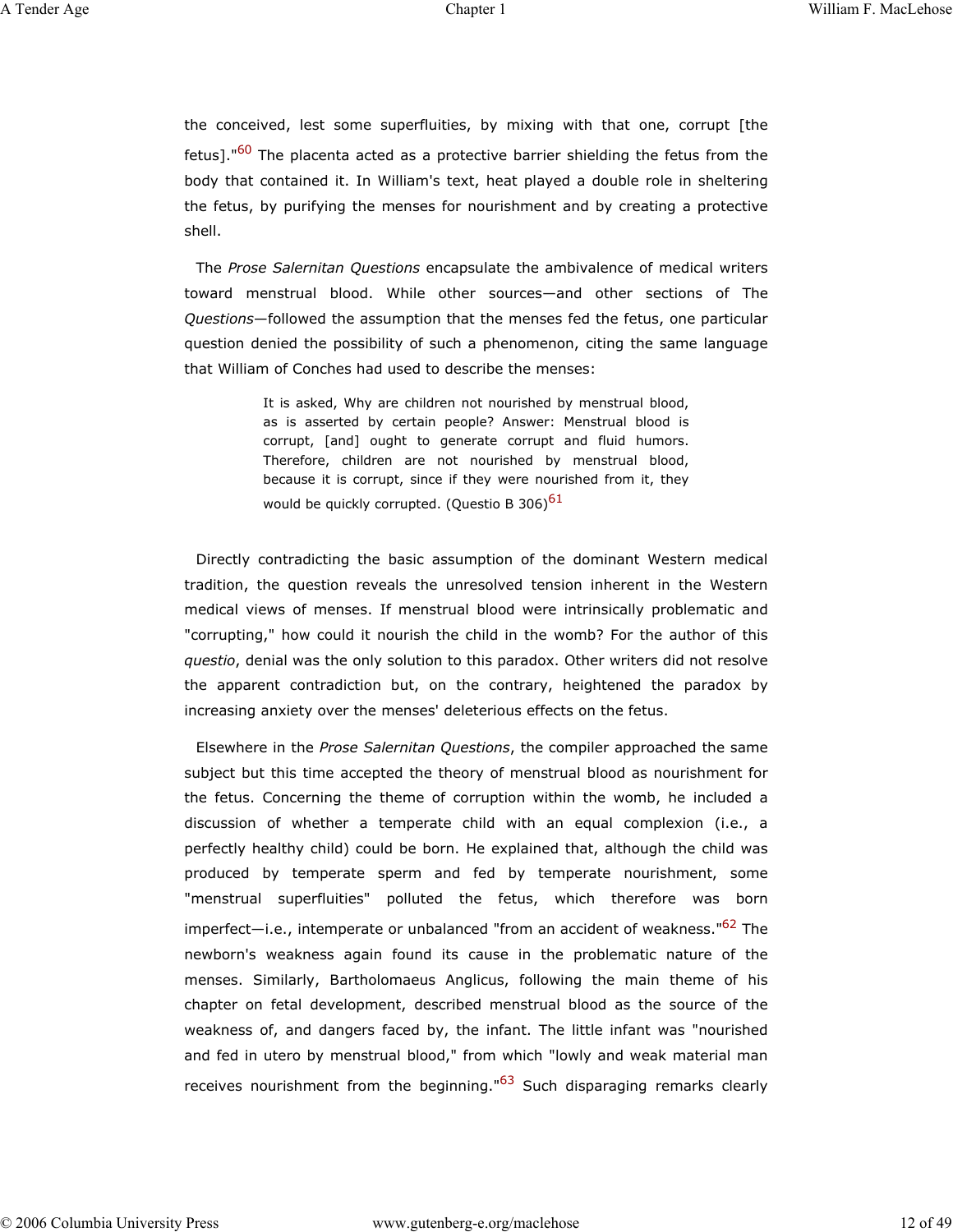associated the menses with danger and weakness.

Thirteenth-century encyclopedias articulated more precisely how and why menstrual blood was harmful. Bartholomaeus discussed the menses in book 5 of *De proprietatibus rerum*, not in the general chapter "On blood" but in a section on "the bad property of blood" (V.8: *De sanguinis mala proprietate*). In discussing this "less praiseworthy" blood, Bartholomaeus cited Galen on the retention of the menses as "the cause and occasion of the worst illnesses."<sup>64</sup>

Over the course of the thirteenth century, medical writers combined other, more explicitly negative views of menses with the Galenic and Aristotelian tradition. Various traditions—medical, natural-philosophical, and Christian moral—collided in the Western encyclopedias.<sup>65</sup> Most importantly, Roman and early-medieval encyclopedic material, reflecting the natural-philosophical traditions that most plainly condemned menstrual blood, reentered medical literature only in the early thirteenth century.<sup>66</sup> Bartholomaeus and, a decade later, Vincent of Beauvais quoted a famous passage from Isidore of Seville's *Etymologiae*: "On contact with this blood, crops do not germinate, new wines go sour, grasses die, trees lose their fruit, iron is corrupted by rust, air and copper are blackened. If dogs should eat from it, they are made rabid... ."<sup>67</sup> Like Bartholomaeus and the later encyclopedists who copied from the *Etymologiae*, Isidore himself was, on the subject of the menses, only a middle link in a chain of transmission dating back at least as far as the early imperial period. Isidore had borrowed this passage from Solinus, a second-century writer, who in turn had abbreviated the material in question from Pliny the Elder's *Natural History* of the first century C.E.<sup>68</sup> It is important to note that none of the dangers here attributed to menstrual blood were deleterious to human beings. In the same section as this passage, Isidore mentioned menstrual blood only twice and briefly in relation to reproduction but suggested no inherent pathology.<sup>69</sup> Thirteenth-century medical discussions of the menses based on Pliny, moreover, rarely referred to theological (ultimately Levitical) representations of menstrual blood as unclean and polluting. Both traditions agreed that contact with menstrual blood led to negative consequences, but, while Levitical tradition emphasized both spiritual and physical impurity, medical writings stressed only the physical or material dangers.<sup>70</sup> By including only the Pliny passage in their texts, the thirteenth-century encyclopedists explained in a purely physical sense the negative attributes found in the writings of William of Conches. Medical authors thus regarded menstrual blood as problematic not because it was spiritually or physically polluting but rather because it was mutable and tended toward "corruption." The menses provided a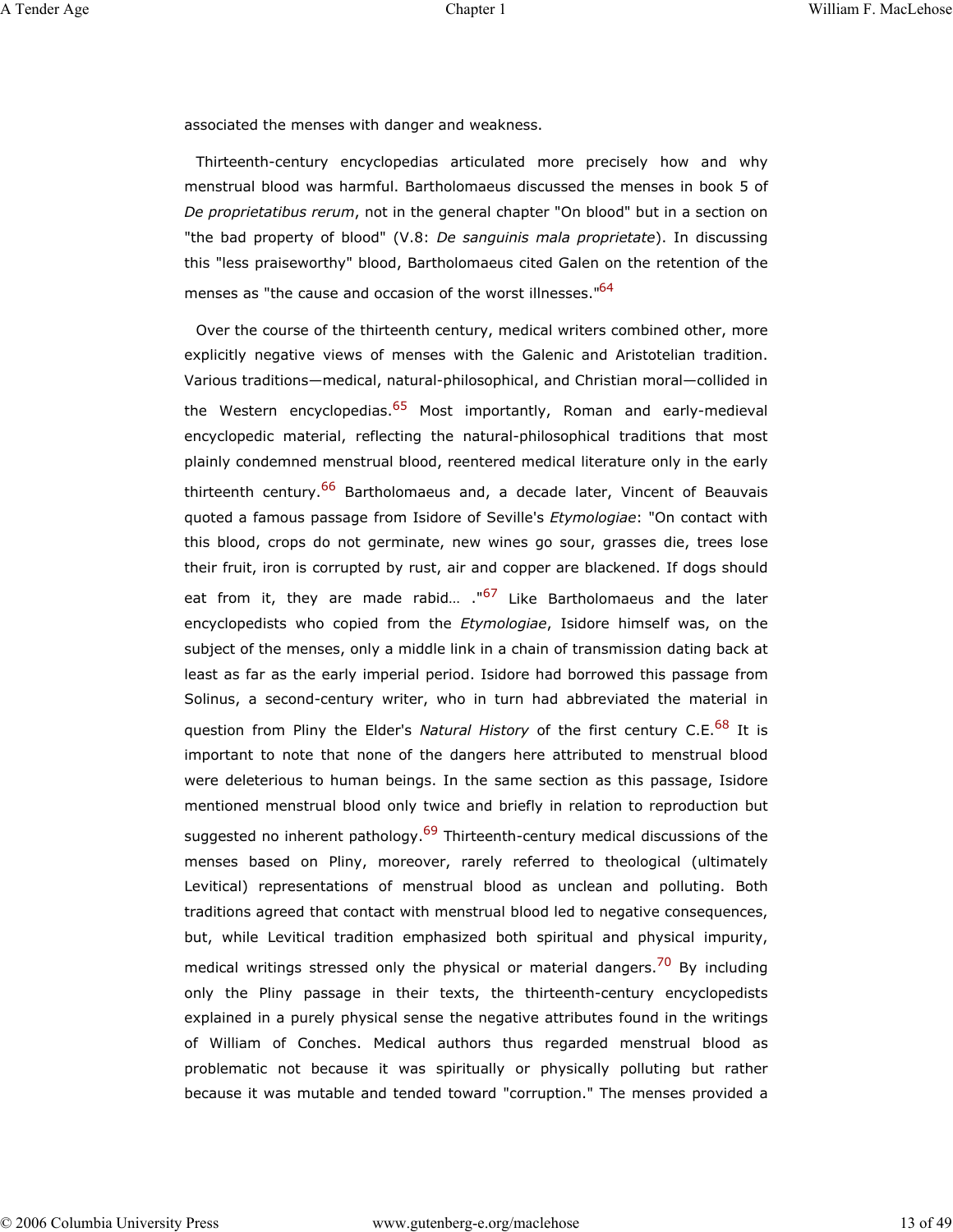needed purge of the nongravid woman's body but were volatile rather than inherently unclean.

The scholastic encyclopedists furthered the discourse on the dangers of the menses, viewing the blood with increasing suspicion. By the mid-thirteenth century, they had taken the Roman natural-philosophers' views of menstrual blood as pernicious and combined those with Arabic practical pediatric material. In the 1240s, Thomas of Cantimpré incorporated his embryological narrative into the final sections of the first book (on anatomy) of *De natura rerum*, immediately after discussing male and female genitalia. In his treatment of conception and embryological development, he combined ideas from Aristotle and William of Conches and quoted extensively from the latter. After repeating verbatim William's account of the liver's purifying power and of the amnion, Thomas gave his own version of the fetus's relations with menstrual blood. Thomas—and Vincent, who quoted this passage in full—elaborated on the importance of the liver and placenta as intermediaries between the menses and the fetus. In the blood's transformation into the embryo's sustenance, the liver's natural heat acted as a purifying agent now deemed crucial to fetal survival:

> Therefore, as all the philosophers say, the child lives by menstrual blood, but by the best and purest digested blood, mediated of course by a more pleasant and more agreeable part of the body—that is, the liver. Indeed, if there were no intermediary or not the best intermediary, the menstrual blood would pass through to the child, and through its malignity [the blood] would kill more than nourish [the fetus]. This is evident in some people born such that they have stains on their faces or on another part of the body. Truly this arises from menstrual blood, which, when there is too great an abundance, falls on the child in the mother's womb. And unless the little sack [*folliculus*] of the placenta is the intermediary between the falling blood and the child, [the blood] by penetrating would kill him who is exposed. Nevertheless, from this there remains on the child a stain, which can never be destroyed, even when his skin has been stripped. $71$

Thomas made explicit what harm the menses could inflict if the body did not create defenses against them. The stains on and possible death of the child parallel the Isidorean-Plinian mythology of the unnatural havoc wreaked by the menses on the natural world. Thomas combined the liver's two roles as mentioned by William of Conches but showed that both liver and amnion existed for the same purpose: to protect the fetus from the fluid that surrounded and nourished it. The passage underscored the danger by now identifying the menses as a mortal threat.<sup>72</sup> Thomas (and Vincent) therefore added to the medical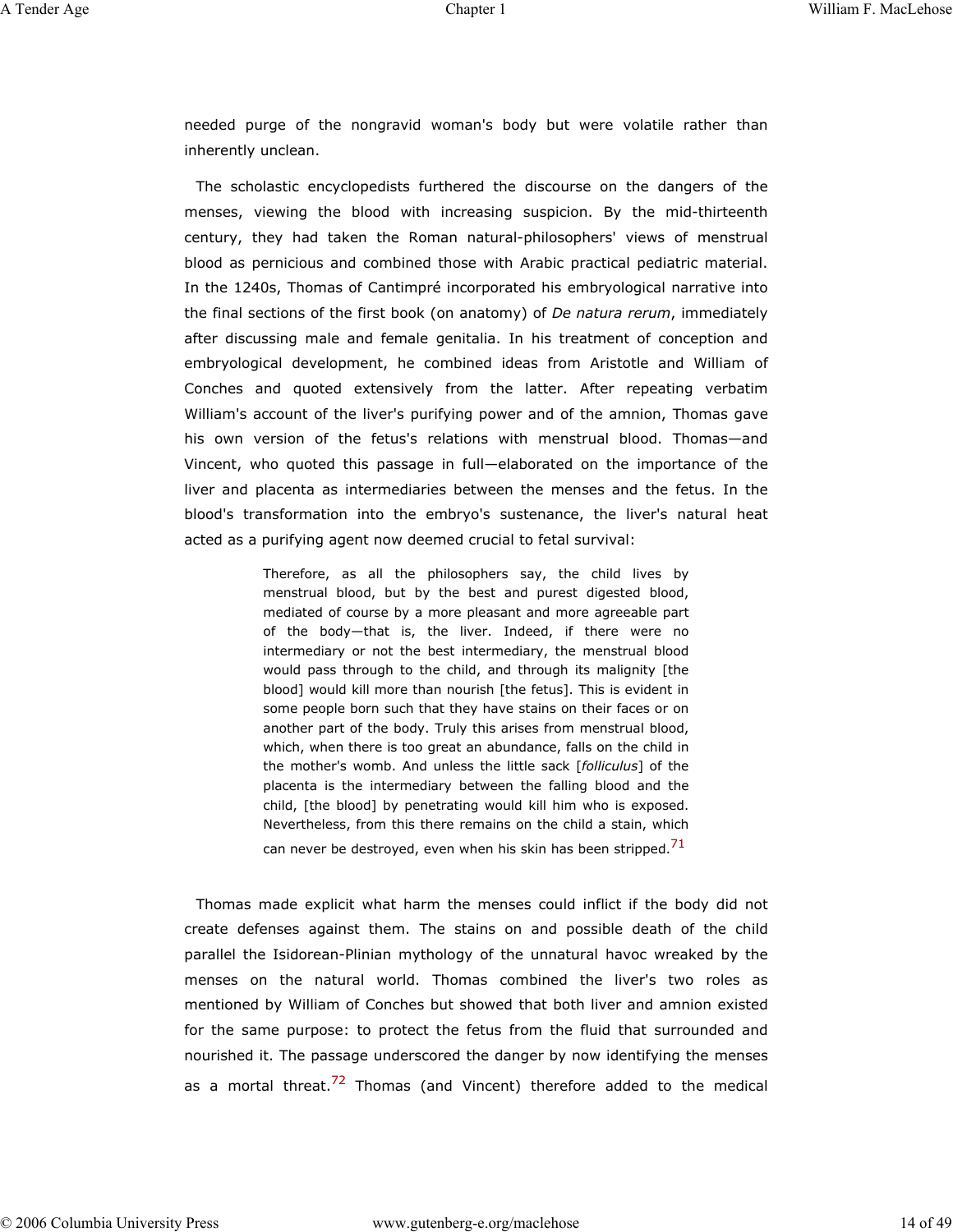mythology on menstrual blood a new, extensive discussion of the potential for the nourishment's negative impact. The danger was no longer to the external, nonhuman objects—grass, dogs, iron—but to the internal and the human, the fetus. Direct contact with the menses meant certain death to the child.<sup>73</sup>

Underlying this discussion was a broader medical belief in a close association between women's bodies and pathology. Discussions of sexual differentiation in the womb further demonstrated this affinity between females and ill health. Following the Hippocratic claim that a woman bearing a girl would be discolored, writers created a list of external signs that would allow for proper identification of the fetus's sex prior to birth. Vincent of Beauvais noted Aristotle's remark that a female fetus would be more of a burden to the mother than would a male fetus.<sup>74</sup> Conversely, a mother's robust health indicated that the child was male.<sup>75</sup> Although his source, Soranus, denied the argument, Mustio's translation had argued that languid movement, sickly color, and an inflamed left breast suggested the existence of a female child.<sup>76</sup> By the thirteenth century, discussions of sex differentiation and the association of maternal pathology with female children had become standard fare, particularly in the encyclopedias. Similarly, the womb was pathologized in relation to the fetus. In one of the rare moments when medical writers considered the danger posed by men to fetuses, the *Prose Salernitan Questions* observed that a man could transmit leprosy to his children. Acknowledging that the initial source of the "corruption" is the father, the writer notes, however, that "the womb attracts [the illness] to itself and transmits it into the essence of the fetus."<sup>77</sup> Through many avenues, medical writers when they considered the fetus's problems almost always focused their attention on the female, particularly maternal, responsibility.

If women's bodies were so inherently unstable and prone to illness, especially during pregnancy, what course of action did medical writers advocate to protect the fetus from the dangerous environment that surrounded it until parturition? How did fears over women's bodily functions manifest themselves in terms of practical medical advice? Avicenna provided a lengthy list of illnesses that indicated conception, suggesting that pregnancy was by definition pathological for the woman involved.<sup>78</sup> After discussing the dangers faced by the fetus in the womb, the thirteenth-century encyclopedists responded by providing a detailed regimen demanded of the pregnant woman. The Soranian and Arabic texts included detailed advice on maintaining the expecting mother's physical and psychological health through diet, exercise, and leisure activities. Such lists generally concerned themselves with the mother's health only as it was perceived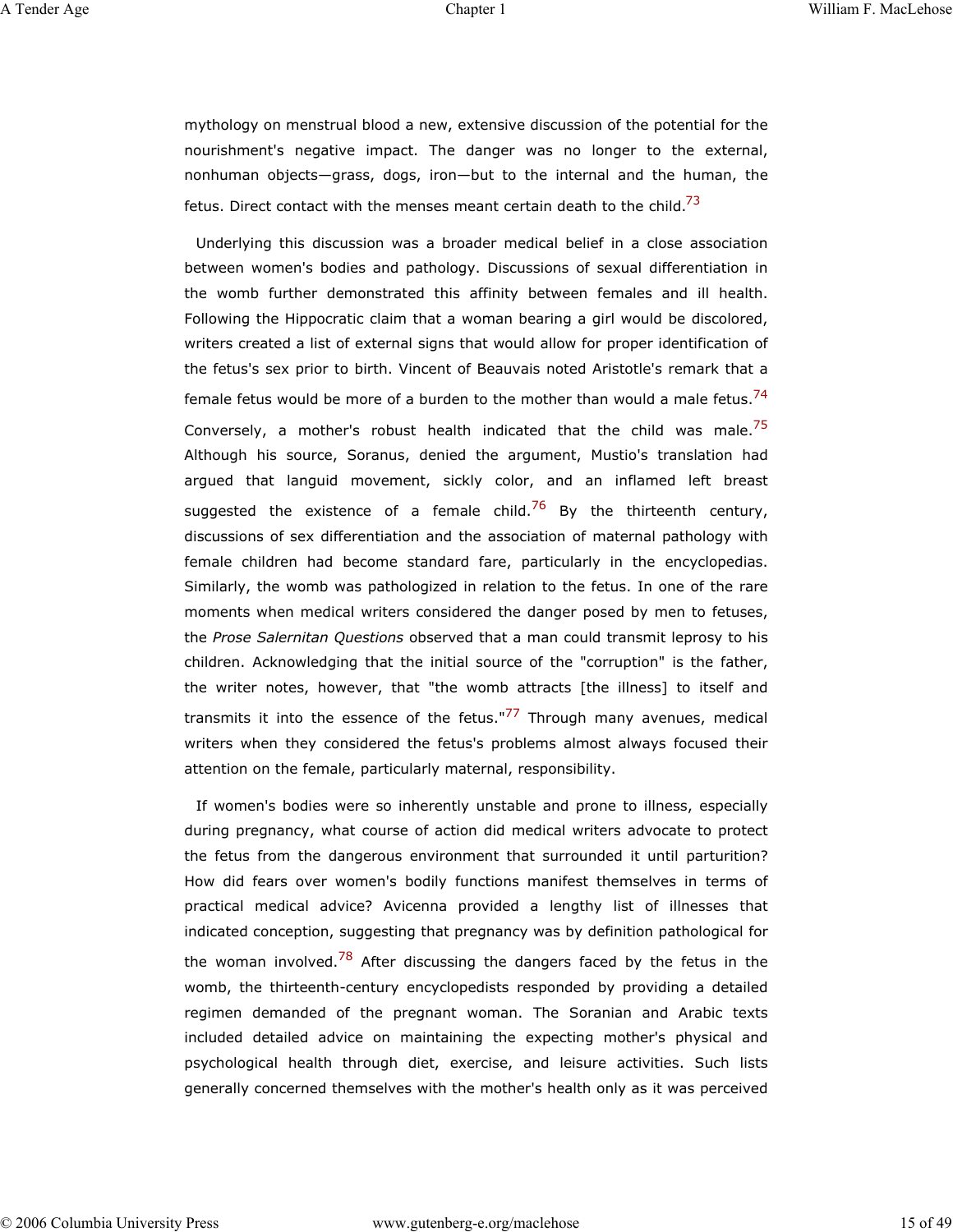to influence the fetus. In Bartholomaeus's encyclopedia, for example, the purpose of the lengthy enumeration of prohibited foods—overly acidic or spicy foods that could produce impurity in the fetus's nourishment—was to prevent harm to the child.<sup>79</sup> Bartholomaeus also included references to the pathology of pregnancy, regardless of the fetus's sex. He listed the mother's illnesses and disturbances during pregnancy—pain due to the fetus's movements, nausea due to the increasing size of the fetus, the pains of parturition.<sup>80</sup> Similarly, Aldobrandino in his chapter on the care of pregnant women stated that the reader would learn "how each woman ought to maintain herself" in order to avoid the dangers of pregnancy, possibly suggesting that the vernacular text was intended as a self-help book.<sup>81</sup> The author, invoking the authority of "the philosopher" (Aristotle), advised that pregnant women avoid all things overly salty, as the fetus nourished by a mother with such a diet would be born without fingernails and hair. Aldobrandino warned pregnant women to avoid excessive physical and emotional exertion, whether anger, fear, beatings, thoughts, or pleasures. <sup>82</sup>

Vincent of Beauvais explicitly noted the nutritional dependence of the unborn child on the mother, asserting that the gravid woman's regimen was the child's regimen: "It is necessary that infants and the old … have their own regimen, since their strength (*virtus*) is weak [and] their natural heat is weak. Therefore we will begin the regimen of infants with the regimen of pregnant women."<sup>83</sup> Vincent then quoted Rhazes, Haly Abbas, and Avicenna, commenting on sharp foods—as Bartholomaeus did—which might induce a menstrual flow and therefore sudden miscarriage (*aborsus*).84 These sections included material on physical or emotional dangers (exercise, lack of sleep, anxiety) to pregnancy, but again the focus was on proper nourishment. Haly Abbas, the only Arabic medical writer to ascribe negative attributes to the menses, linked the mother's nutrition with fetal health but noted the fetus's extreme fragility in the first four months and his need for proper food, without which he would die.<sup>85</sup> Careful control of the mother's body, especially her nourishment, could help to ensure the survival of the fetus. Calls for regulation of the mother's habits predated the Western encyclopedias, but such precaution was validated by thirteenth-century anxieties over menstrual blood.

#### **The Trouble with Midwives**

For medical writers, the second site of anxiety over the child lay in the difficult and dangerous birthing process. Medical writers dwelled extensively on the dangers of miscarriage, birth, and the first hours of the child's life when he faced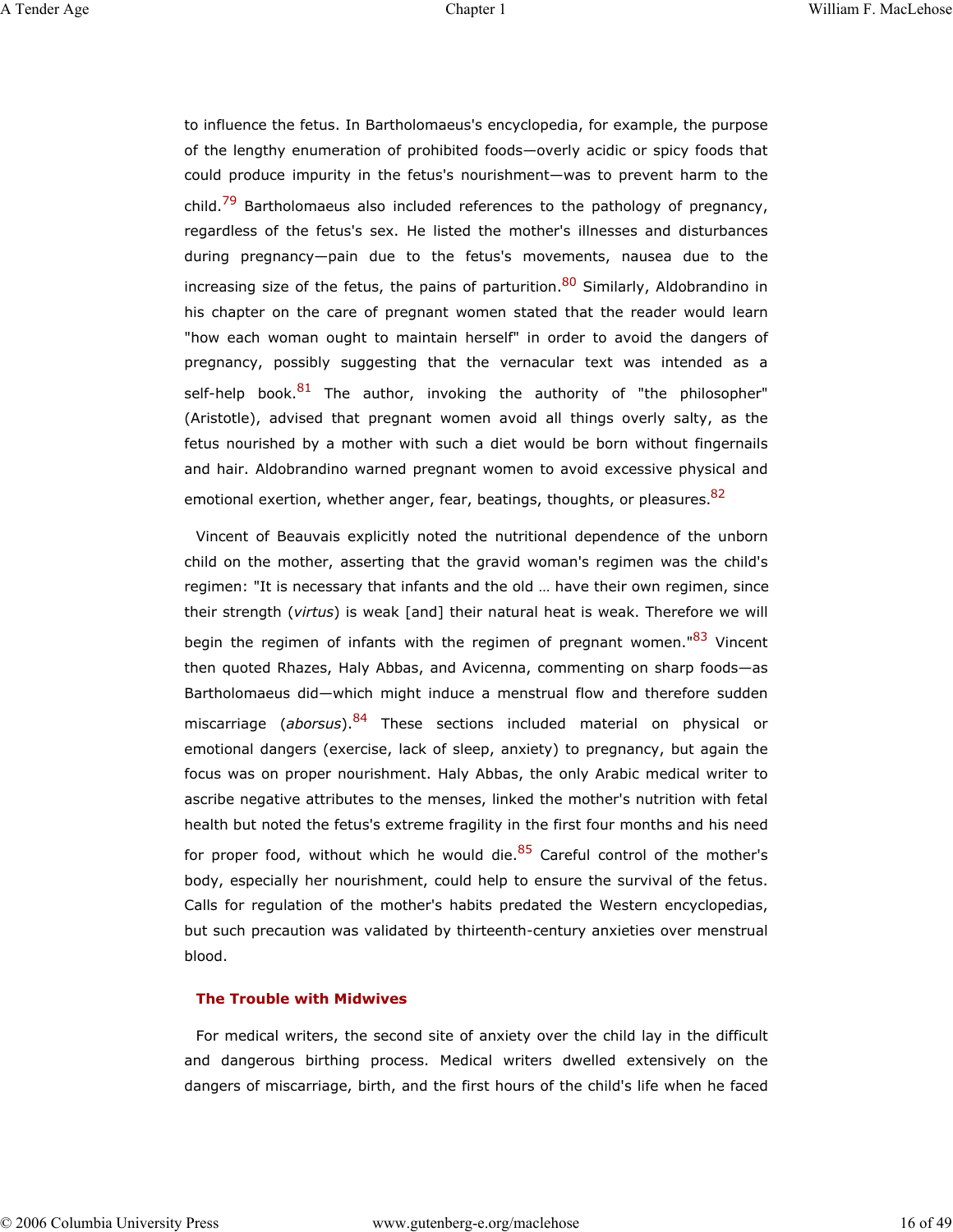a variety of new dangers. Birth also brought a new perspective on the child, as several authors for the first time attributed an active role to the child as he attempted to enter the world. Discussions of the fetus's activity generally centered on a classical tradition relating to the most propitious time for birth. According to this system, children born in the seventh or ninth month after conception had a strong chance of surviving, while those born in the eighth generally died. William of Conches describes the "long work" attempted by each fetus in the seventh month, based on the idea that the fetus was extremely active then and would have to rest for another month if its attempt to exit the womb failed.<sup>86</sup> By the seventh month, the fetus was no longer simply the passive recipient of nourishment from the mother's body but actively sought to separate itself from her.

Here we find some indication of the embryo's movement away from passive dependence on the maternal body. Nevertheless, medical writers continued to stress that the fetus at the moment of birth was an extremely delicate object to be handled with care. Concern over the fragility of the child at birth manifested itself in a detailed attention to the mother's needs. Mustio noted that doctors should be careful with pregnant women in the seventh and eighth months, since the seventh was so crucial for the child's vitality and the eighth for the fetus's period of convalescence after its exertions.  $87$  The same author drew a strong distinction between the pregnant woman and the woman who was about to give birth. Like the later Arabic and Western encyclopedists, Mustio had detailed the regimen for pregnant women. Unlike the other writers, he included a separate *regimen parientis*, a guide for women in labor. He suggested that a considerable amount of pathology accompanied the birth process, from nausea and "an appetite for unusual food" to the pain of labor itself.  $88$  As the time of parturition approached, increasing care was required in attending to the gravid woman.<sup>89</sup> To restrain the fetus, the mother was to rest and to avoid overeating and sexual intercourse.

Although they recognized the crucial importance of the mother's physical health during birth, medical writers focused their attention and anxiety on the role of another female figure involved in child care, the midwife. Even more than the treatment of pregnant women, the field of obstetrics was perceived as an exclusively female medical trade, practiced by women trained generally in oral traditions of midwifery.<sup>90</sup> The midwife was responsible for preparing the parturient woman and alleviating the pain and discomfort of the birthing process. The mother's condition, crucial for maintaining the health of the fetus and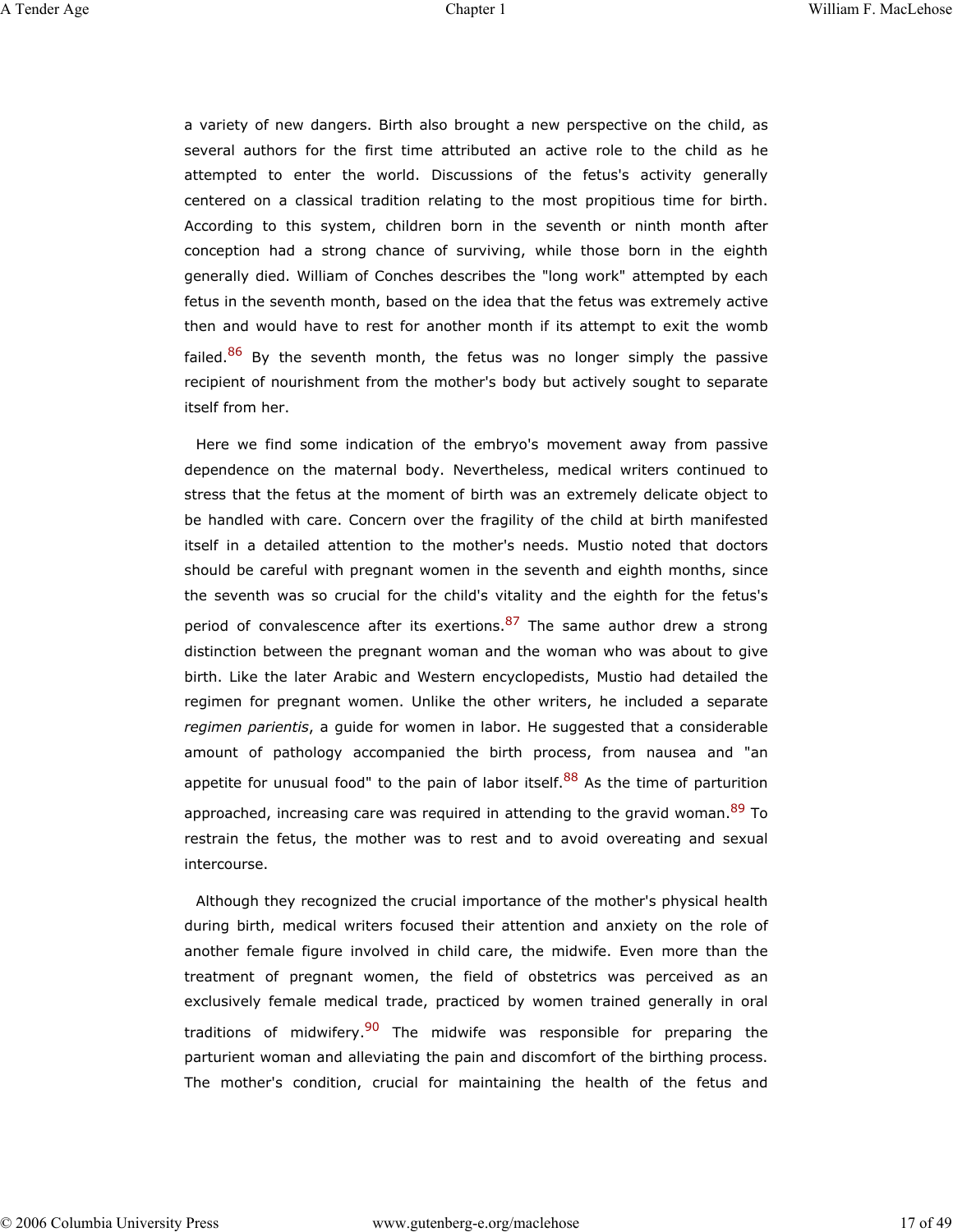newborn, became the midwife's responsibility. Mustio attempted to describe the correct practice of birthing as an aid to midwives. He counseled against giving the mother a cold bath ("it weakens even men and makes the woman's body cold"), which would corrupt the mother's milk and harm the child. $91$  Mustio described the birth itself in great detail, particularly the positions of the five women involved: the mother; the midwife; and three attendants (*ministrae*).

The dangers of childbirth for both mother and child demanded a considerable amount of attention from the midwife, whose skills became the focus of the medical writer's concern. While a "natural" birth—the newborn appearing head first—presented little problem for the midwife, any other positioning of the child at birth could be dangerous and even fatal to both child and mother. A number of texts, based on classical precedents, included descriptions and illustrations of the various positions of the fetus at the time of parturition.<sup>92</sup> Aldobrandino only briefly mentioned some of the possible fetal positions that caused pain and danger to the mother. When he discussed children born dead, he simply noted that one must provoke the woman to deliver "because there is a very great danger."<sup>93</sup> The subject of the dead fetus also appeared in the obstetrical sections of Mustio's *Gynaecia* as well as in the gynecological material of the Arabic and Western encyclopedic works. In their discussions of miscarriages and difficult births, some medical writers referred to the possible harm to the mother, commenting that, in cases of mortal danger to the mother, an induced abortion was appropriate.<sup>94</sup>

Even after the child's successful removal from his mother's womb, the midwife's skills were necessary, since entry into the world was traumatic for the newborn. The transition from the warm womb to the cold air of the outside world brought pain, manifested in the child's cry at birth.<sup>95</sup> Bartholomaeus supplied a more physiological reason for the cry, asserting that various remedies and poultices should be used to protect the newborn's soft flesh, as it was exposed to a new, cold environment.<sup>96</sup> In this description, the child appears not only completely helpless but also vulnerable to the midwife's incompetence. The primary danger to both mother and child after birth was the cutting of the umbilicus, the separation of the two bodies and the removal of the fetus's absolute dependence on the mother. Mustio mentioned that there was a possibility that both individuals might bleed if the two ends were not bound correctly. Avicenna agreed with Mustio on the immediate necessity to sever the umbilical cord, which must be tied and dressed "lest it cause pain."<sup>97</sup>

However, one medical writer focused on the midwife's manual skills, not simply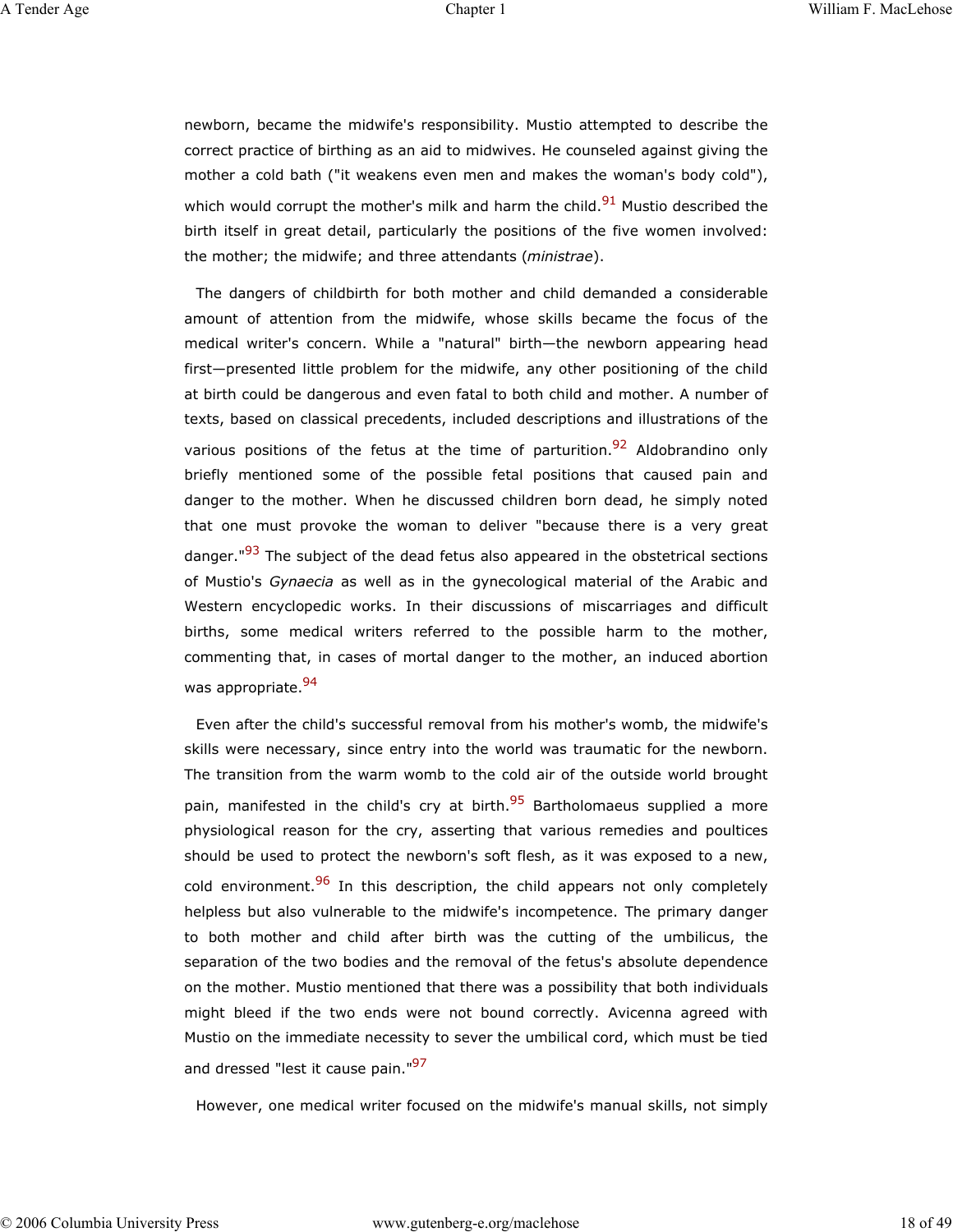out of fear for the child's physical safety but primarily for the newborn's spiritual salvation. In his *De natura rerum*, Thomas of Cantimpré made reference to two reasons the midwife might endanger the lives of both mother and child. He abruptly introduced a critique of the contemporary scarcity of midwives: "But alas, few are found, and therefore many children are miscarried and cannot be born into this life, and so they cannot be reborn into glory."<sup>98</sup> A midwife's ignorance could not only kill the child but also keep him from being baptized and thus saved.<sup>99</sup> As dangerous as their inaccessibility was the possibility that the midwives were incompetent. Thomas, unlike his contemporaries, mentioned the tradition of midwifery as a "knowledge" (*scientia*). On the difficult fetal positions at birth, he commented that "we have added these things to our book carefully on account of the danger of miscarriages and the ignorance of midwives."<sup>100</sup> Few medical writers discussed the midwife's role; those who did, like Thomas, indicated a concern over her abilities and the child's future. Women's knowledge and skill were crucial to maintain the physical and, what is more important here, spiritual health of the child.

#### **Neonatal Care: The Nurse's Milk**

Although birth was perhaps the most critical moment in medical writings on child care, the sense of danger to the newborn did not disappear after a successful parturition. Although he was perceived as actively attempting to exit his mother's womb, the child returned to a state of dependence and passivity after birth. We have already seen that the twelfth-century natural-philosophical writings (William of Conches's works and the *Prose Salernitan Questions*) attributed the newborn's physical incapacities to the use of menstrual blood as sustenance in the womb. To the writers, the menses had weakened the child's constitution to such an extent that, even after birth, he was almost paralyzed. Other writers suggested that it was not the mother or midwife who posed the greatest threat to the child but a third figure, once again female, who cared for the newborn—the wetnurse.

All the medical writers agreed that the newborn was immensely delicate and not yet fully formed, despite disagreements as to the exact etiology of his weakened state. In Avicenna's definitions of the various ages of adolescence (infancy, the period of teething, childhood, adolescence, and youth), the infant and child appeared as most vulnerable and weak. Infancy consisted of the time when the child could not move or walk while the second stage, focused on dentition, referred to the period "before he is strong."<sup>101</sup> Young children were immediately distinguished from other ages by the types of illnesses from which they suffered.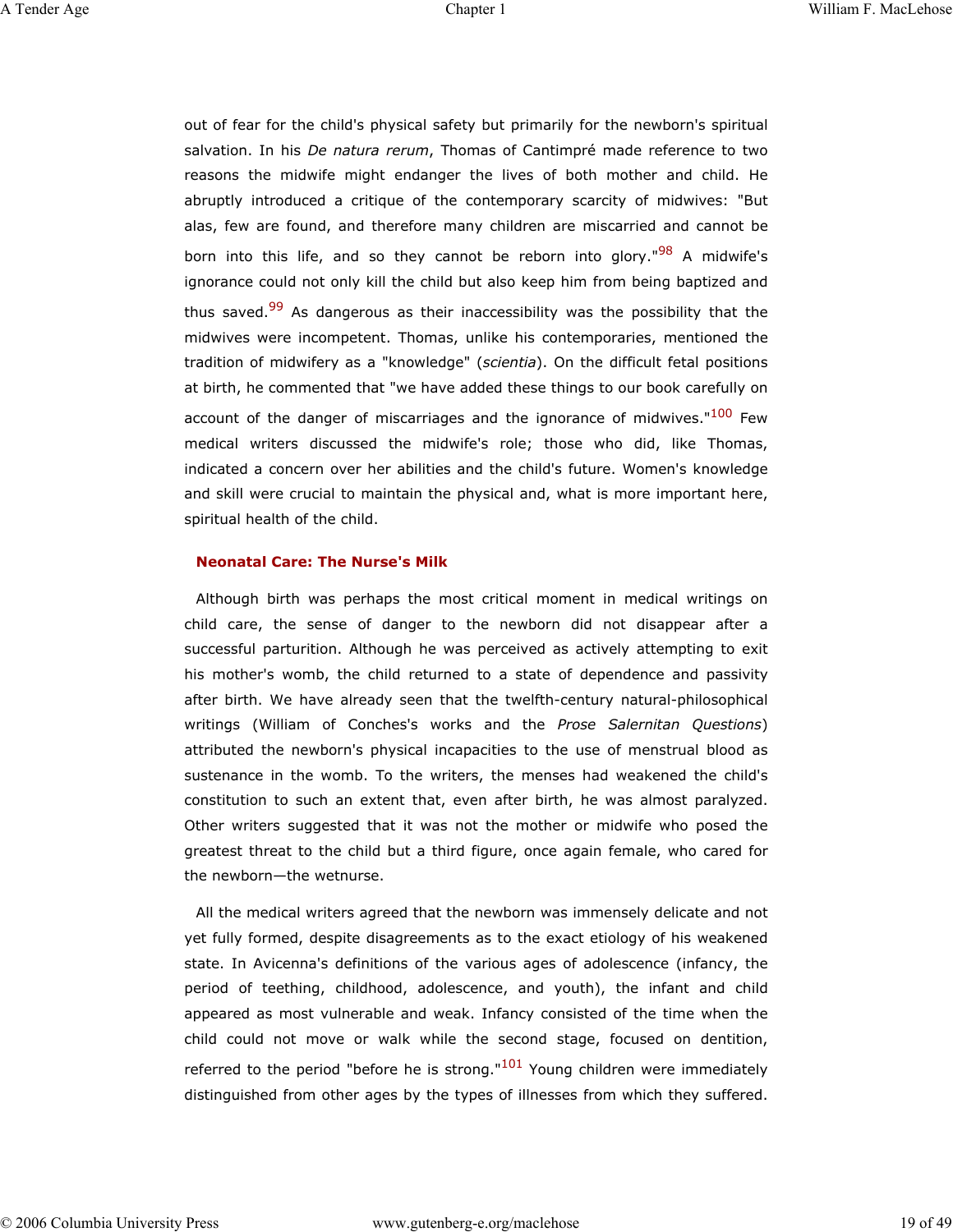Unlike youths, children, who were of a phlegmatic nature, suffered often from nausea and vomiting.<sup>102</sup> According to Avicenna, who invoked the authority of Galen, children had an excess of warmth, which derived from the parents' semen and allowed the excess of moisture in the child's body to cause the infant's growth. He anchored these theoretical claims in the assertion that "proof is in the softness of their bones, nerves, or limbs." $103$  It was exactly children's unique inequality of complexions, normally a sign of pathology, that led to their physical development.

By far the most common attribute of the newborn's physical state, stressed by most of the medical writers of the twelfth and thirteenth centuries, was softness, the pliancy of the child's body. Aldobrandino commented that the child faced grave danger if the nurse, who must open the infant's ears and nostrils with her finger, has not cut her fingernails. $104$  Similarly, to Bartholomaeus, the infant's limbs seemed to be soft and weak. The remedy for that included making the limbs "harder through exercise," a suggestion of particular importance to the male infant.<sup>105</sup> Throughout his section on the moments after birth, Mustio often referred to the infant as "very soft" (*multum mollis*) and easily endangered and therefore in need of much attention and correct care. The child's vulnerability surfaces many times in these passages, particularly in a mention of the ease with which the infant's body could be injured or twisted, even by overly soft blankets.106

To Bartholomaeus, the child was "by nature" weak (*tenera*) and soft (*mollis*). His limbs were considered easily flexible, so that swaddling clothes were thought to be necessary to restrain them and to prevent their acquiring "various shapes."<sup>107</sup> Bartholomaeus and other medical writers provided this concept of the child's excessive malleability as the main argument for swaddling clothes. Among the descriptions of the child (*puer*), he included the corporeal qualities of this stage of life: "Children are soft of flesh and flexible of bodv."<sup>108</sup>

Throughout the medical texts, the concept of solidification of the child's body appeared as one of the most important aspects of the process of growth. The newborn's situation, despite his vulnerability, had improved considerably, as the fetus was thought to be even more tender.<sup>109</sup> To Mustio, the newborn's body became more firm through bathing, walking, and exercising. Aldobrandino's work on neonatal care closely paraphrased and translated the Latin version of Avicenna's *Canon*. After describing the cutting of the umbilical cord, this vernacular text followed Avicenna and advocated the practice of cleansing the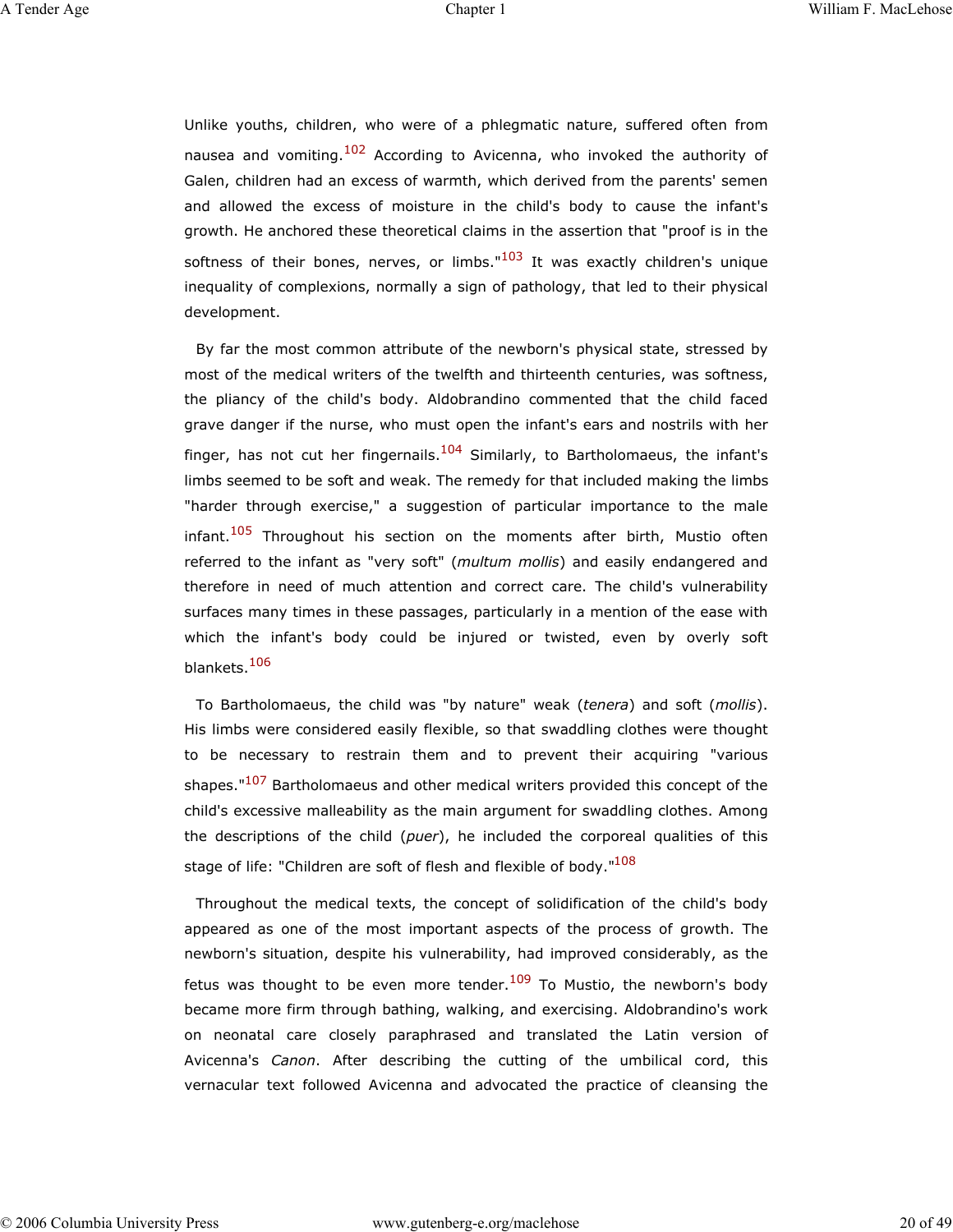infant's body with cloth soaked in medicaments in order "to make the navel and whole body warm and hardened, since, as soon as the child is born, its whole body is tender and delicate—it quickly feels warm and cold things, which very quickly harm and can destroy and change its natural shape."<sup>110</sup>

Mustio's concern revolved around the necessity of bathing, but not to excess, since "frequent bathing produces a wasting body." $111$  He described in detail what he saw as the crucial first few hours of the newborn's life. During his account of the anointing process, Mustio again referred to the soft and pliant nature of the child's body, since one reason for the rubdown was to help shape the limbs into their proper positions.<sup>112</sup> Mustio admitted that different infants had different levels of health, as he indicated in his description of swaddling, which should continue "as long as the infant coagulates and is solidified with his whole body, which is accustomed to happen more quickly to those who were born with a good body, later to those who have a weak one." $113$  He then described the slow process of uncovering the swaddling clothes after the child's body had solidified.

The *Prose Salernitan Questions* included very few comments on neonatal care. In a question concerning a man who suffered from dryness, the author suggested that fault lay with the wetnurse, who may have improperly positioned the child's members.114 In Avicenna's *Canon*, those in attendance at birth were to cleanse the infant's skin in order to "make his body hard, since, when he is born, all the things in that place that touch [the infant] are harmful to it."<sup>115</sup> Like Mustio, Avicenna provided a description of the nurse's duty physically to shape the child. Owing to the softness of its limbs, the child's body had a clay-like malleability that could be carefully manipulated in order to create a form close to the ideal of beauty.<sup>116</sup> Others could manipulate the body but, Avicenna commented, the infant's own motions might deform what had been shaped: "He will have to be watched over lest, when he sleeps, his neck or some of his extremities or back are twisted."<sup>117</sup> After his bath, the child was "rubbed, pressed, and shaped" and then bound with swaddling cloths. $118$  Vincent of Beauvais simply quoted Avicenna's text, but Aldobrandino reworked the passages from the *Canon* and gave new emphasis to certain sections. This is most apparent in his discussion of the nurse's duty to shape the child. He included Avicenna's comments about carefully stretching and arranging the limbs, but he then digressed into another metaphor. It was the nurse's job to perform this task: "For just as wax when it is soft takes whatever shape one wants to give it, so children take whatever shape their nurses give them, and, because of this, you should know that they owe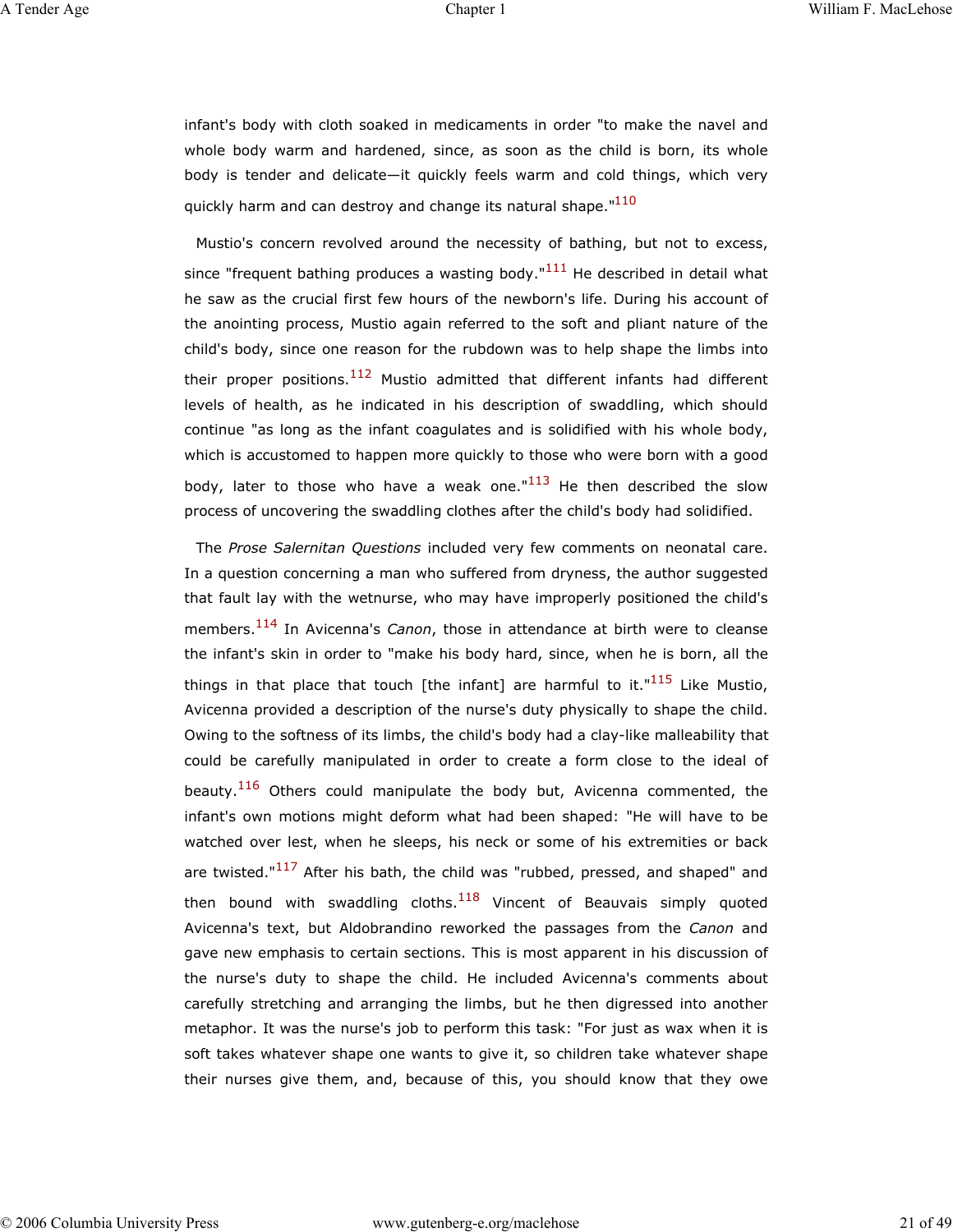beauty and ugliness in great part to the nurses."<sup>119</sup>

For Mustio, as for many later writers, each new event in the child's life brought its own new disturbance to the infant, whether it was bathing, anointing, eating, or awakening. Mustio stressed that infants must not eat just before their baths, since "they are detained by various and many weaknesses." $120$  He included a list of possible causes of an infant's tears:

> How do we know for what reasons the infant cries, as [for example] for food? One should examine mainly the bandage, if it be tightened or if, while lying, he has twisted a hand or leg or has been punctured by some other thing, or if he cries from an abundance of food or milk. One should also see if too many covers burden him, if he is becoming cold by the lack of them, or if he has been warmed by the sun exceedingly. If he has been punctured by anything, he begins to cry immediately… . If, however, he is pressed by an abundance of food or milk, he will throw himself this way and that and will have a full stomach… . If truly it is some irregularity, he neither wants to drink milk nor does so successfully. Therefore, from the above-mentioned signs, anyone will be able to distinguish among his wailings.<sup>121</sup>

The passage provides a lengthy list of the many ways in which the infant in his cradle could be harmed simply by his surroundings.

The duty of vigilance over the newborn, prominent in the quotation from Mustio, ultimately lay with the nurse, hired to tend to the child. The passage just cited also alludes to another function demanded of the female caretaker: the provision of food through breastfeeding. Even more problematic than the nurse's potential incompetence in shaping and swaddling the child was the nature of the wetnurse's milk. The infant's nourishment was a constant site of anxiety to the medical writers. Every source containing extensive pediatric material from the twelfth and thirteenth centuries included at least some reference to, if not a detailed analysis of, the source and quality of milk. The amount of space devoted to testing the milk and curing imperfect lactation indicates that medical writers considered the subject to be of the highest importance. They viewed the child's food, as they had viewed the fetus's nourishment, as a source of both sustenance and pathology. $122$ 

In the Western natural-philosophical tradition, milk was menstrual blood that had been heated, coagulated, and whitened by hot air, and it was through that understanding that medical writers connected negative views of menses to their concern over milk.<sup>123</sup> The Galenic, Hippocratic, and Aristotelian traditions agreed on this and on the belief that the mother's milk was most appropriate for the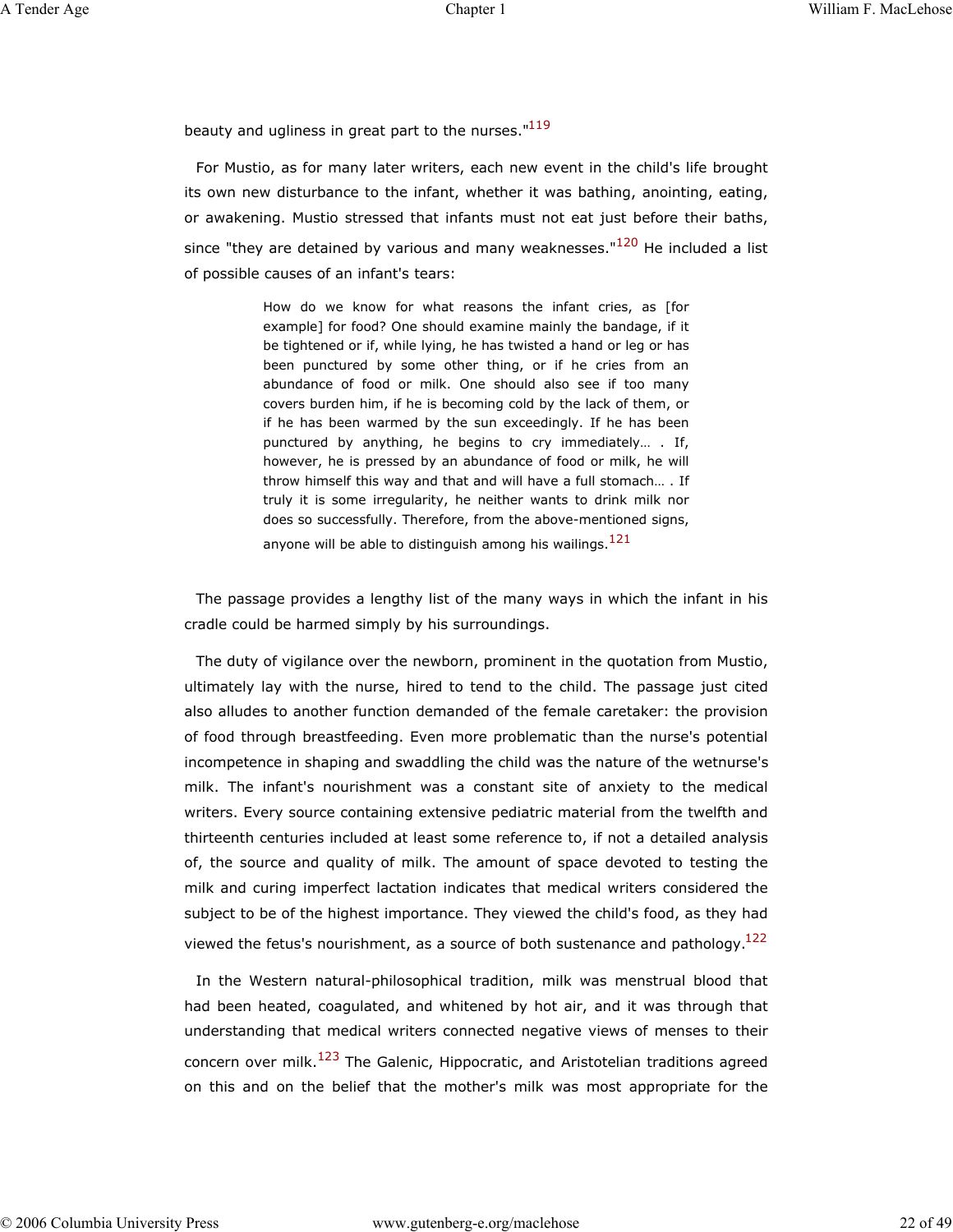child, strengthening the parallel of menses and milk. However, they recognized that maternal milk was dangerous immediately after birth. In several chapters devoted to the feeding process, Mustio argued that maternal milk could not provide sufficient nourishment after the strain of labor. However, he added that a mother could more lovingly feed the infant, although she should regain her health and give the child to a wetnurse to feed "until [her] complexion … is made temperate."<sup>124</sup> Avicenna at first demanded that the mother provide milk for the child, noting that mother's milk most resembled what had previously fed the child—that is, the mother's menstrual blood. But, in Avicenna's view, a wetnurse was necessary because the mother was too weak from her labor to provide milk.<sup>125</sup> The possibility of corruption at the outset of lactation paralleled the belief that external forces could effect negative changes in its quality. Unlike the menses, too potent unless mediated, the mother's milk was considered malleable and easily transformable into a pathological substance. The birth rendered maternal milk too corrupt and harmful for the child.

Discussions of the transformation of blood into milk revived medical misgivings about menstrual blood. Aristotle, quoted by Bartholomaeus, stressed that milk was a superfluity of the menses (they were already a superfluity), which became milk by being boiled (*decoctus*) in the breasts. This purified blood was regarded as "digested and uncorrupted."<sup>126</sup> Borrowing from Galen, medical writers perceived the metamorphosis from red liquid to a thicker white substance as part of a process whereby blood was transformed into something closer to the nature of the breasts themselves.<sup>127</sup> As with fetal nourishment, the active agent was heat—here, the warmth of the breasts rather than of the liver. Bartholomaeus summarized the process, again quoting Aristotle: "The breast, therefore, is a necessary member for the nourishment of the fetus [sic]. [The breast] takes up menstrual blood for the creation of milk, purifies the impure blood, digests, changes, whitens, sweetens, thickens, …shows corruption, is round, oblong, full of nerves, fleshy, is exposed to the teeth of little children, and is full of cavities or porous."128 In the *Pantegni*, Constantinus traced a slightly different path for the milk's journey, locating the transformation in the veins to and from the heart. Constantinus and Vincent stressed that the blood remained in the veins "until it is boiled most perfectly."<sup>129</sup>

Given their apprehension over the maternal body's inability to transform blood into milk just after birth, medical writers agreed that a wetnurse was needed. In more than ten lengthy chapters, Mustio stressed the importance of choosing the correct wetnurse, who must be the right age and have the experience, size,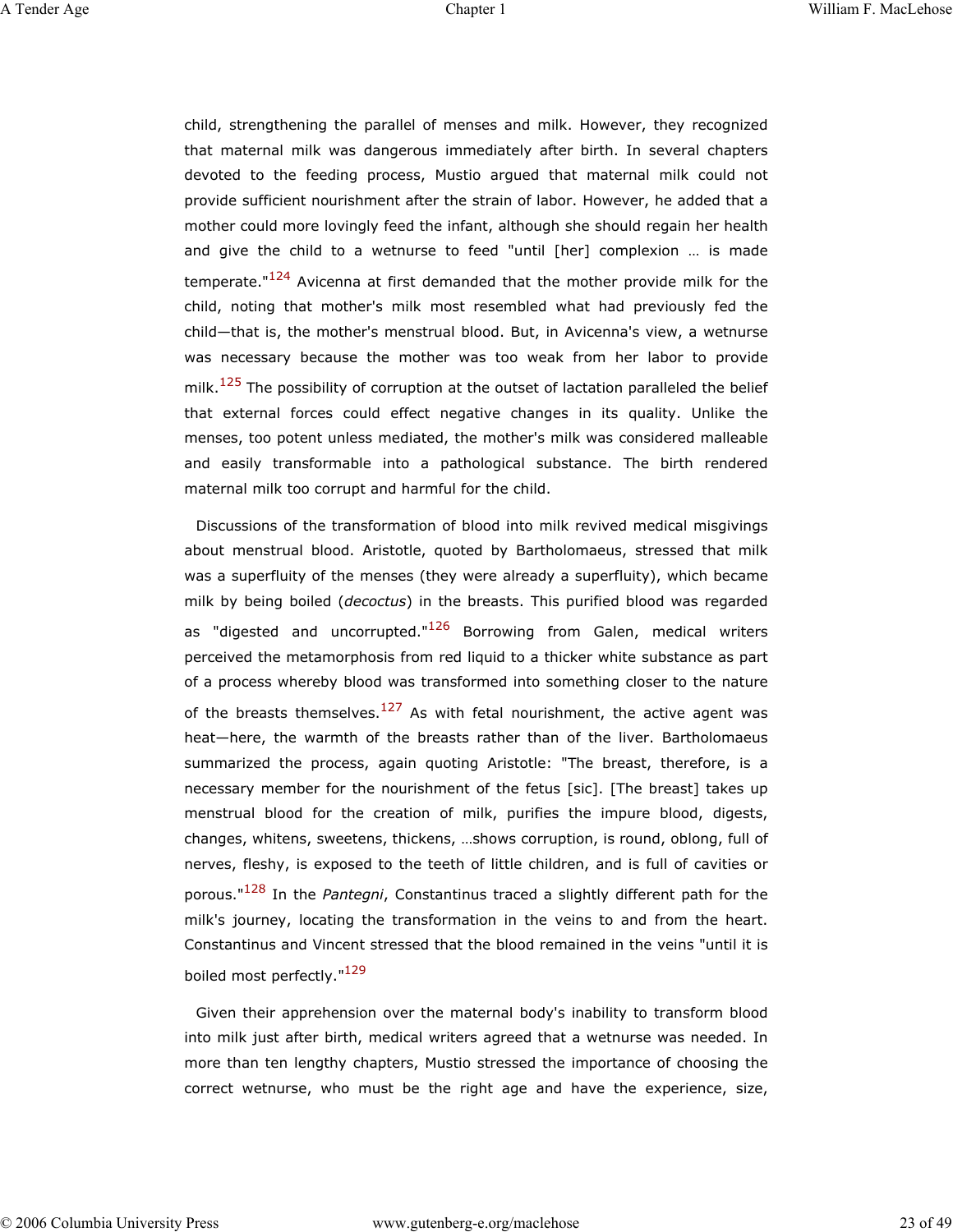cleanliness, intellect, and temperament for this job.<sup>130</sup> Bartholomaeus also devoted a chapter each to the wetnurse and the midwife, particularly how each of these women affected the child after birth. Given the amount of time the nurse would devote to the child, hers was a very important position. Among the nurse's many requirements was the duty that she "apply medicine, so that she may lead the sick child to health."<sup>131</sup>

Vincent of Beauvais cited the qualifications for a wetnurse as described by his three pediatric authorities, the Arabic doctors Rhazes, Haly Abbas, and Avicenna. The qualifications according to Avicenna included her age (twenty-five to thirty-five), body size, habits, diet, and emotional state, and the sex of her most recent child, who would be the newborn's milkbrother. Here the child has been pushed to the background as the text concentrates instead on the infant's source of sustenance. The nurse must have given birth to a boy within the previous two months, must have had the child "according to a natural time" (that is, after a proper nine-month pregnancy), and must not have aborted this or any previous child. $132$ 

Like Vincent, Aldobrandino followed the *Canon* but incorporated his own concerns through the occasional rewriting of Avicenna's material. Following Avicenna's advice relating to the nurse's previous birthing record, Aldobrandino added that "she should have given birth at full term [and] that she should not have lost her previous child either from beating or from other causes."<sup>133</sup> In mentioning the nurse's size and health, Aldobrandino elaborated on the *Canon*'s dicta: "You ought to look at the woman so that she resembles the mother as much as she can, and so that she has a good color of mixed red and white … and is as healthy as any you can find, since sick nurses kill children before the due time."<sup>134</sup> He saw a direct correspondence between the nurse's pathology and the possibility of extreme danger to the child's life.

In relation to childhood illnesses, milk served two potential functions, as both cause and cure of illnesses. The ambivalence of medical writers about lactation was most readily apparent in a new genre that appeared in the Latin West over the course of the twelfth and thirteenth centuries: the earliest Latin texts exclusively devoted to Practical pediatric care. The Hippocratic *Aphorisms*, well known to Arabic and Latin medical writers, contained a list of illnesses unique to childhood but simply described the pathologies without providing any etiology or cure.<sup>135</sup> While Mustio briefly treated pediatric illnesses,<sup>136</sup> it was only with the Arabic encyclopedists that an extensive discussion of practical pediatrics appeared. Rhazes, Haly Abbas, and Avicenna included discussions of a variety of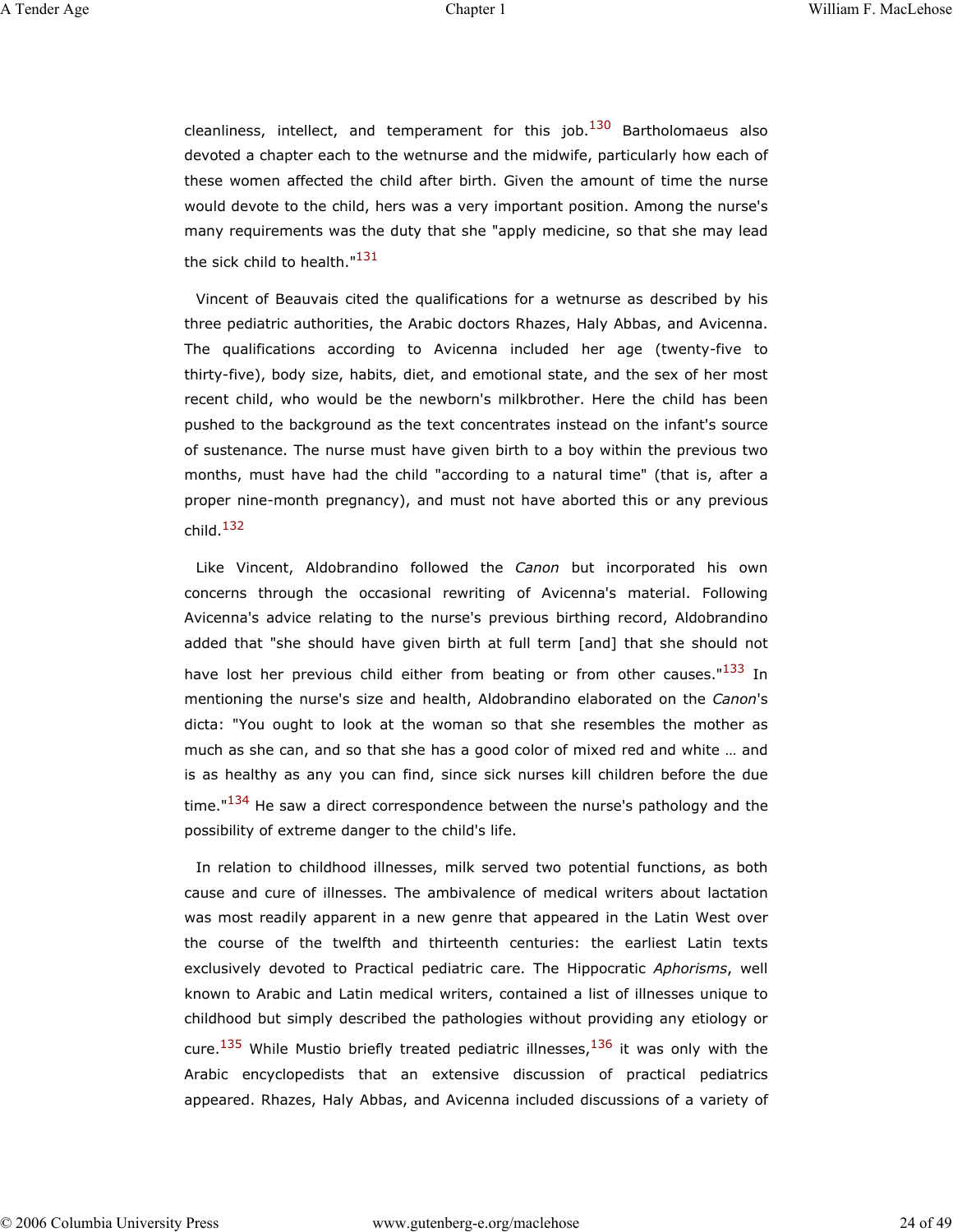childhood pathologies, discussing symptomology, prognosis, and cures.<sup>137</sup> Most important, the quality of milk was a focus of concern in three independent treatises that dealt exclusively with pediatric illnesses. Rhazes' *De curis puerorum*138 and two brief Western treatises of the twelfth and thirteenth centuries concentrated on the practical side of children's pathology. The Western texts, *Passiones puerorum* and *Ut testatur Ypocras*, both provide a short list of illnesses and their cures.<sup>139</sup>

In these texts, the wetnurse acquired a further responsibility, to treat infants during times of illness. Avicenna stated from the outset of his lengthy discussion of practical pediatrics that various illnesses (constipation, diarrhea, etc.) were to be cured by changing the wetnurse's diet. In this and other practical treatises on children's diseases, the nurse appeared numerous times as a source of illness. The *Ut testatur* demanded that her diet be watched cautiously: "In the first place, whatever the child's illness, caution must be imposed on the nurse's diet and so exact a diet must be observed, as if the nurse were suffering from the little child's ailment, because nurses' milk that is derived from contrary foods generates an ailment in little infants not previously existing and aggravates one already found."<sup>140</sup> The statement implies a symbiosis between nurse and infant.

Rhazes notes a distinction between two types of illness—"natural" (congenital) and "accidental" (arising after birth).<sup>141</sup> Rhazes and Avicenna most often addressed a postpartum external source of diseases, citing in several places the corruption of the nurse's milk as the origin of both the disease and its cure. Rhazes attributed to corrupt milk such illnesses as insomnia, vomiting, diarrhea, some forms of epilepsy, and pustules in the mouth, while Avicenna, who rarely discussed origins, invoked that etiology but once, for colic.

All medical writers agreed that children had weak bodies. Many argued accordingly that strong medication should never be given directly to the child. Instead they more often suggested that it be given to the nurse, through whom the child would thus regain his health. $142$  Avicenna stated this emphatically at the beginning of his chapter "On illnesses that occur to children": "The first attention for healing children is to guide the nurse." By this he meant that the nurse should be looked after if either she or the infant were unwell.<sup>143</sup> By controlling the nurse and particularly her diet, one could, all the writers believed, more easily keep the infant healthy. Avicenna counseled that another nurse be found for those days during which the usual nurse might be receiving some necessary strong medication. Rhazes' text contained more-specific references to the nurse and stated that children must not be given powerful medications, not even with the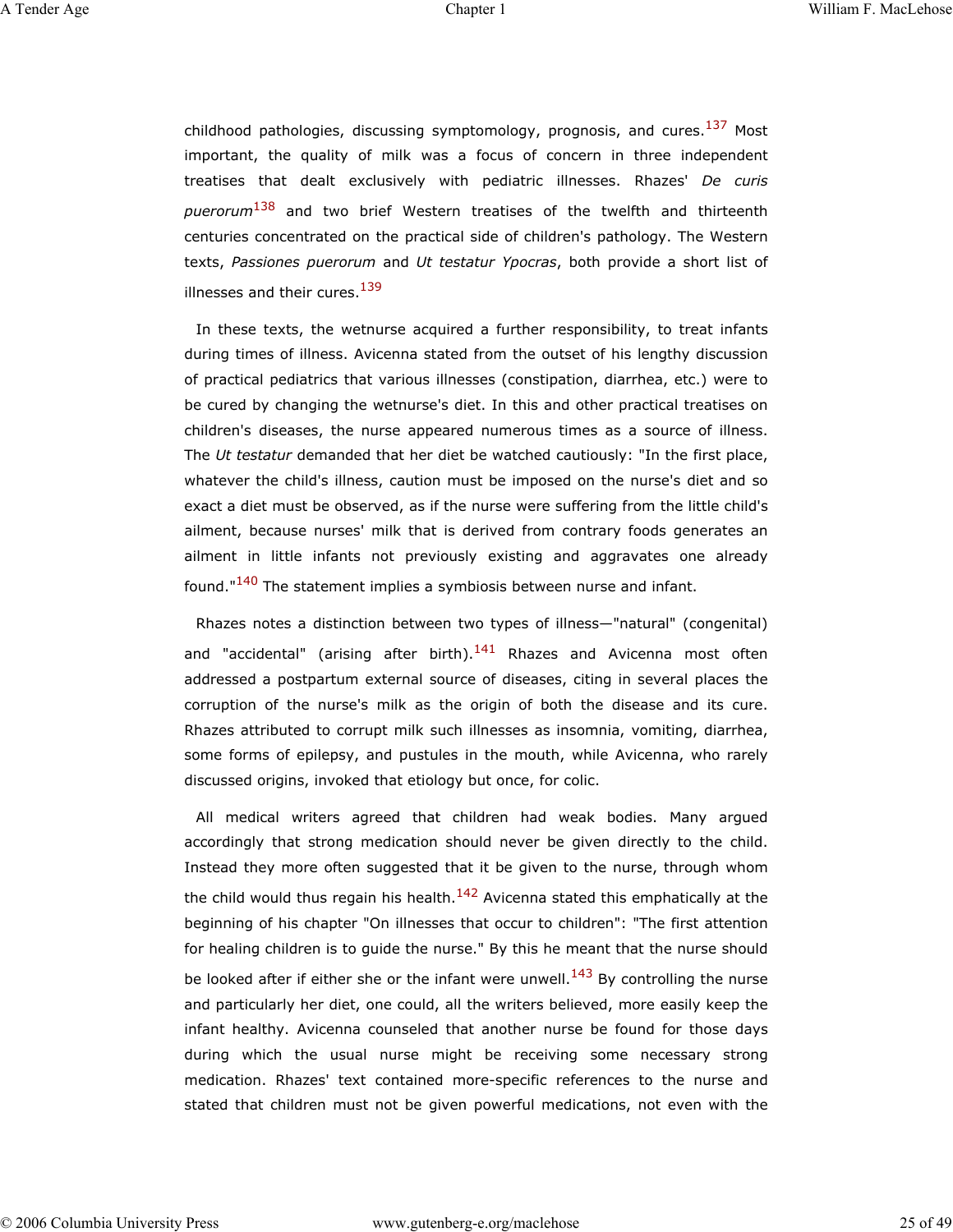nurse as intermediary.<sup>144</sup> His most common suggestion for curing the child's ills through attending to its food source was to purge the nurse's head and body.

However, each author sometimes advocated the application of medicines directly to the child, albeit with great care. Rhazes hinted several times that, just as there were illnesses unique to children, so also there were courses of treatment appropriate particularly to them. In describing eye ailments, he concluded his discussion by stating that children could be cured through the use of medicines that were mentioned for adolescents, youths, and others, adding that they should be used in smaller amounts. Even here, some authors blamed women for the children's diseases. Rhazes claimed that some eye ailments were caused in part by "women [who] put astringent medications on the heads of children."<sup>145</sup> Rhazes stressed that the weakness of children demanded particular attention with regard to dosage, declaring that coughs "ought not to be cured with strong or powerful medications."<sup>146</sup> For the most part, the authors prescribed that soothing lotions and massages be applied to the afflicted parts of the child's body or that curative foods be added to the nurse's or the child's diet. In these texts, each author adamantly stressed the uniqueness of children's pathologies, which paralleled and derived from the special status of children as weak and defenseless creatures entirely dependent on others, particularly the nurse.

One of the many illnesses common to each of the practical pediatric texts will serve to illustrate the differences between the texts and the variety of cures available. Dysentery, the illness from which the four-year-old prince Louis suffered in 1191, appeared in every manual that listed childhood diseases and their cures. There is considerable variety in the different texts' presentation of the ailment. Mustio provided no etiology or name for the illness, but he gave a brief description of the affliction ("if the infant will have loosened his belly") and of the cure, and he specified that the nurse should receive the medication.<sup>147</sup> Rhazes and Avicenna included the most extensive discussions of the etiologies of the disease yet disagreed considerably. In the *De curis*, Rhazes suggested three possible causes for what he called "flowing of the bowels" (*fluxus ventris*)—dentition, the child's exposure to cold when he was swaddled, and milk corrupted by bile and phlegm. He provided an extensive list of signs and cures of the disease. In his *Ad Almansorem*, he mentioned infantile diarrhea in his chapter on the nurse's regimen, stating that a change in the nurse's diet could cure the child.<sup>148</sup> In a similar vein, Haly Abbas provided a long list of curative recipes, using various liquid oral medicaments, plasters placed on the stomach and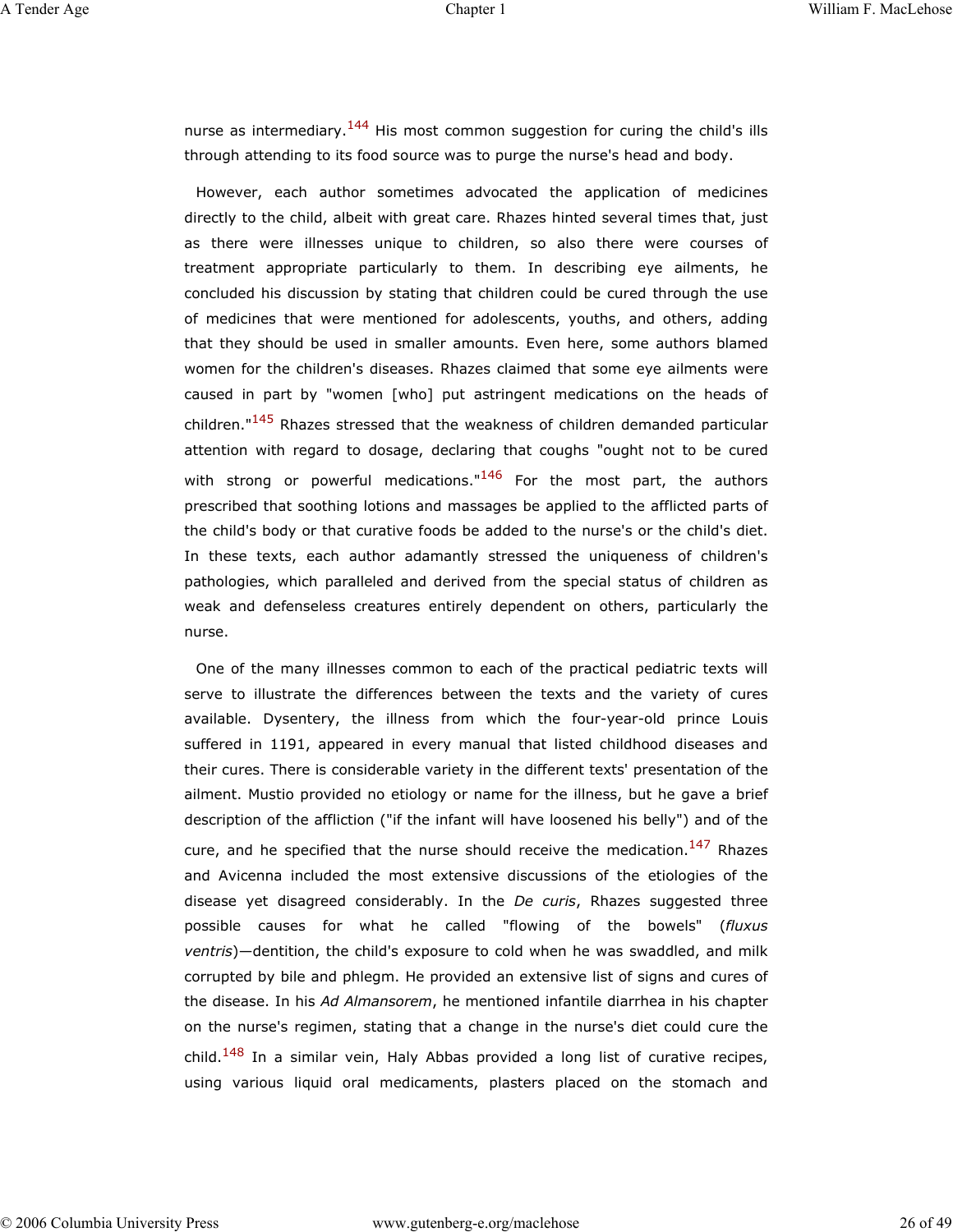ointments rubbed on the belly, and medications to be given to the wetnurse.<sup>149</sup> The two short practical treatises on children's diseases provided various remedies for diarrhea, with no explicit etiology and little symptomology. Both suggested baths in warm water prepared with various herbs and plasters for the belly, although neither mentioned the use of the wetnurse as intermediary.  $150$ 

Although he was trained as a doctor, the chronicler Rigord only briefly alluded to the medical tradition (*a physicis dissinteria vocatur*) in his account of the royal child's dysentery. He focused instead on a cure based not on herbal or dietary therapeutics but on miraculous healing. Medical and religious healing were the two main and often competing options available throughout this period.<sup>151</sup> One of the most important elements of the account revolved around the use of holy relics and the intercessory power of Saint Denis to cure Louis's illness. Rigord specifically mentioned the belly (*venter*) as the site of contact with the relics. In its focus on the anatomical source of the symptoms from which relief for the patient is being sought, this treatment is reminiscent of the suggestion, in the medical manuals, that ointments be rubbed on the same spot. The use and ceremonial procession of the relics paralleled the miraculous healings described in hagiographical sources. Many such healing processes involved the invocation of and prayers to the holy patron, a pilgrimage to that saint's shrine, and some physical contact between the afflicted person and the relics at the shrine.<sup>152</sup> In contrast, medical writings fluctuated between treating the patient's body (in an external spot approximating the location of the internal illness, the bowels) and treating a perceived source of the problem, the nurse and her milk.

Many sources—not just the practical pediatric treatises—attempted to prevent childhood illness by stressing surveillance of the nurse's milk. The *Practica puerorum* (*Passiones puerorum*) began by emphatically stating that "first one must consider the milk from which the child is nourished, whether it is good." $153$ The treatise noted that one can visually identify milk's malign aspects, and it discussed precisely how to investigate milk's "qualities." From Soranus and the Arabic writers came a much-varied tradition of testing milk, one that involved four of the senses. Some texts suggested use of a rock, sword, or piece of glass; others, a fingernail on which a drop of milk was placed and inspected for thickness, smell, taste, and color. To correct any deficiencies in these qualities, changes in the nurse's regimen were suggested.<sup>154</sup>

Medical writers expressed anxiety over the various causes of corruption in milk. Even if the milk were of good quality in the nurse's breast, it could still sour in the child's body if, for example, by rocking the child too violently the nurse caused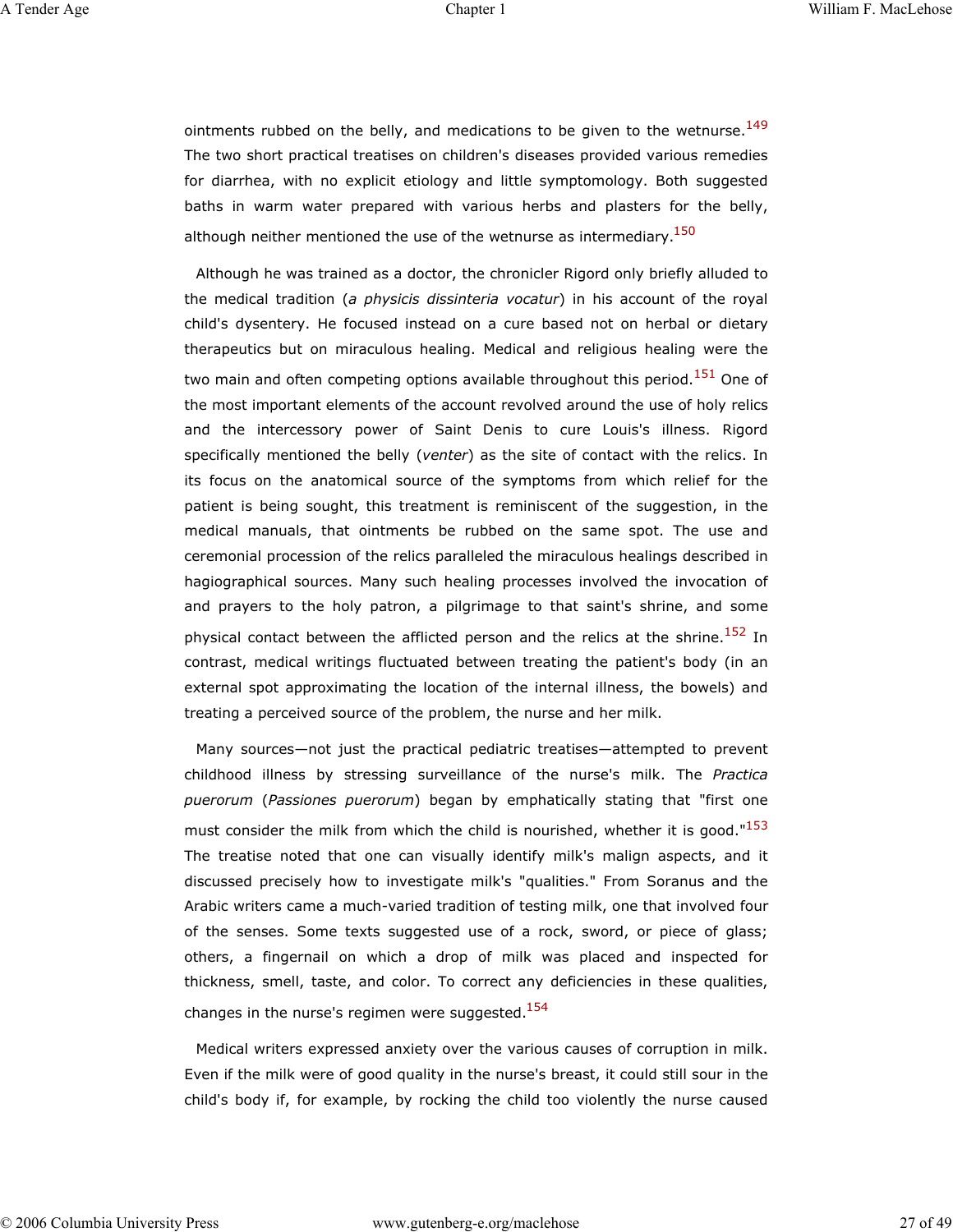the milk to curdle. Avicenna suggested that the newborn be made to cry before nursing in order to release noxious superfluities, which could otherwise complicate digestion.<sup>155</sup> The fear that food could be corrupted appeared also in discussions of exercise for the child. According to Mustio, the infant should be carried before eating, since inactivity tended to cause corruption, or the infant's rejection, of food.<sup>156</sup>

The primary cause of bad milk, however, was perceived to be the woman's own physiology. In the *Prose Salernitan Questions*, the writer treating a question about the feeding of the child discussed the poor sustenance supplied to infants by women engaged in prostitution. He aserted that good and pure blood, which here was deemed necessary for the production of nutritious milk, was wasted in the creation of female seed.<sup>157</sup> Bartholomaeus, paraphrasing Constantinus, repeated the warning (*cavendum est*) that "bad milk and corrupt nourishment" could harm the child and lead to a variety of illnesses.<sup>158</sup> The theory here seems to be that like will feed like—that is, that a healthy child must be fed by a healthy nurse. A parallel can be seen in the idea that somehow the child took more from the feeder than food: "And so the virtue of the nurse will complete the defect of the infant."<sup>159</sup> Bartholomaeus offered a maxim: "From the good disposition of nourishing milk, a good consistency of the offspring occurs." He then went on to assert that corrupted blood from the nurse could harm the infant's body. $^{160}$ 

The potential for corruption at the milk's source received the closest attention from medical writers, who accordingly devoted much attention to the nurse's regimen. The apparent power of the mother's or wetnurse's body to influence the child's health led Mustio to suggest extreme monitoring of the woman's actions. In fact, he provided more detail for the regimen of the wetnurse than for that of the pregnant woman. Avicenna's greatest concern in his pediatric writings appeared to be the milk by which the newborn was nourished and particularly its source, the wetnurse. In a chapter on child care, he devoted considerable attention to the quality of the milk and, therefore, to the health and even morality of the wetnurse. Her emotions were extremely important. If "she suffers from bad illnesses of the soul, such as anger, sadness and fear," that will corrupt her complexion and provoke bad milk.<sup>161</sup> Avicenna believed that the nurse, through her physical, emotional, or moral weaknesses, could harm the child physically by nourishing the infant with bad or corrupt milk. The author provided a long digression about how to cure bad milk, whether too thick or too thin, whether of fair or foul odor. Mustio, who likewise showed great concern that the milk given to the child always be good and nutritious, also indicated his belief that a woman's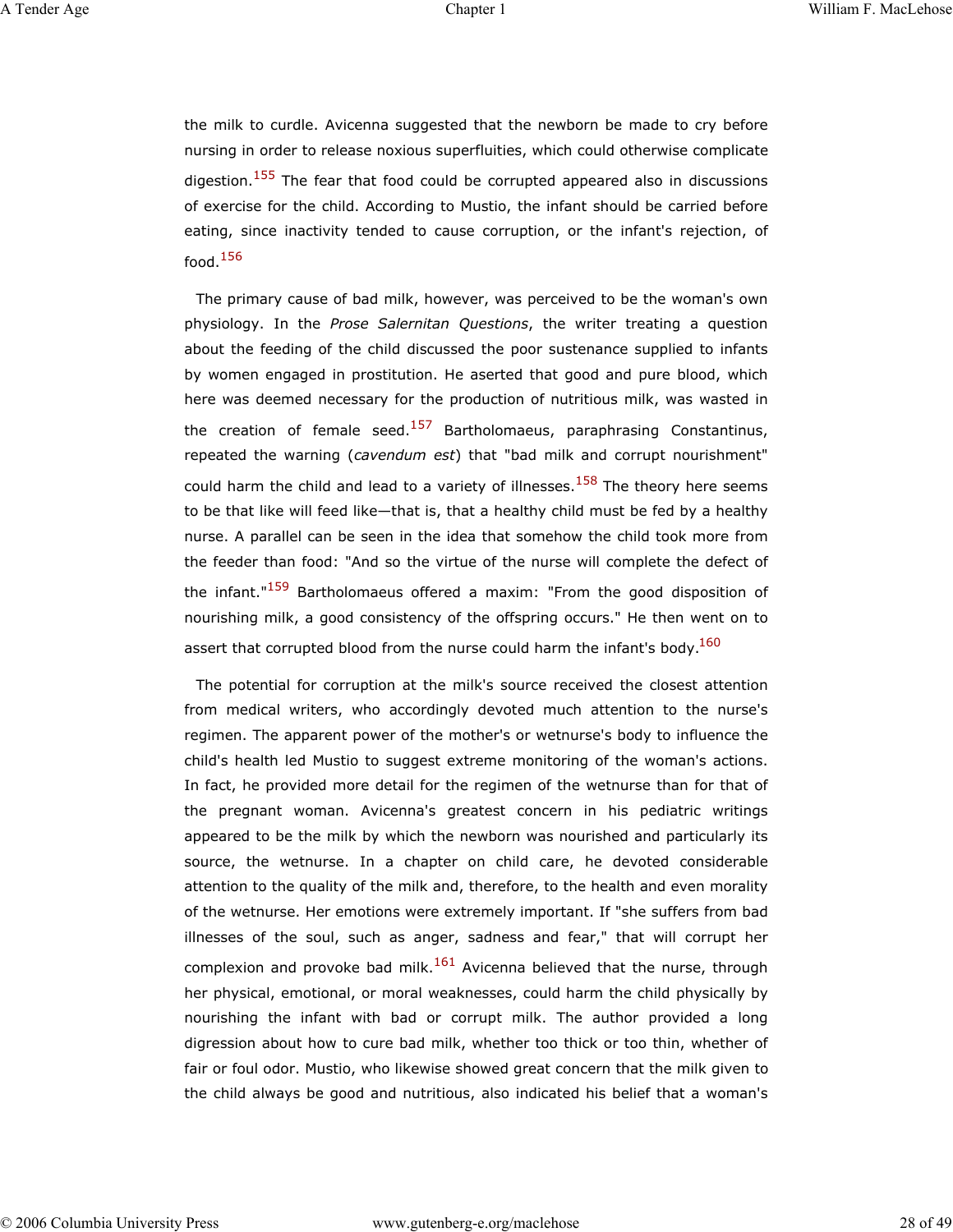milk was corrupt not from any innate cause (i.e., the menses) but from external causes, including illness, intercourse with her husband, and poor or inappropriate eating and drinking habits.<sup>162</sup>

Like the *Canon*, on which he based this section, Aldobrandino's pediatric material devoted a considerable space to the nurse's regimen. On the subject of the nurse's habits, Aldobrandino included a list of unacceptable emotional states similar to those that the mother was to avoid: anger, sadness, fear, and foolishness. He explained the proscriptions by noting that "these things change the complexions of children and make them become silly and [full of] bad habits."<sup>163</sup> And so the child could be affected positively or negatively both by the nurse's physical function of breastfeeding and by her emotional state. In Avicenna's *Canon*, the nurse must not have sexual intercourse while feeding a child lest, if she conceived, the blood necessary both to feed the newborn and to nourish the fetus would be lessened, thereby weakening both the born and the unborn children.<sup>164</sup> Vincent, Bartholomaeus, and Thomas all acknowledged the importance of Avicenna's caveats. Yet Aldobrandino heightened this concern for the safety of the child, again reworking a passage from Avicenna and stressing the vital interest of the child. In advising against allowing the nurse to have intercourse while lactating, the writer claimed that "she should not sleep with a man, since it is the thing which most corrupts milk … because a pregnant woman kills and destroys the child when she breastfeeds."<sup>165</sup> What was simply a danger (*nocumentum*) in the *Canon* has now been transformed into something with fatal consequences. Twice in his text, Aldobrandino mentioned the chances that the child would die because of the nurse's mistakes.

In describing the specific regimens that the mother and nurse must follow, medical writers suggested ways to control the child's health through the use of various women as intermediaries. Focus on the detrimental effects of corrupt milk provided a framework for explaining not only infantile illness but even infant mortality. However, despite the emphasis on the dangers of bad milk and the view of the woman's body (that is, of either the mother or the nurse) as harmful to the child, medical writers expressed a belief that, properly regulated, the mother or wetnurse could produce uncorrupted milk to preserve the child's health and promote its growth.

In contrast to the extensive details on fetal and neonatal growth, there existed far less pediatric material for the period after weaning. Weaning, precisely the moment when the infant was no longer entirely dependent on women's bodily fluids, became an important moment of rupture in the medical narrative of human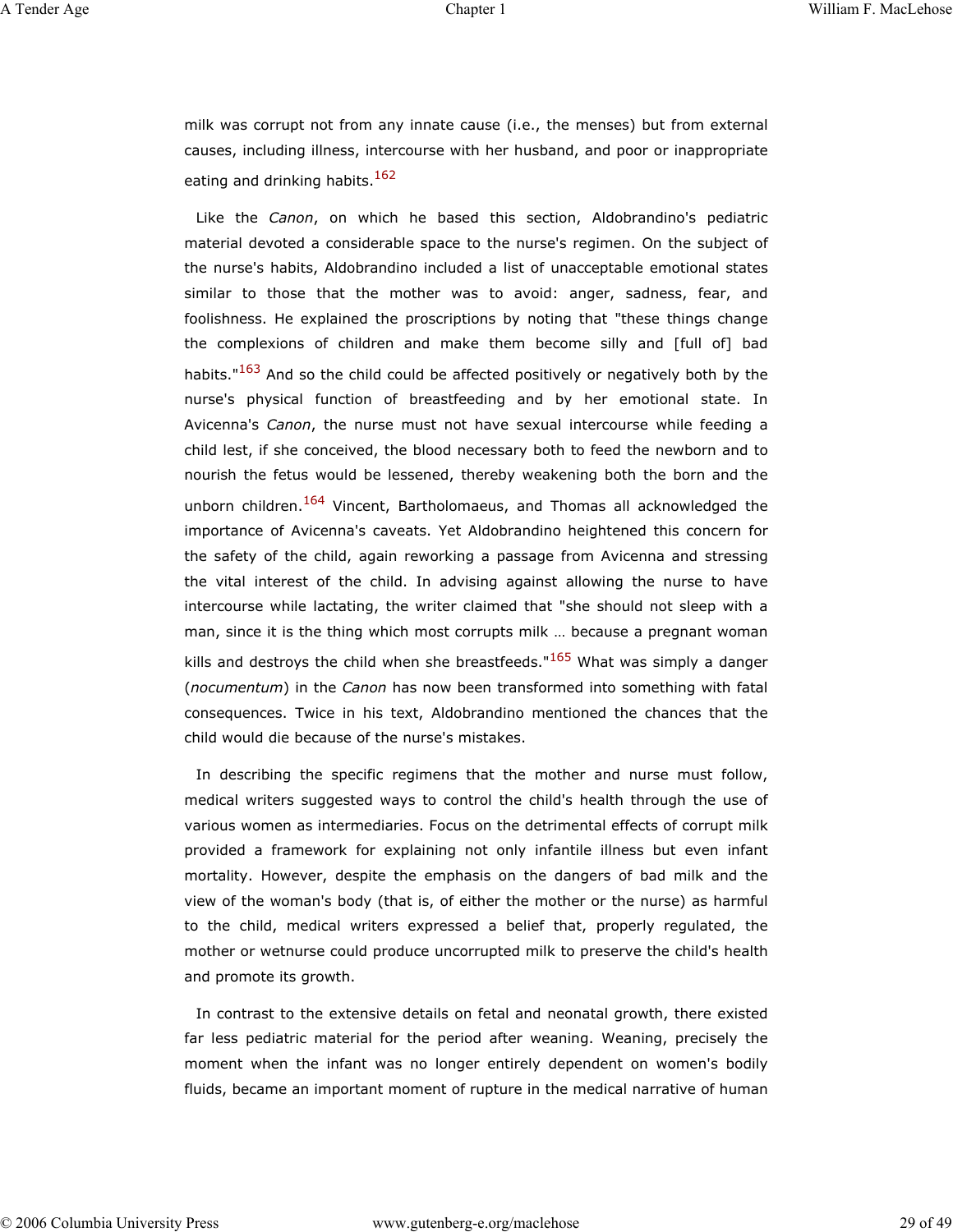life. From this moment onward, the child became increasingly stable and independent. Dentition, the only moment between infancy and puberty that received any attention in medical writings, illustrated this pattern of stability and retured to the idea of solidification. Just as swaddling reflected an attempt to harden and shape the newborn's body, the growth of teeth became a sign of the solidification and strengthening of the child's body without external assistance. Avicenna noted the parallel here between the growth of teeth (and the consequent ability to eat food and forgo the breast) and the ability to walk, both of which were seen as important steps in the child's independence from his caretakers. Avicenna called for extreme care when the child first began to walk and grow teeth. For the first time, the infant was able and allowed to move around on his own. In fact, the author warned that any attempt to force the child's motions could harm his back and legs. $166$ 

While the encyclopedists, Arabic and Western, included extremely detailed instructions for the early stages of human life, they provided far less detail in their discussions of childhood (*pueritia*, ages seven to fourteen) and of the later stages. Aldobrandino's paucity of information on older children implies that this age group was thought to be less vulnerable than the earlier stage and more like the normative adult medical model. In the final chapter of the first book, Aldobrandino did little more than list the ages of man and follow Avicenna's breakdown of *adolescentia* into four categories.167 For the stage of *pueritia*, he provided little medical advice, stressing instead the need for "good habits," as "this is the age where children retain more and learn good and bad habits; and know that good habits are the protection of the health of body and soul."168 Only after this caveat did Aldobrandino offer some brief warnings about issues of more obviously medical and physical import. Similarly, Bartholomaeus turned to a discussion of the child's activities, particularly to the idea that children "desire for themselves those things that are harmful and contrary."<sup>169</sup> Some medical and natural-philosophical writers mentioned physical needs and illnesses of older children. William also concluded his discussion of infancy and childhood by stressing that the age was full of heat and humidity—on account of which children desired and required food often—which would enable them to learn discernment. Quoting Rhazes, Aldobrandino in a similar vein declared that children between the ages of seven and fourteen must not drink cold water with meat, "since that could aggravate them too much." Also on dietary proscriptions for children, Aldobrandino forbade milk, fruit, and cheese "as much as you can," for fear of generating stone. In the remainder of their respective sections on children, Aldobrandino and the encylopedists briefly mentioned the importance of education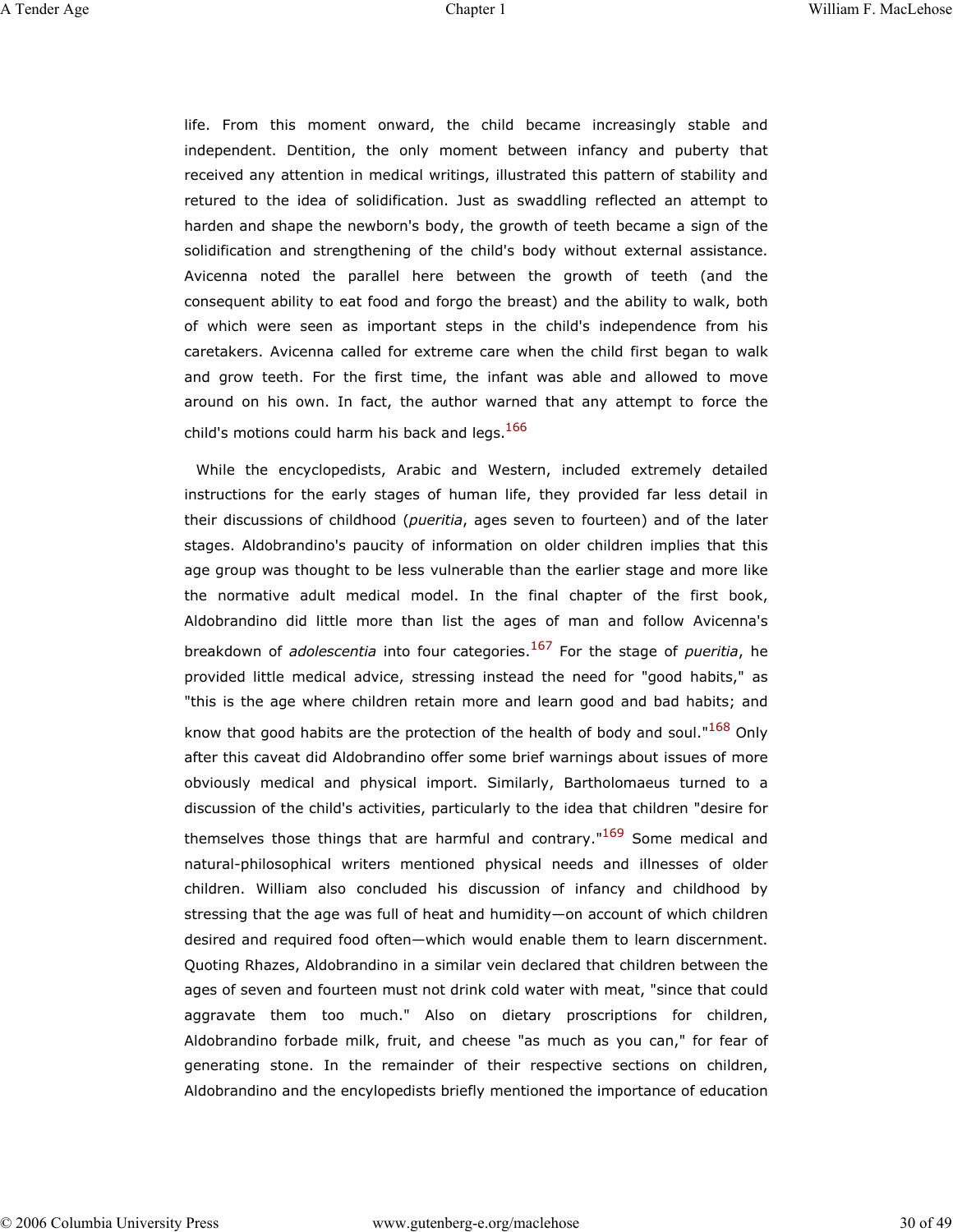and the need for a good instructor to teach and chastise the child, but here they rarely supplied material suggesting the child's frailty.<sup>170</sup> The critical danger posed to the life of the fetus and of the newborn was now replaced by moral concerns over the older child's activities and educational rearing.

Medical writers concentrated on regimens for pregnant women, nurses, and infants more than on child care because they recognized the fetus and the infant to be creatures far more vulnerable and fragile. The child after infancy (from age seven to fourteen, according to Isidore of Seville) was still not as robust as the adult but was closer to adulthood than the entirely dependent infant.<sup>171</sup> The child was considered more physiologically stable and capable of resisting the physical corruption that threatened him than was the infant, who was still dependent on his mother's or nurse's milk.

#### **Conclusions**

Before the influx of Arabic writings in the eleventh and twelfth centuries, pediatric material appeared only sporadically in the medical literature of the Latin West, the main exceptions being the two latinized versions of Soranus's *Gynaecology* by Mustio and Caelius Aurelianus. William of Conches in the 1120s was one of the first Western writers to single out as his subject the nature of child development and the physiology of the fetus and child. The *Prose Salernitan Questions* contained information on child rearing and embryology, but the contradictory and scattered nature of the collection prevented it from providing a coherent picture. Only with the emergence of Latin translations of Aristotelian natural philosophy around the beginning of the thirteenth century and with the continuing influx and influence of Greco-Arabic works can we observe a more-exhaustive literature on pediatrics and developmental biology.

It was as a consequence of the translation and assimilation of the works of Rhazes and Avicenna that a coherent, Galenic pediatric literature appeared. With the encyclopedic trend of scholastic culture came the first extensive Western attempts at defining and discussing the problems of fetal, neonatal, and infant care in a consistent and detailed narrative. $172$  Bartholomaeus Anglicus, Thomas of Cantimpré, Vincent of Beauvais, and Aldobrandino of Siena represented different stages in the assimilation of Arabic medical learning and in the creation of a coherent, indigenous literature. Thomas and Aldobrandino both exhibited an increased concern for the safety of the child, the former stressing the child's complete weakness and vulnerability and the latter rewriting his Arabic sources to emphasize the various threats to the child's life.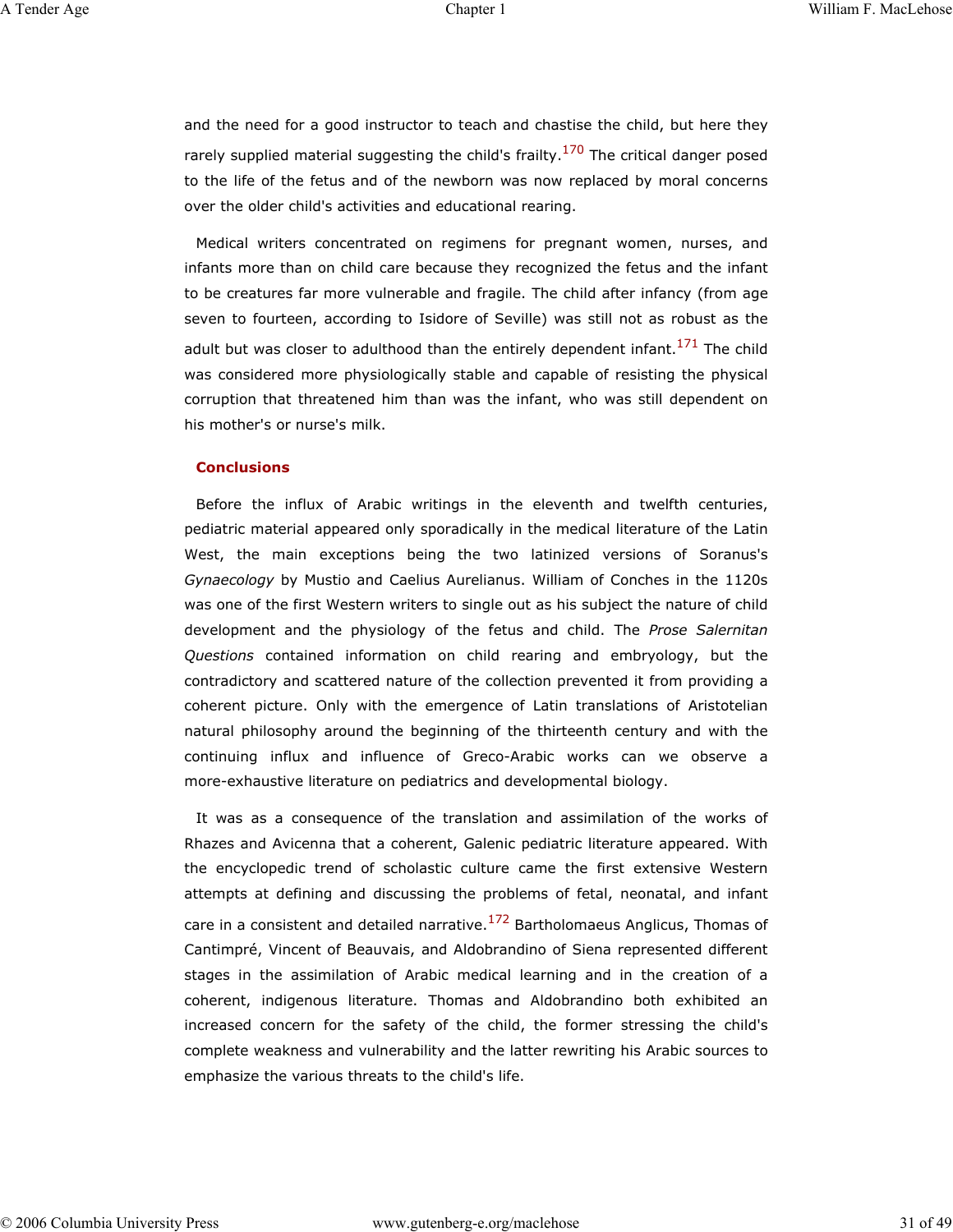During every phase of the fetus's and infant's development, women were singled out as the primary sources of danger. Distrust of women's bodies as sources of neonatal nourishment was joined with concern over the habits of nursing women, and both were linked to moral worries about women's actions and their consequences for children. Despite emphasis on the dangers of bad milk and views of the woman's body as detrimental to the child, medical writers expressed the belief that, were the regimens properly followed, both mother and nurse could produce healthy nourishment to preserve the fetus and child and promote their growth. Medical writers suggested feasible, practical solutions to the vulnerability of the fetus and child to female bodily fluids. This literature nonetheless left the women involved in child care in an ambiguous position. While pregnant, the mother played a clearly essential part in the fetus's growth, yet she could harm it in many ways, intentionally or otherwise. Similarly, after the child's birth, mother and nurse brought both necessary sustenance for life and the possibility of death to the child. Medical literature here expressed a profound ambivalence toward women, who were represented as essential yet dangerous nurturers.173

In twelfth- and particularly thirteenth-century medicine, this ambivalence appeared in the intellectual context of the integration and extension of contradictory strands of knowledge: the Greek concept of women as physically weaker than men and the Roman natural-philosophical claim that women's bodies were powerful owing to their potential threat. We must, however distinguish paradox from contradiction. The paradox of women as nurturers and corruptors, creators and destroyers, epitomized the ambivalence of thirteenth-century medical authors toward women. There is no contradiction when these statements are understood within thirteenth-century medical discourse. To medical writers, the female role in child care left fetus and newborn vulnerable to a threat that lay in the inability of women to control their bodily functions and fluids. Women's weakness was synonymous with their threat, their lack of control. Women's strength and threat, also synonymous, lay in the assumption that the menses and milk were not weak but all too potent. Thirteenth-century medical writers followed in a misogynist tradition of medical thought (Hippocratic theories of the wandering womb; Aristotelian ideas of women as imperfect men) in which they tried to biologize the female threat as women's lack of control over their nutritive yet dangerous bodily fluids. There was thus an irresolvable impasse between the child's need for female nourishment and the danger that nourishment posed to him.

Medical literature of the twelfth and thirteenth centuries centered on the child's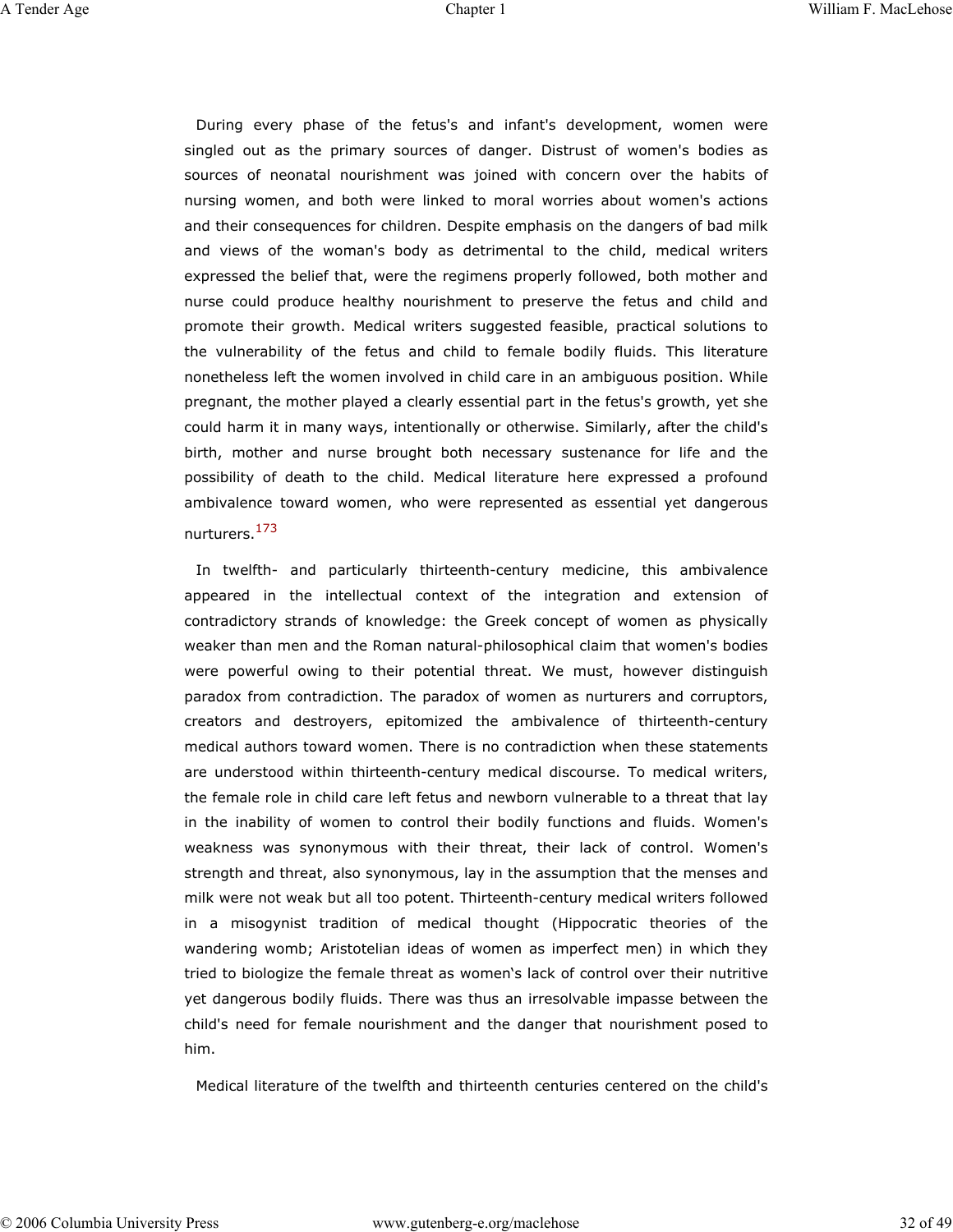inherent disposition toward illness and sought to explain infant and fetal illness and death. Given the reality of high rates of miscarriage and infant mortality, this literature suggested that women's bodies were the source not only of puerile pathology but of the child's weakness and vulnerability as well. Given the necessity of women's bodies in generation, before birth and through weaning, blame for the child's weakness became attached to women's physiological inadequacies or imperfections, particularly the menses. The problematizing of the female body, particularly of the sources of nourishment for fetus and child, heightened thirteenth-century concerns for the health of mother and child alike.

#### **Notes:**

**Note 1:** *Oeuvres de Rigord et de Guillaume le Breton, historiens de Philippe-Auguste*, ed. H. François Delaborde (Paris, 1882), 1:111-12: "Sequenti mense, x kalendas augusti, Ludovicus filius Philippi regis cepit egrotare morbo gravissimo qui a physicis dissinteria vocatur." The standard biography on Louis, Ch. Petit-Dutaillis' *Etude sur la vie et le règne de Louis VIII* (Paris, 1894), contains only the briefest reference to the event, on  $pp.$   $2-3.$  back

**Note 2:** Delaborde, 1:111: "Ad tactum clavi et spinee corone et brachii sancti Simeonis per totum ventrem pueri in modum crucis, eodem die ab imminenti periculo est liberatus; et pater suus Philippus rex in transmarinis partibus existens, eodem die et eadem hora, a consimili morbo curatus." There was a similarly large celebration when Louis was born: "civitas Parisii in qua natus est, tanto gaudio fuit repleta, quod per septem dies … populus totius civitatis, laudes debitas solventes creatori suo, ducendo choreas canere non cessavit" (Delaborde, 1:81—82). The chronicle by Guillaume le Breton abbreviated Rigord's account and added simply that Louis was the "little son" of the king (*filius parvulus*) and that the processions and prayers made for Louis caused the "greatest miracle" on account of which "he was restored to the most whole health" (*restitutus est integerrime sanitati*) (Delaborde, 1:192). back

**Note 3:** By Philip Augustus's reign, the Capetian dynasty had established itself as the legitimate ruling family of France; hence there was no need for anticipatory association, or crowning of the heir apparent before the death of his predecessor, for Louis VIII. See Andrew Lewis, *Royal Succession in Capetian France: Studies on Familial Order and the State* (Cambridge, Mass., 1981), esp. 37, 81—82. back

**Note 4:** I will return to the account of Louis' illness later when discussing children's illnesses. back

**Note 5:** Even the earliest literature of "magico-religious medicine," from Egypt and Mesopotamia, reveals a large emphasis on child care and a preoccupation with the birth process itself; see Henry E. Sigerist, *Primitive and Archaic Medicine*, vol. 1 of *A History of Medicine* (Oxford, 1951), 273 and passim. See also A. Peiper, *Chronik der Kinderheilkunde* (Leipzig, 1955), 5—14. back

**Note 6:** The material appears sporadically throughout the Hippocratic Corpus and has been described (though with no attempt at thoroughness) in R. Radicchi, "La pediatria nella opere di Ippocrate," *Appunti di storia* (Scientia veterum 125), 115—51, and in L. Stroppiana, "Spunti di pediatria nel Corpus hippocraticum," *Rivista di storia della medicina* 14 (1970): 77—95. There is only one text that deals exclusively with children, *De la dentition*, in E. Littré, *Oeuvres complètes d'Hippocrate* (Paris, 1853), 8:542—49. Apparently no translation of this brief treatise appeared in Latin. However, the embryological text *The Nature of the Child* was available—see P. Kibre, *Hippocrates Latinus: Repertorium of Hippocratic Writings in the Latin Middle Ages* (New York, 1985). back

**Note 7:** On the complicated relation of medicine to natural philosophy, see J. Bylebyl, "The Medical Meaning of Physica," *Osiris*, 2nd ser., 6 (1990): 16—41. back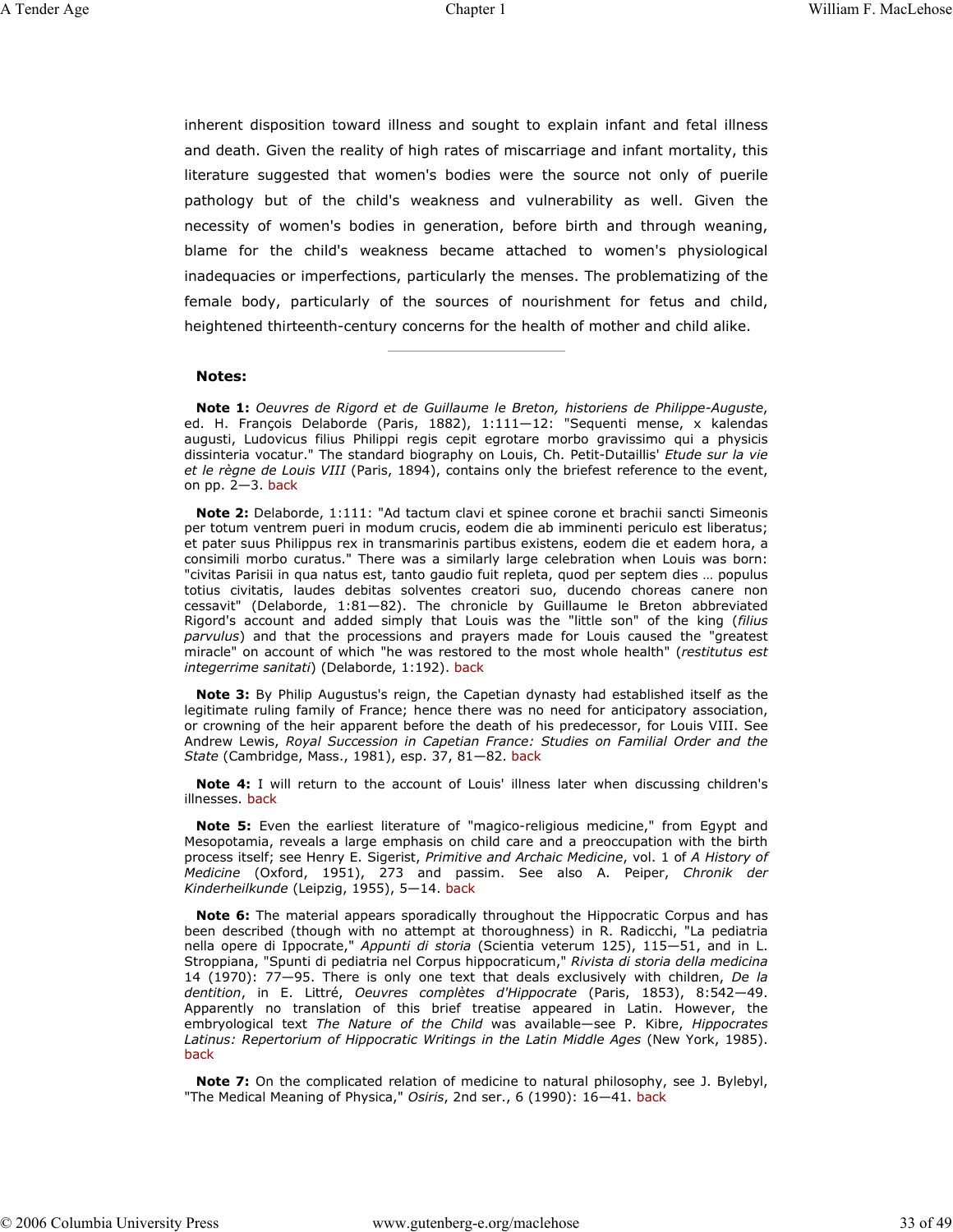**Note 8:** Although, as will be apparent later, writers on medicine often included the miraculous and the unusual, particularly in chapters devoted to "twins and monsters." back

**Note 9:** On these translations and their differences, see Monica Green, "The Transmission of Ancient Theories of Female Physiology and Disease through the Early Middle Ages" (Ph.D. diss., Princeton Universtiy, 1985), esp. chap. 3. For the edition of Mustio (or Muscio), see Valentine Rose, *Sorani Gynaeciorum vetus translatio latina* (Leipzig, 1882), cited here as Must.; for Caelius, see Caelius Aurelianus, *Gynaecia: Fragments of a Latin Version of Soranus' "Gynaecia" from a Thirteenth-Century Manuscript*, ed. Miriam and Israel Drabkin (Baltimore, 1951), cited here as CA. Caelius's translation had a limited textual history, appearing in only a few manuscripts as a fragment. back

**Note 10:** See Christ. Ferckel, *Die Gynäkologie des Thomas von Brabant: Ein Beitrag zur Kenntnis der mittelalterlichen Gynäkologie und Ihrer Quellen* (Munich, 1912), 30—31. Composing his encyclopedic *De natura rerum* in 1230/40, Thomas of Cantimpré borrowed from many of his predecessors, including Aristotle, Avicenna, Pliny, and William of Conches. back

**Note 11:** Caelius's text was also known to Fournival. On Richard of Fournival's catalogue, known as the Biblionomia, there is a considerable literature. For an edition of the entire catalogue, see L. V. Delisle, *Le Cabinet des manuscrits de la Bibliothèque Nationale* (Paris, 1874), 2:518—35. On the medical works included therein, see Eduard Seidler, "Die Medizin in der 'Biblionomia' des Richard de Fournival," *Sudhoffs Archiv* 51 (1967): 44—54, and for a detailed identification of each text in the library, see A. Birkenmajer, "La bibliothèque de Richard de Fournival, poète et érudit français du début du XIIIe siècle," in *Studia Copernicana I: Etudes d'histoire des sciences et de la philosophie du moyen âge* (Warsaw, 1970), 73—88. back

**Note 12:** Must., 3—5. Although the term *obstetrix* here seems to have applied to female medical practitioners in general, it also more often specifically denoted a woman who assisted pregnant women. back

**Note 13:** Chartres has received a considerable amount of twentieth-century scholarly attention. See L. MacKinney's *Early Medieval Medicine, with Special Reference to France and Chartres* (Baltimore, 1937) and J. Tribalet, *Histoire médicale de Chartres jusqu'au XIIe siècle* (Paris, 1936). back

**Note 14:** He may have taught at Paris or Chartres. The location of his teaching career remains controversial; see P. Dronke, "New Approaches to the School of Chartres," *Anuario de estudios medievales* 6 (1969): 117—40. The best recent biography appears in the edition of William's *Glosae in Iuvenalem*, ed. B. Wilson (Paris, 1980), 75—86, esp. 77, where he dates the *De philosophia* to c. 1120—30. There is no modern critical edition of the *De philosophia*; I use here the edition published (twice) in, *PL* 90.1127—78 (attributed to Bede under the title *Elementorum philosophiae*) and *PL* 176.39—102 (attributed to William's contemporary Honorius Augustodunensis under the title *Didascalicon et historia*), cited henceforth as Conches, Phil. back

**Note 15:** The best source on Constantinus and his relation to, and influence on, the School of Salerno remains Paul Kristeller's "The School of Salerno: Its Development and its Contribution to the History of Learning," in *Storia e Letteratura: Raccolta di studi e testi 54: Studies in Renaissance Thought and Letters* (Rome, 1956). On the rise of Galenic theory in Islam and then in the Latin West, see Owsei Temkin, *Galenism: Rise and Fall of a Medical Philosophy* (Cornell, 1973), chaps. 2 and 3. back

**Note 16:** On the Chartrian awareness of Salernitan medical writings, see Charles Burnett, "The Contents and Affiliation of the Scientific Manuscripts written at, or brought to, Chartres in the time of John of Salisbury," in M. Wilks, ed., *The World of John of Salisbury* (Oxford, 1984), 127—160 at 129. Burnett shows that Chartres's library contained two medical manuscripts of the twelfth century, one a copy of the central Salernitan corpus, later known as the Articella, and the other a set of commentaries on the same texts. On the *Articella*, see Paul Kristeller, "Bartholomaeus, Musandinus, and Maurus of Salerno and Other Early Commentators of the 'Articella'," *Italia medioevale e umanistica* 19 (1976): 57—87. back

**Note 17:** The *Dragmaticon* has no modern edition and appears only in a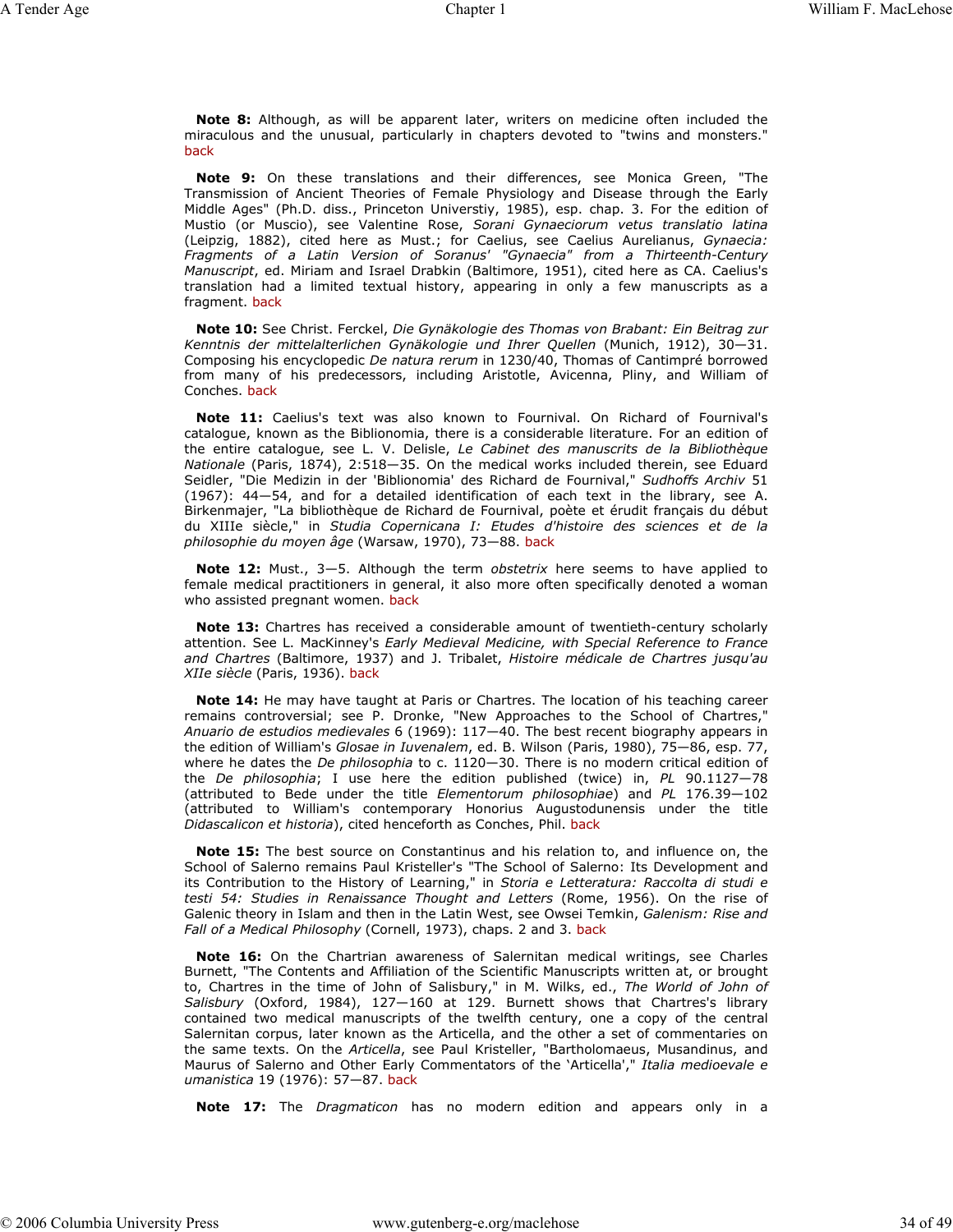sixteenth-century printing, *Dialogus de substantiis physicis: Ante annos ducentos confectus, a Vuilelmo Aneponymo philosopho* (Strasbourg, 1567, Minerva rpt. Frankfurt am Main, 1967), cited here as Conches, Drag. In 1141, some of William's statements in the *De philosophia* were declared heretical; he used the introduction to the new work to renounce his old beliefs and declare his orthodoxy. What heretical statements he may have made apparently did not apply to the sections on biology, which retained most if not all of the *De philosophia*'s claims. back

**Note 18:** They have been edited as The *Prose Salernitan Questions edited from a Bodleian Manuscript* (Auct. F.3.10), Brian Lawn, ed. (London, 1979, cited here as *PrSalQ*), esp. the Introduction with its list of mss, pp. ix-xiv. The largest collection, which Lawn uses as the basis for his edition, contains 332 questions. For the background on the original questions, see Lawn's earlier work, *The Salernitan Questions: An Introduction to the History of Medieval and Renaissance Problem Literature* (Oxford, 1963), esp. 156—77 which contains an edition of the original verse rendition. Lawn suggests that this English scribe may have possessed a more extensive version of William of Conches's work than we now have in the 1567 edition, *PrSalQ*, p. xv. back

**Note 19:** On the translations of Aristotle's works, see Sibyl Wingate, *The Mediaeval Latin Versions of the Aristotelian Scientific Corpus, with Special Reference to the Biological Works* (London, 1931). For the influence of medicine on the intellectual movement, see A. Birkenmajer, "Le role joué par les médecins et les naturalistes dans la réception d'Aristote au XIIe et XIIIe siècles," in *Studia Copernicana I: Etudes d'histoire des sciences et de la philosophie du moyen âge* (Warsaw, 1970), 73—88. back

**Note 20:** On the importance of Aristotle's biological works in the mid- and late thirteenth century, see Joan Cadden, "The Medieval Philosophy and Biology of Growth: Albertus Magnus, Thomas Aquinas, Albert of Saxony, and Marsilius of Inghen on Book 1, Chapter V of Aristotle's *De generatione et corruptione*," (Ph.D. diss., Indiana University, 1971). back

**Note 21:** On the so-called school at Toledo, see Heinrich Schipperges, *Die Assimilation der arabischen Medizin durch das lateinische Mittelalter, Sudhoffs Archiv*, beihefte 3 (Wiesbaden, 1964), 85—95, D. Jacquart and F. Micheau, *La médecine arabe et l'occident médiéval* (Paris, 1990). For a list of the works that Gerard's pupils attributed to him (all translations), see K. Sudhoff, "Die kurze "Vita" und das Verzeichnis der Arbeiten Gerhards von Cremona," *[Sudhoffs] Archiv für Geschichte der Medizin 8* (1914): 73—82, with an edition of the Vita containing the list. back

**Note 22:** The best but still very general overview of this material and its relation to pediatrics appears in Helen Lemay's article "Arabic Influence on Medieval Attitudes toward Infancy," *Clio Medica* 13.1 (1978): 1—12. back

**Note 23:** See Jacquart and Micheau, *La médecine arabe*, pp. 57—68 on Rhazes' writings and biography. On his reception in the West, see *Ibid.*, 150—64, and Schipperges, *Assimilation*, 90—92. back

**Note 24:** See Lynn Thorndike, "Latin Manuscripts of Works by Rasis at the Bibliothèque Nationale, Paris," *BHM* 32 (1958): 54—67. back

**Note 25:** There is again no modern edition. Karl Sudhoff reproduced a renaissance edition of the *De curis*; see *Erstlinge der pädiatrischen Literatur* (Munich, 1925), tafeln 2—8, cited henceforth as *De curis*. Translations exist in Italian and English: V. T. Passalacqua, "La '*Practica puerorum*' di Rhazes," *Pagine di storia della medicina* 3 (1959): 26—53, and Samuel Radbill's excellent translation, "The First Treatise on Pediatrics," *American Journal of Diseases of Children* 122, no. 5 (November 1971): 369—76. Luke Demaitre, "The Idea of Childhood and Child Care in Medical Writings of the Middle Ages," *Journal of Psychohistory* 4.4 (1977): 461—490 at 464 claims to have found some forty mss of the work and that it is taken from the *Ad Almansorem*, a claim I have yet to substantiate. The text I am using here is culled from a comparison of Sudhoff's reprint and two manuscripts from the Yale Medical Historical Library collection, medieval scientific and medical mss. 4 (fourteenth century, Northern Italy), fols. 151v—153v and 28 (Paneth Codex, c. 1300, Bologna), fols. 332v—336v. All notes will refer to the pagination of the Sudhoff reprint. back

**Note 26:** Constantinus's translation can be found in his *Opera Omnia* (Basel, 1536). Stephen of Antioch's full translation appears in a 1523 edition, *Haly filius abbas Liber*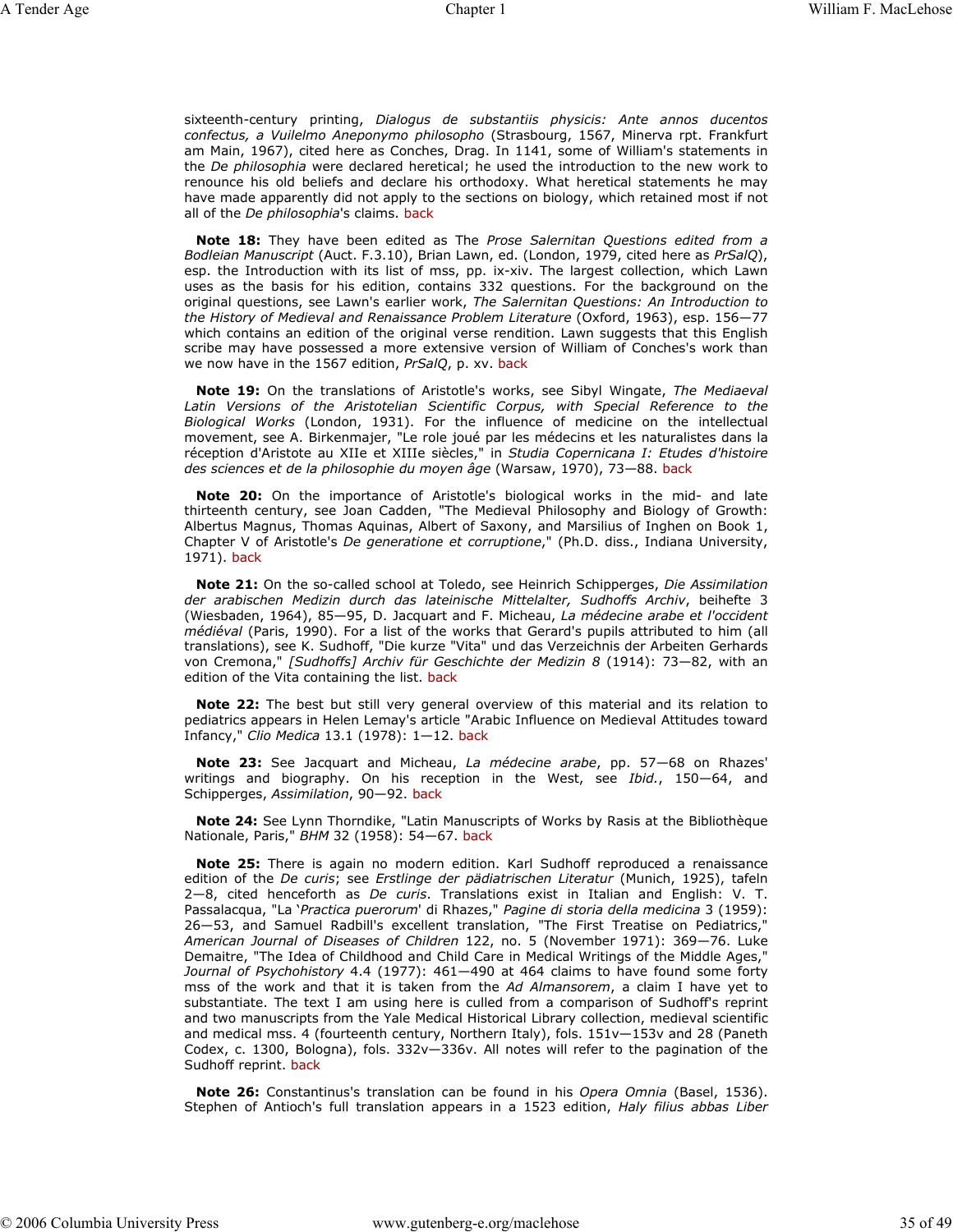*totius medicine necessaria … regalis dispositionis nomen assumpsit* (Lyon, Typis Jacobi Myt), Liber primus Practice, chap. 19—21, fols. 151ra—153va. Stephen retranslated the *Liber regalis dispositionis*, which Constantinus Africanus had in the previous century already translated from the Arabic. See George Sarton, *Introduction to the History of Science*, 2:236—37, and Charles H. Haskins, *Studies in the History of Mediaeval Science* (Cambridge, Mass., 1927), 131—35. back

**Note 27:** The *Canon* is too large to describe in any detail here. For a good introduction to the work's organization and its Western redaction, see Nancy Siraisi, *Avicenna in Renaissance Italy* (Princeton, 1987), esp. chap. 2. back

**Note 28:** See Danielle Jacquart, "La réception du Canon d'Avicenne: Comparaison entre Montpellier et Paris au XIIIe et XIVe siècles," *Actes du 110e Congrès national des sociétés savantes, Montpellier* (Paris, 1985), pp. 69—77, and Eduard Seidler, *Die Heilkunde des ausgehenden Mittelalters in Paris, Sudhoffs Archiv*, beihefte 8 (Wiesbaden, 1964), 56—62. back

**Note 29:** *Canon*, 1.1.3. In quoting from the *Canon*, I have used three sources, there being as yet no modern edition of Gerard's translation: principally Avicenna, *Canon medicinae*, libri 1, 2, 4, and 5, Yale Medical Historical Library, medieval scientific and medical ms. 4 (late twelfth century, Spanish) which I have compared with *Avicenne Liber canonis medicine Cum castigationibus Andree Bellunensis* (Rome, 1524) and *Avicennae principis et philosophi sapientissimi Libri in re medica omnes qui hactenus ad nos pervenire* (Venetiis apud Vincentium Valgrisium, 1564), cited henceforth as *Canon*. There are several translations of the pediatric sections, all from the Arabic. For an English version, see Mazhar Shah, *The General Principles of Avicenna's Canon of Medicine* (Karachi, 1966) and in German, Erhart Kahle, *Avicenna über Kinderkrankheiten im Kinderregimen seines* Qanun (Erlangen, 1979). The Latin translation by Gerard contains many variations on the original Arabic. back

**Note 30:** For what little we know about his life, see E. Wickersheimer, *Dictionnaire biographique des médecins en France au moyen âge* (Paris, 1936) and its *Supplément* by D. Jacquart (Geneva, 1979), under Barthélémy Anglicus. On his work, see Lynn Thorndike's *A History of Magic and Experimental Science* (New York, 1923—58), 2:401—35, and G. Se Boyar, "Bartholomaeus Anglicus and his Encyclopedia," *Journal of English and Germanic Philology* 19 (1920): 168—89. The edition I use here is Bartholomaeus Anglicus, *De proprietatibus rerum*, ed. W. Richter (Frankfurt, 1601; reprint, Frankfurt am Main, 1964), cited here as Barth, *Dpr.* Michael Goodich has included a partial translation of some relevant passages in his "Bartholomaeus Anglicus on Child-Rearing," *History of Childhood Quarterly* 3, no. 1 (1975): 75—84. back

**Note 31:** See Se Boyar, 178—79. back

**Note 32:** The edition I will be using is that of 1624, *Bibliotheca mundi Vincentii Burgundi … Speculum quadruplex, naturale, doctrinale, morale, historiale* (Douai, Balthazar Bellerus). On Vincent's biography, see the unreliable *Histoire littéraire de la France* (Paris, 1835), 18:449—519. On the statistics for Vincent's sources, see A. J. Minnis, *The Medieval Theory of Authorship* (1984), 155. The three Arabic authors provide the basis for his pediatric sections. back

**Note 33:** See a new edition of Vincent's introduction, in Anna-Dorothee von den Brinken, "Geschichtsbetrachtung bei Vincenz von Beauvais: Die Apologia Actoris zum Speculum maius," *Deutsches Archiv* 34 (1978): 410—99, esp. 483—85. Vincent added that, despite their ignorance of Christianity, the pagan writers quoted in the *Speculum* often included ideas on Creation remarkably similar to Christian doctrine. back

**Note 34:** *von den Brinken*, 476—77: " … lectoris arbitrio reliquendo, cuius sententie potius debeat adherere." back

**Note 35:** For the modern edition, see *Le Régime du corps de maître Aldebrandin de Sienne: texte français du XIIIe siècle*, ed. L. Landouzy and R. Pépin (Paris, 1911, rpt. 1978), cited here as *Régime*. The most recent review of the literature on Aldobrandino's biography can be found in Enrico Coturri, "La puericoltura de <Le Regime du corps> di maestro Aldobrandino," *Castalia* (1960): 168—75. Beatrice was the mother of Margaret, wife of Louis IX, and Eleanor, wife of Henry III. J.-B. Soalhat's doctoral thesis, published as *Les idées de maistre Alebrand de Florence sur la puériculture* (Paris, 1908), provides a brief descriptive overview of the material in the chapters used here. back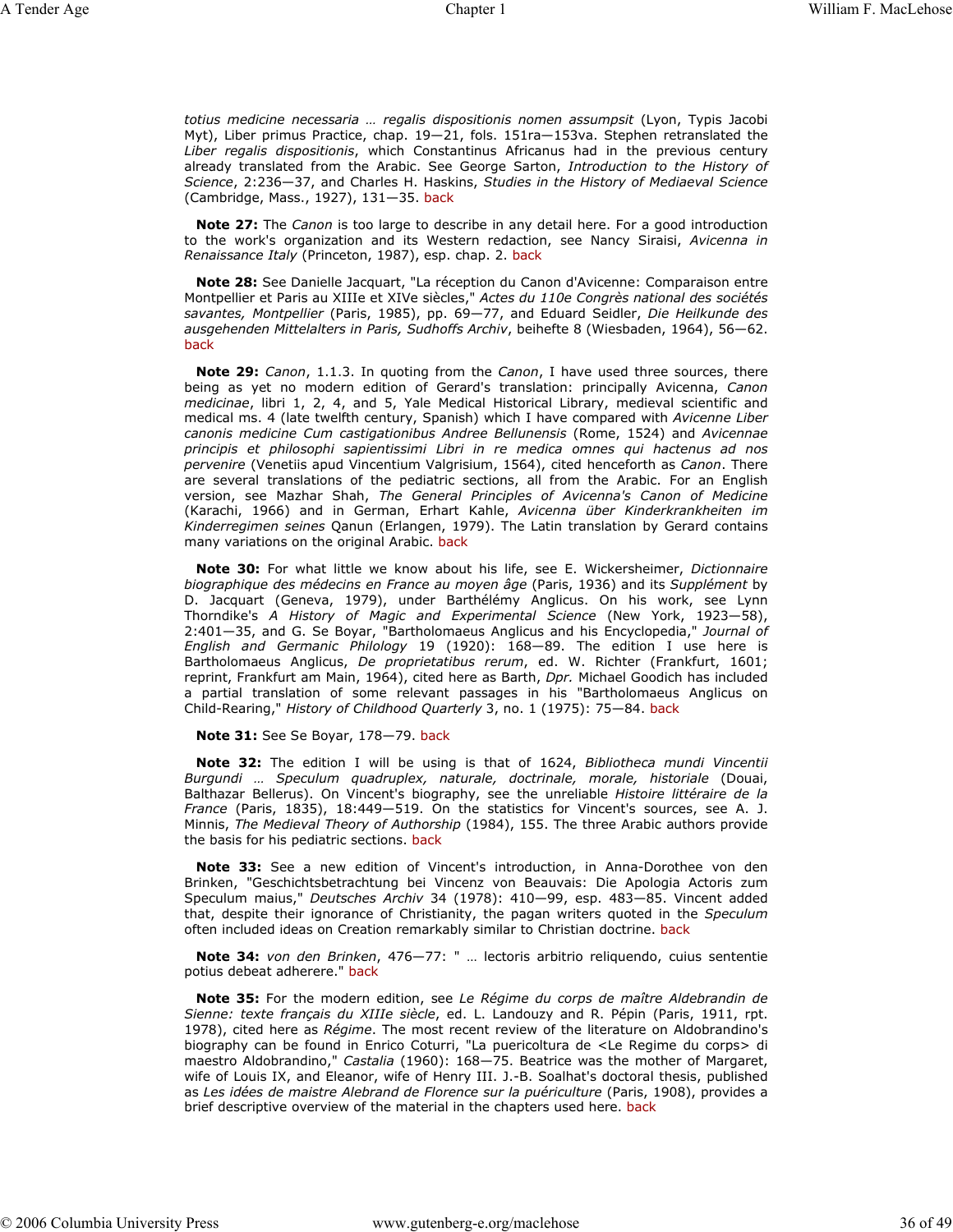**Note 36:** *Régime*, 3—4: "est prouve par les milleurs auteurs ki parolent de ces .iij. sciences devant dites, si com par Ypocras, par Galiien, par Constentin, par Jehenniste, par Ysaac, par Aristotele, par Diogenen, par Serapion, par Rasis, et par Avicenne, et autres auteurs que cascun detierminara en sen capitele, li .i. par l'autorite de l'autre." This prologue, in which Aldobrandino is referred to in the third person, asks that all those who see and hear this book (*tout cil ki ce livre verront et orront*) not doubt the author since he used as his "witnesses" (*tiesmoignages*) the various authors of each science. Here *auteur* means authority as much as author. back

**Note 37:** Note that, although the majority of thirteenth-century medical writers referred to Hippocrates and Galen as the most important authorities in medicine, very few actually quoted from the two Greeks. In fact, those authors who knowingly quoted from Hippocrates or Galen could easily have found the information in later compendia, particularly the Arabic encyclopedists. back

**Note 38:** I do not mean to imply in my cursory discussion of each text that there was a smooth progression from Soranian and indigenous knowledge through Constantinus, Salerno, and Toledo to the incorporation and assimilation of Aristotle and Galen as the main models for natural philosophy and medicine in Western thought. On the contrary, I wish to stress the extent to which writers simultaneously preserved and combined various intertwined though potentially contradictory traditions. back

**Note 39:** A warning concerning the terminology used in this chapter: There was in the medical literature an incredible amount of fluidity in the use of terms to describe the fetus/infant/child. In the Latin literature (all but one of the texts used here), the terms *puer* and *infans* were used in the embryological sections, in which case they usually (though not always) meant *embryo* or *fetus*. I know of only one instance in which *fetus* (which means simply *offspring* as well as *fetus* in the narrower modern sense of the term) was used to describe a child postpartum; see CA, 61-62. Although technically, according to the ages of man as described by Isidore and Avicenna (the two most commonly invoked systems), the term *puer* denoted a child (ages seven to ten) in the period following and distinct from infancy (birth to ten years), many authors used *puer* interchangeably with *infans*. See Elizabeth Sears, *The Ages of Man: Medieval Interpretations of the Life Cycle* (Princeton, 1986), 9—37, for an extended study of the history of concepts of the Ages. back

**Note 40:** On the various medieval theories of embryology, see Claude Thomasset, "Quelques principes de l'embryologie médiévale (de Salerne à la fin du XIIIe siècle)," in *L'Enfant au moyen âge: Littérature et civilisation*, special issue, *Senefiance* 9 (Aix-en-Provence, France, 1980): 107—21. Recently a considerable amount of research has concentrated on embryology; see *The Human Embryo: Aristotle and the Arabic and European Traditions*, ed. G. R. Dunstan (Exeter, 1990), passim. back

**Note 41:** See John W. Baldwin, *The Language of Sex: Five Voices from Northern France around 1200* (Chicago, 1994), 116—37. back

**Note 42:** On the influence of Arabic astrology on Constantinus and other Western writers, see C. S. F. Burnett, "The planets and the development of the embryo," in Dunstan, 95—112. back

**Note 43:** For example, Vince, *Spec. Nat.*, 31:38—39, col. 2320—21: "Haec est sententia Albumasar, ex qua noster astrologus vult probare sexum utrumque a constellatione fieri, sicut et caeteras proprietates quas adiungit. Sed auctoritates et rationes tam Aug[ustini] quam physicorum contradicunt." On the relation of Abu Ma'shar to medieval medicine, see Richard Lemay, *Abu Ma'shar and Latin Aristotelianism in the Twelfth Century: The Recovery of Aristotle's Natural Philosophy through Arabic Astrology* (Beirut, 1962), 50—51. See also 359—63 for Lemay's edition of sections of Abu Ma'shar's works relevant to conception and embryology. See also Joan Cadden, *Meanings of Sex Difference in the Middle Ages* (Cambridge, 1993), 196. back

**Note 44:** It is impossible here to discuss all the complexities of the theories of conception held in the twelfth and thirteenth centuries. The best works on the subject to date are M. Anthony Hewson, *Giles of Rome and the Medieval Theory of Conception* (London, 1975) and Danielle Jacquart and Claude Thomasset, *Sexuality and Medicine in the Middle Ages*, trans. M. Adamson (Princeton, 1988, from the French original, Paris, 1985). back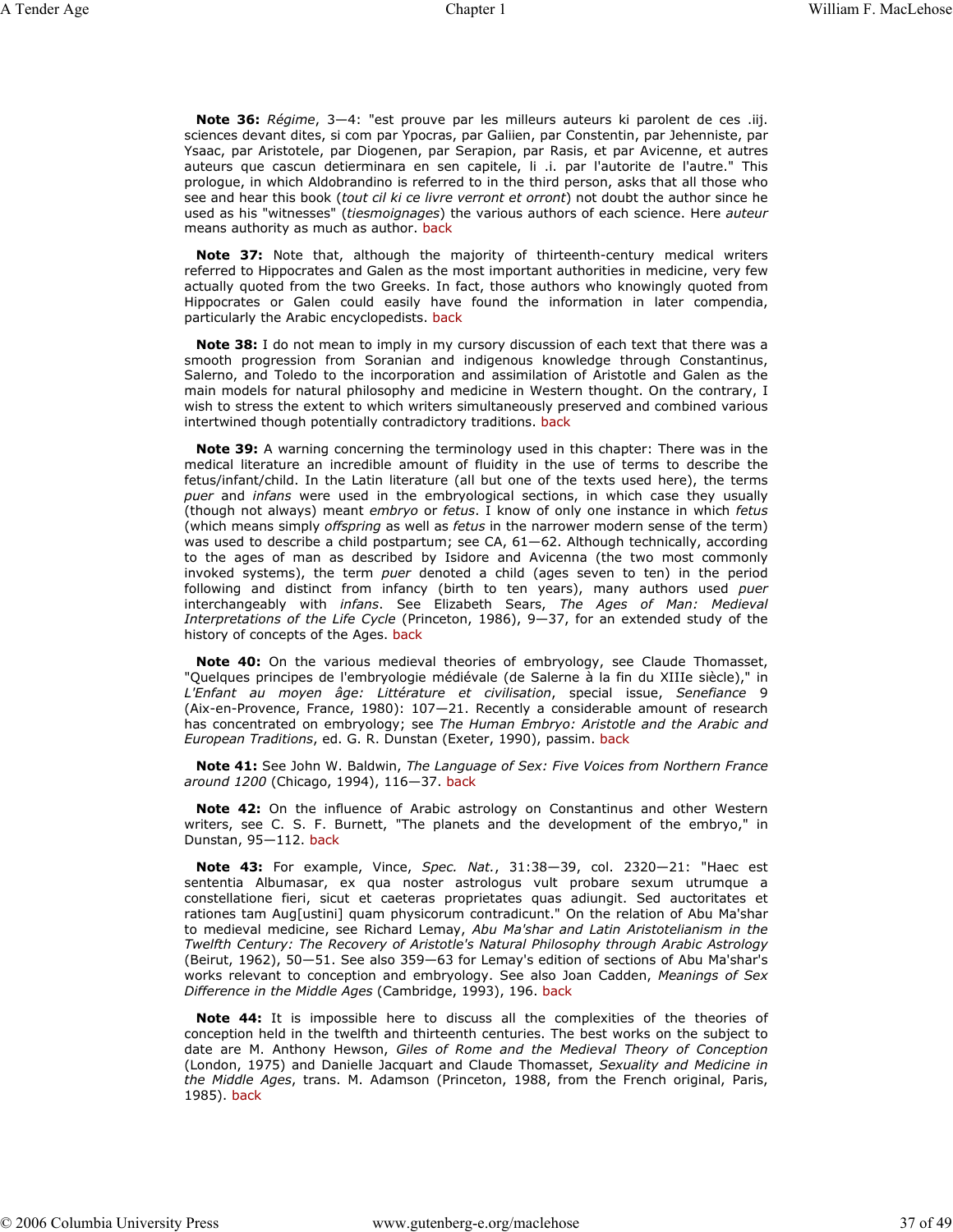**Note 45:** On the Hippocratic theory, see Joseph Needham, *A History of Embryology* (New York, 1959), 31—37; and Prudence Allen, *The Concept of Woman: The Aristotelian Revolution, 750 B.C.—A.D. 1250* (Montreal, 1985), 83—85, 95—103. back

**Note 46:** Conches, *Phil.*, p. 90. William allied himself with the prevailing two-seed theory more clearly in his later work, *Drag.*, 239—40. back

**Note 47:** *Régime*, 1:18, p. 71: "Pour bien entendre ce ke nous vous dirons, si deves savoir ke li enfes ki est ou cors de le femme est ausi comme li fruis des arbres, car vous vees premierement ke li flors ou li fruis vient qu'il se tient foiblement a l'abre, et par pau de vent ou de pluie chiet, et apries, quant li fruis engrosse, et il se tient fort, et ne chiet mie volentiers; et quant il voit qu'il est meurs, si chiet ausi comme li flors legierement." back

**Note 48:** See Constantinus Africanus, *De morborum cognitione et curatione [=Viaticum]* in *Opera conquisita …* (Basel, 1536), 133—34. See Herbert Bloch, *Monte Cassino in the Middle Ages* (Rome, 1986), 1:127—34 for a study of Constantinus's works. For Galen's reference to the metaphor of fruit hanging on a tree, see Galen's commentary on Hippocrates' *Aphorisms*, 4.1, in *Claudii Galeni opera omnia*, ed. C. G. Kühn (Leipzig, 1821—33), vol. 17, pt. 2, pp. 632—33. Vincent of Beauvais also used the image, without indicating his source; see Vince, *Spec. Nat.*, 31:54, col. 2332. For earlier agricultural metaphors for fetal development, see *Hippocratic Writings*, ed. G. E. R. Lloyd (London, 1978 ed.), *The Nature of the Child*, esp. 335—41, comparing plants and humans. back

**Note 49:** Conches, *Phil.*, 4.14, p. 89: "Inde est quod caetera animalia, ex quo nata sunt, gradiuntur; homo non graditur, quia ex sanguine menstruato homo in utero nutritur." The chapter continued with another comparison between humans and other animals, though this topic was unrelated to the previous, about why women were more libidinous after conception than other animals. Even less related to the chapter title was the subsequent mention of the sexual transmission of leprosy and why women were immune to such transmission but could transmit it to men. back

**Note 50:** See questions 38—39 written in the 1110s by the well-traveled Englishman, in *Die Quaestiones Naturales des Adelardus von Bath*, ed. Martin Müller, *Beiträge zur Geschichte der Philosophie und Theologie des Mittelalters*, bd. 31, heft 2 (Münster, 1934), 41—42. back

**Note 51:** For an overview, see J. Delaney, M. J. Lupton and E. Toth, *The Curse: A Cultural History of Menstruation* (New York, 1977), 33—42; for medieval views, Charles Wood, "The Doctor's Dilemma: Sin, Salvation, and the Menstrual Cycle in Medieval Thought," *Speculum* 56, no. 4 (1981): 710—27. For early modern ideas, Ottavia Niccoli, "'Menstruum Quasi Monstruum': Monstrous Births and Menstrual Taboo in the Sixteenth Century," in *Sex and Gender in Historical Perspective*, eds. E. Muir and G. Ruggiero (Baltimore and London, 1990), 1—25. Compare Clarissa Atkinson, *The Oldest Vocation: Christian Motherhood in the Middle Ages* (Ithaca, N.Y., 1991), 39—46. Helen Lemay, *Women's Secrets: A Translation of Pseudo-Albertus Magnus' De secretis mulierum with Commentaries* (Albany, N.Y., 1992), also discusses menstrual blood's importance in slightly later medical literature than that discussed here. See Cadden, *Meanings*, passim, for considerable discussion of menses and reproduction. back

**Note 52:** Conches, *Phil.*, 4.13, p. 89: "Cum mulier omnis naturalitater frigida sit, calidissima quippe frigidissimo viro frigidior est, cibum non potest bene digerere remanetque superfluitas quae per singulos menses purgatur, menstruumque vocatur. Conceptione vero facta geminatur calor ex fetu, unde melius cibus digeritur, nec tantae superfluitates oriuntur ut prius. Item quia ex sanguine matricis nutritur fetus, non indiget purgatione." back

**Note 53:** Conches, *Phil.*, 4.15, p. 90: "Si in dextra parte remaneat, quia hepar est in dextra parte matrici vicinum, meliore et calido sanguine nutritur fetus, masculus efficitur. Si autem in sinistra parte, quae a fonte caloris, id est ab hepate est remota, femina erit." See Cadden (*Meanings*, 170—73), Baldwin (Language of Sex, 207), and the older G. M. Nardi (*Problemi d'embriologia umana antica e medioevale* [Florence, 1938], 105—12). back

**Note 54:** See *Davidis de Dinanto quaternulorum fragmenta* (ed. Marian Kurdzialek, Studia Mediewisticzne 3, [Warsaw, 1963]), 23, 32, 34, 82—83, on the theory of conception, which included an explicit attack on the Hippocratic theory that both men and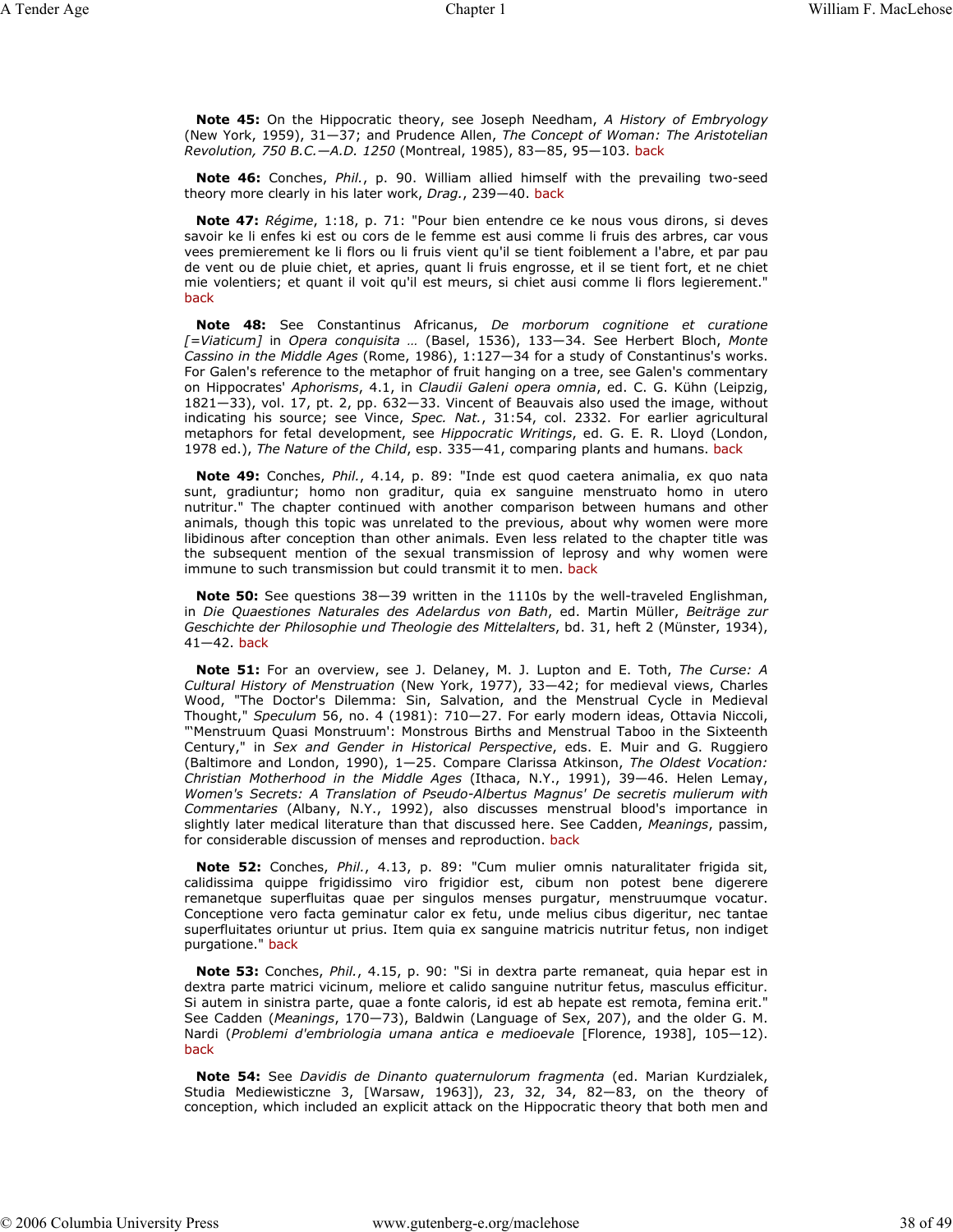women supplied their own seed in the process of generation. See 24, 31 for the statement on women and children as imperfect men: "Videtur autem femina quasi puer siue mas imperfectus et eius menstrua quasi sperma indigestum, sanguineam formam retinens propter debilitatem caloris." For background on David's Aristotelianism, see Enzo Maccagnolo, "David of Dinant and the Beginnings of Aristotelianism in Paris," in *A History of Twelfth-Century Philosophy*, ed. P. Dronke (Cambridge, 1988), 428—42. back

**Note 55:** Dinant, p. 23: "Dicit autem ARISTOTELES feminam quodammodo esse marem imperfectum et eius menstruum sanguinem esse indigestum sperma; similem superfluitatem esse sperma viri et menstruum sanguinem mulieris excepto quod superfluitas hec maior in femina est et colorem retinet sanguineum propter defectum caloris digerentis." back

**Note 56:** *PrSalQ*, B294, p. 140: "Quare femine primo et secundo conceptus mense non appetanda appetunt, ut carbones et similia; in ceteris autem mensibus non est adeo irrationabilis earum appetitus?" back

**Note 57:** *PrSalQ*, B35, p. 19 and P80, pp. 236—37. For the phenomenon beyond the medieval period, see Marie-Hélène Huet, *Monstrous Imagination* (Cambridge, Mass., 1993). back

**Note 58:** Conches, *Phil.*, 4.16, p. 90 and *Drag.*, p. 147: "Dicimus quod quibusdam nervis, qui in umbilico sunt matrici coniunguntur, per quos puro sanguine ab hepate matris descendente, nutritur puer et crescit." The *PrSalQ* repeated this phrasing, B25, p. 15. back

**Note 59:** Bart, *Dpr.*, 5.47, p. 203, from Constantinus Africanus, *Pantegni* 1.3, in *Opera* (Henricus Petrus, Basel, 1536—39) 2.72: "Est enim vmbilicus secundum Constantinum, ex neruis, venis & arteriis compositus, quo mediante, foetus sanguinem subtilem attrahit & sugit, & per ipsas arterias spiritum recipit." back

**Note 60:** Conches, *Phil.*, 4.15, p. 90: "Sed ex seccitate folliculum intra se conceptum continentem creat, ne aliquae superfluitates se illi miscentes, illum corrumpant, hic folliculus cum puero crescit, et oritur." back

**Note 61:** *PrSalQ*, B 306, p. 144: "Queritur quare pueri non nutriantur menstruo sanguine ut secundum quosdam asseritur? R. Sanguis menstruus corruptus est, qui corruptos et chimos debet generare humores. Pueri ergo non nutriuntur menstruo sanguine quia corruptus est, quoniam si inde nutrirentur cito corrumperentur." On the earlier quote from one such "certain person," see *PrSalQ*, q. B21, pp. 12—13, q. B21: "Igitur sanguis qui de extra deberet emitti, intra retinetur ut cibus fetus." back

**Note 62:** *PrSalQ*, B 228, p. 115: "Licet talis puer ex temperatissimo oriatur spermate et nutriatur ex temperatissimo nutrimento, ex loco tamen conceptionis et menstrualibus superfluitatibus ipsum contingentibus, aliquid non ex natura sed ex accidentali debilitatis contrahit, quare minus perfectas habet operationes nisi hec debilitas prius tollatur." The author clearly identifies the womb and menses, and explicitly not the sperm, as the problematic elements. This inquiry appears within another question devoted to the subject of why human offspring cannot walk, talk, stand, sit, or preserve themselves. back

**Note 63:** Barth, *Dpr.*, 6.4, p. 237: "Sanguine menstruali in vtero nutritur et fomentatur. Ex tam vili enim materia et infirma, homo recipit a principio nutrimentum." Goodich, "Bartholomaeus," 77. Didier Lett has written a beautiful brief study of the image of the child as weak and incapable of self-protection in literary sources of the twelfth and thirteenth centuries; see "L'Enfance: aetas infirma, aetas infima," *Médiévales* 15 (1988): 85—95. back

**Note 64:** Barth, *Dpr.*, 4.8, p. 105: "… sanguine menstruali, qui propter superabundantiam humiditatis, & caloris indigentiam, in mulieribus existens, si vltra debitum retineatur, pessimatum *[sic]* causa est & occasio passionum." back

**Note 65:** The only reference I have found of medical writings linking women's monthly cycles with the Christian notion of original sin appears in the work of a woman, Hildegard of Bingen's *Causae et curae* (ed. P. Kaiser [Leipzig, 1903]), in which the author emphatically drew a parallel between Eve's actions in the Garden and menstrual cycles: "Quare menstruum. Cum autem fluxus cupiditatis Evam intravit, omnes venae eius in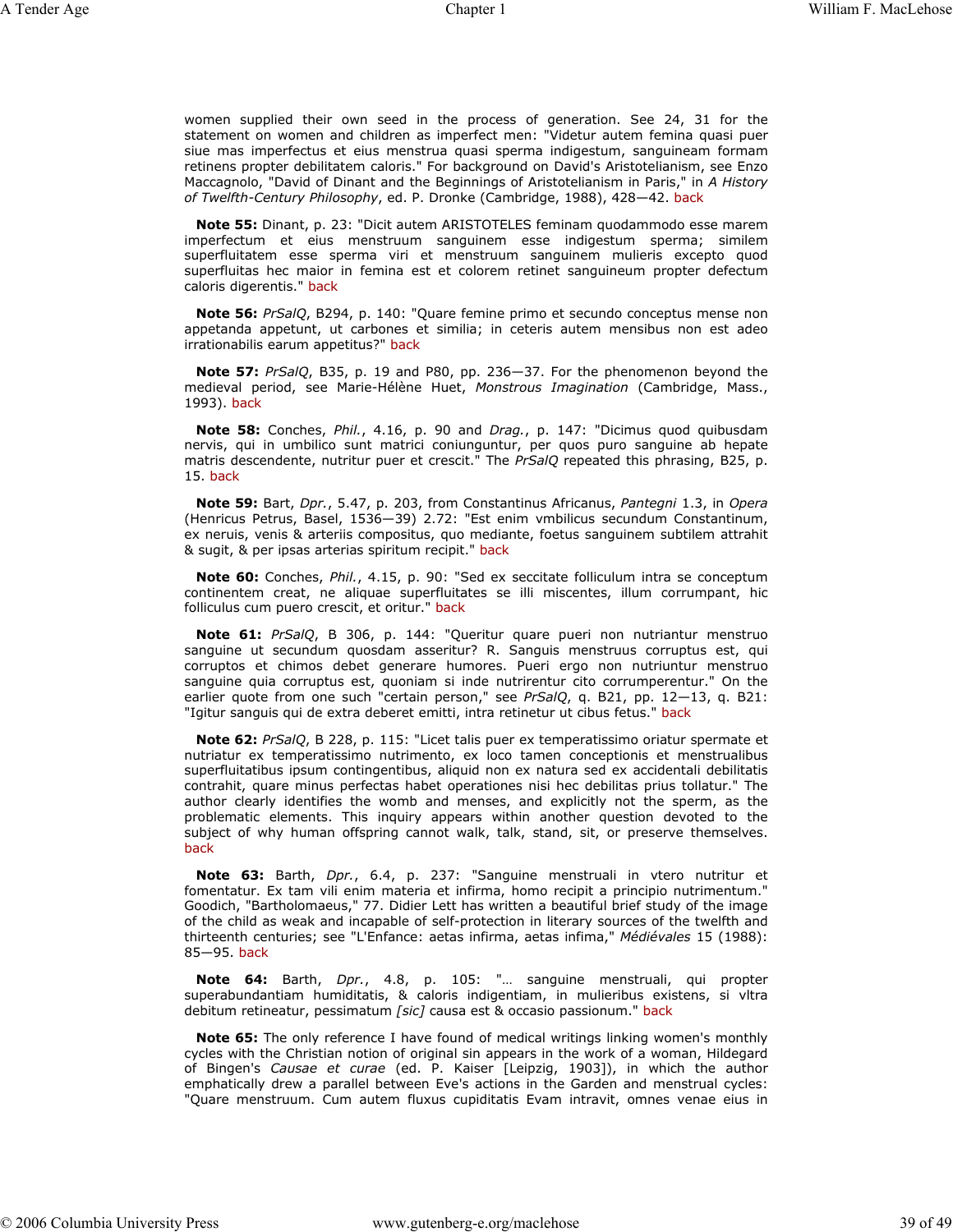fluvium sanguinis apertae sunt. Unde omnis femina procellas sanguinis in se habet." (102). To Hildegard, Eve's temptation ("the flow of cupidity") led to Eve's and therefore all women's menses ("a river of blood"). Michael Scot in the early thirteenth century referred in *De secretis naturae* to original sin without remarking on menstrual blood per se, see part 1, chap. 8 (*Forma foetus generati in matrice*) published in *Alberti Magni De secretis mulierum libellus* (Strasbourg, Lazarus Zetznerus, 1601), 271. The influential—though non-medical—*De miseria humane conditionis* by Lothario dei Segni (later Innocent III), saw a link between Pliny's physical danger and Levitical uncleanness (*Lotharii cardinalis De miseria humane conditionis*, bk. 1, chap. 4, Michele Maccarrone, ed. [Lugano, 1955], 11—12). His combination of "unclean" children and mad dogs connects the two traditions, but medical literature avoids any such connection. back

**Note 66:** Given the very common cultural taboos concerning menstrual blood, it is difficult to determine the influence of other, nonmedical negative views of the menses on medical and natural philosophical traditions. Hippocratic writings and other classical medical sources expressed negative views concerning menstrual blood, but never with the virulence exhibited by later (Roman and medieval) writers; on the Hippocratic view, see Ann Hanson, "The Medical Writers' Woman," in *Before Sexuality* (Princeton, 1990), 309—37. back

**Note 67:** Bart., *Dpr.*, 5.49, p. 207. Taken from Isidore, *Etymologiae*, 11.1.141: "nam mulier solum animal menstruale est. Cuius cruoris contactu fruges non germinant, acescunt musta, moriuntur herbae, amittunt arbores fetus, ferrum rubigo corripit, nigrescunt aera. Si qui canes inde ederint, in rabiem efferuntur. Glutinum asphalti, quod nec ferro nec aquis dissolvitur, cruore ipso pollutum sponte dispergitur." back

**Note 68:** See C. *Iulii Solini collectanea rerum memorabilium*, ed. Theodor Mommsen (Berlin, 1864), 17. Pliny provided an extensive study of the detrimental effects of menstrual blood; see *C. Plini Secundi Naturalis historiae*, ed. C. Mayhoff (Studtgart, 1967), 7:15,  $64-65 = 2:22-23$ . One theme of the deleterious effects of menses, the power of a menstruating woman to darken mirrors, predated Pliny by several centuries, appearing in Aristotle's *On Dreams* (459b-460a). The mirror motif surfaces in the section on human generation in Arnoldus Saxo's early thirteenth-century encyclopedia; see Emil Stange, *Arnoldus Saxo, der älteste Encyklopädist des dreizehnten Jahrhunderts* (Halle a.S., 1885), 50—51. back

**Note 69:** Pliny and Solinus had included their analyses of women's bodies in more general discussions of history, mythology, etc. Isidore on the other hand had attempted a more organized overview of human anatomy, discussing each bodily member in turn. For Isidore's dependence upon earlier medicine and his influence on later medical traditions, see William Sharpe, *Isidore of Seville: The Medical Writings* (*Transactions of the American Philosophical Society*, n.s., 54, no. 2 [1964]), introduction, esp. 9—23. For a more detailed discussion of the medieval encyclopedists' use of sources and their audiences, see Christian Hünemörder, "Antike und mittelalterliche Enzyklopädien und die Popularisierung naturkundlichen Wissens," *Sudhoffs Archiv* 65, no. 4 (1981): 339—65. back

**Note 70:** Lev. 15:19—33 dealt with the physical acquisition (through touch, sexual intercourse, etc.) of spiritual *immunditia*. The *Glossa ordinaria* did not elaborate on physical aspects of this uncleanness, but explicated menstruation as indicative of human sinfulness or as comparable to other types of physical illness Christ could cure; see the glosss on Lev. 15:21; for theological dimensions of menstruation, see Wood, "Doctor's Dilemma." back

**Note 71:** Thomas, *De natura rerum*, 1.73, ed. Boese, p. 74; Ferckel, *Die Gynäkologie des Thomas von Brabant*, 28; Vince, *Spec. Nat.*, 31.51, p. 2330: "Vivit ergo puer ut dicunt omnes philosophi sanguine menstruato, sed optime purissimeque digesto, mediante scilicet dulciori atque iucundiori parte corporis id est hepate. Si enim nullo medio, vel non optimo medio transiret sanguis menstruatus ad puerum, potius eum sua malignitate occideret quam nutriret. Quod patet in aliquibus hominibus sic natis, ut habeant maculas in facie, vel alia parte corporis. Hoc enim ex sanguine menstruato fit, qui quandoque nimis abundans super puerum in utero matris cadit. Et nisi secundinae folliculus inter sanguinem cadentem et puerum medius esset, ipsum in nudo contactum penetrando occideret. Restat tamen ex hoc in puero macula, que nunquam etiam cute excoriata potest deleri." Thomas solves the dilemma of the menses' destructive and nurturing properties by describing the fetus's nourishment as *purissime digesto*, while the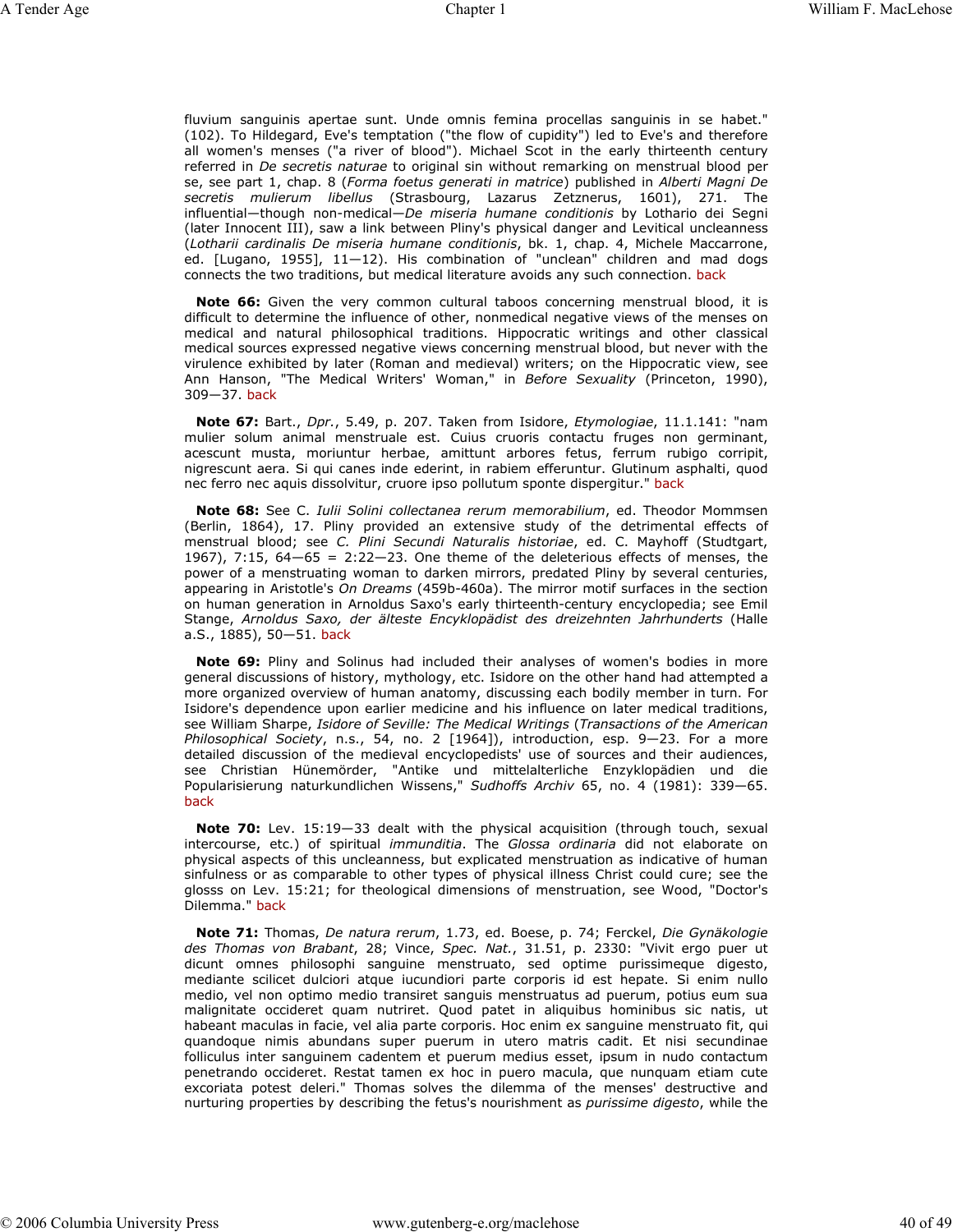Levitical tradition saw the menses as by definition impure. back

**Note 72:** Soranus, *Gynecology* (1.58) suggests a threat from the womb's liquids, the remaining urine excreted by the embryo. The sack closest to the fetus (the amnion) protected the fetus from the "pungent and destructive" urine, described as excess material. See Soranus, *Gynecology*, ed. Rose, p. 226, and *Soranus' Gynecology*, O. Temkin, trans. (Batimore, 1956), p. 60. Soranus expressed scepticism over the amnion's existence, though no Latin version included this detail; for Mustio, see Rose, p. 19 ("55. Quid est amnion?"); for Caelius Aureliaus, see *Gynaecia*, ed. Drabkin, p. 33. The translation known as *Liber geneciae ad soteris obsetrix* [sic], ed. Rose, p. 134, only hinted at mortal danger to the child; the translator did not discuss the urine. back

**Note 73:** Lemay, *Women's Secrets*, intr. pp. 35, 37, notes thirteenth-century "condemnation" of the menses. I argue not for condemnation but for suspicion and suggest that increased elaboration on views of menstrual blood stemmed from ideas present before the New Aristotle appeared. I do not see William of Conches' writings as "dispassionate" but interpret his statements as an extension of Isidore's views on menstrual blood's dangerous effects (combined with Aristotelian ideas on women's inherent imperfection), moving from the nonhuman to the human. I concur with Lemay that there was a thirteenth-century heightening of interest in women's bodily fluids. back

**Note 74:** In Vince, *Spec. Nat.*, 31.42 (De signis mulieris praegnantis), col. 2323. back

**Note 75:** One theory argued that the child's sex was determined by the location of the seed in the mother's womb. It was believed that there were seven "cells" in the uterus, which would determine the sex and gender of the child. The fetus who developped in the right-most cell would be male and very masculine, because it was closest, again, to the source of heat (and hence of masculinity), the liver: Conches, *Phil.*, p. 90: " ... si in dextra parte remaneat, quia hepar est in dextra parte matrici vicinum, meliore et calido sanguine nutritur fetus, masculus efficitur. Si autem in sinistra parte, quae a fonte caloris, id est ab hepate est remota, femina erit. Si in sinistra, ita quod aliquantulum versus sinistram, plus tamen versus dextram, vir effeminatus. Si in sinistra, ita quod aliquantulum versus dextram, mulier virilis." On the notion of sex differentiation based on the fetus's position in the womb, see Fridolf Kudlein, "The Seven Cells of the Uterus: The Doctrine and its Roots," *BHM* 39 (1963): 415—23, which argues that, although the notion that the male was born on the right side and the female on the left dated back to a pseudo-Galenic text, *De spermate*, the belief in a seven-celled womb appeared first in the writings of the eleventh-century Salernitan school. See also Cadden, *Meanings*, 198, and Baldwin, *Language of Sex*, 207. back

**Note 76:** Must., chap. 36, pp. 14-15:"Quae signa sunt quae conceptum infantem masculum aut feminam futuram ostendunt?" It is difficult to define terms such as *infans* and *puer*, both of which were used interchangably in describing the fetus. back

**Note 77:** *PrSalQ*, B 33, p. 18: "Matrix illa ad se attrahit et in essentiam fetus transmittit." Some of the few moments dealing with dangers not derived from the mother appear in the very rare discussions of inheritable diseases, where paternal influence was as important as maternal. See Conches, *Phil.*, p. 88 on "incurable infirmities" of the parents. See also the discussion of gout in *Drag.*, p. 236 and the Aristotelian parallel in *On the Generation of Animals*, 724a. back

**Note 78:** *Canon*, 3.2.1, p. 915a—b. Out of all the writings under consideration here, Avicenna's account of "the signs of impregnation," like most of his discussions, was the most detailed and extensive analysis of the subject. back

**Note 79:** Each of the three Arabic encyclopedists included at least one section on the pregnant woman's regimen: Rhazes, *Ad Almansorem* 4.27 (fol. 20vb), Avicenna, *Canon*, 3.21.2.2 ("De regimine universali praegnantis", pp. 918—19,) Haly Abbas, *Regalis Dispositionis*, Practica, 1.19 (fol. 151ra). Of the three Latin encyclopedists, only Vincent included such a section, but in doing so, quoted directly from each of the Arabic authors; *Spec. Nat.* 31. 116 (col. 2385) and *Spec. Doc.* 12. 25 ("De regimine corporum debilium, et primo mulierum praegnantium", col. 1088,). back

**Note 80:** Barth, *Dpr.*, 6.7. This chapter deals exclusively with the fetal child and its relation to the mother. Only at the end of the chapter was there a reference to the child after birth: "however much the mother endures more serious pains on account of the child, so much more she loves the child after birth and lovingly nourishes and instructs it."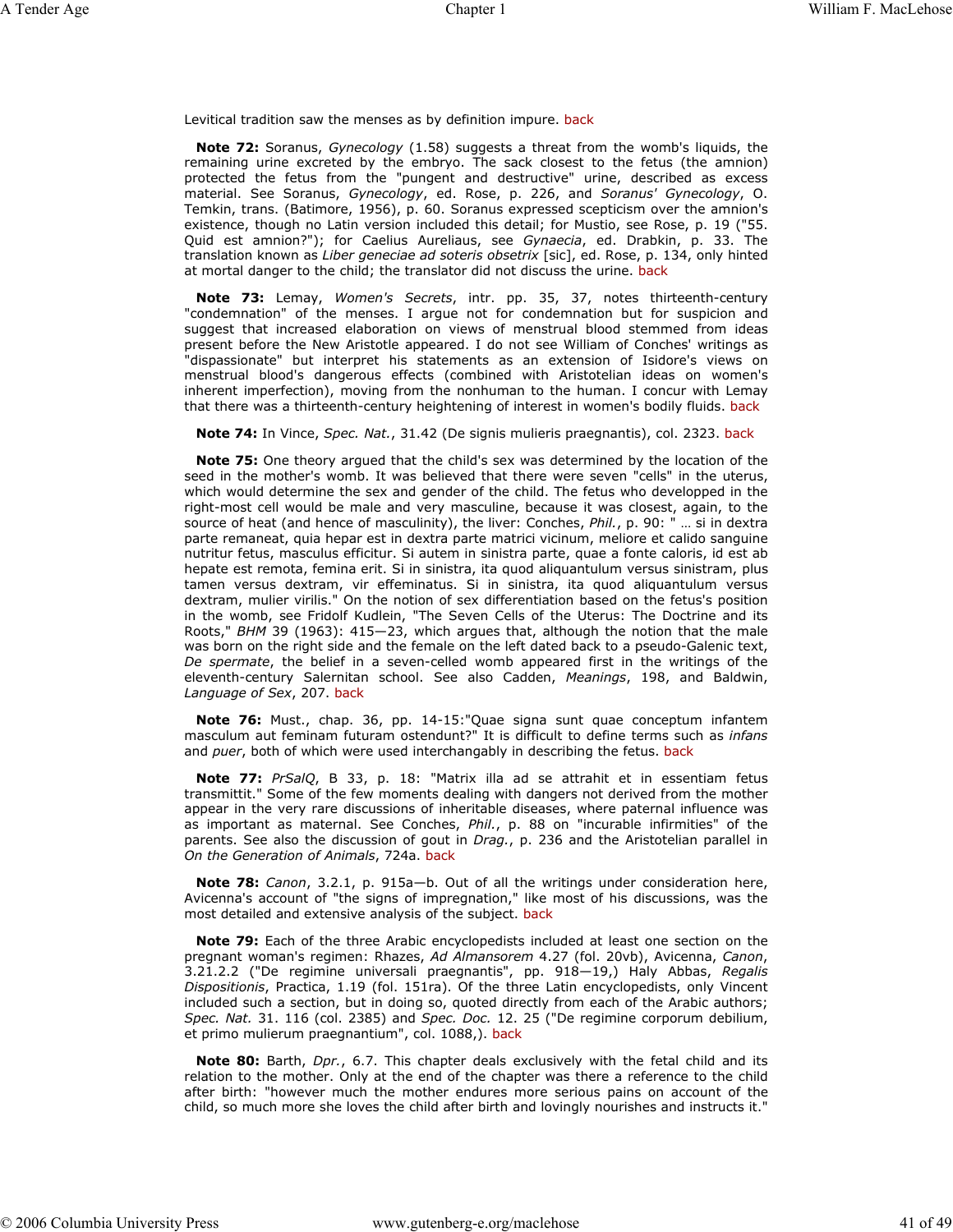#### back

**Note 81:** While this may have been the case for much of the work, there are references in the same obstetrical chapter to assistance by a midwife (*saige baile*) that moves beyond the realm of a self-help manual. Also while much of the advice could have been followed by non-practitioners, many of the remedies included terms of Arabic origin, being translations from Avicenna's *Canon*. See e.g. *Régime*, p. 74: "metre par deseure pourre de sanc de dragon, et de sarcacol, et de coumin, de mirre, et .i. drapel de lin moullie en oile d'olive" compared with *Canon*, 1.3.1 (fols. 65rb-va): "et sanguinis draconis, et sarcocolle, et cymini, et usnee, ut myrrhe partes sumantur equales, et trite umbilico superponantur," both of which describe the proper manner of treating the umbilicus after severing it. back

**Note 82:** *Régime*, p. 72: "Et leur estuet garder de courous, de travail, de pensees, de paour, de batures, et user totes coses de joie et soulas, et ce lor convient faire especiaument au premier et au daierain." The belief in salty foods affecting offsprings' fingernails appears in David of Dinant's notebook (p. 25), and is derived from Aristotle's *Historia animalium*, 583a 23—28. back

**Note 83:** Vince, *Spec. Doct.*, 12.25, col. 1088: "Infantium quidem et senum, et ab infirmitate convalescentium corpora, necesse est habere regimen proprium: quia debilis est virtus eorum. Infantium quidem et senum, quia calor eorum naturalis debilis est … Itaque regimen infantium incipiemus a regimine mulierum praegnantium." back

**Note 84:** Vince, *Spec. Nat.*, 31.116, col. 2385. On the issue of contraception in the Arabic sources, see John Riddle, *Contraception and Abortion from the Ancient World to the Renaissance* (Cambridge, Mass., 1992), 118—34. back

**Note 85:** Vince, *Spec. Nat.*, 31.116, col. 2385, Haly Abbas, *Regalis dispositionis*, Practica 1:19, fol. 151ra: "In primis namque quatuor mensibus est in ea fetus debilis, et opus est ei cibo. Minuit autem cibum minutio, unde et moritur fetus." back

**Note 86:** Conches, *Phil.*, 91: "Dicunt enim physici: quia ante septimum mensem, non est tantus motus, in puero, quod si nascatur, vivere posit… . In octavo mense, motu septimi debilitatus, vivere non potest… ." See also Conches, *Drag.*, 248: "Puer, ut praediximus, septimo mense laborans exire, si non exit, longo labore debilitatur. Unde si tunc exeat, viuere non poterit." The notion that a seven months' child could survive while those born in the eighth could not derived from ancient Greek ideas (dating back to the Hippocratic corpus, esp. the brief treatise *Du foetus de huit mois*, Littré, 7:452—61), see Ann Ellis Hanson, "The Eight Months' Child and the Etiquette of Birth: Obsit omen!," *BHM* 61 (1987): 589—602. See also Barth., *Dpr.*, 6.3, p. 236, quoting from Constantinus's *Pantegni* (actually a translation of Haly Abbas's *Liber regalis dispositionis*). However what to the other authors was a seven months' child he referred to as eight months': "omnem infantem in octo mensibus motum habere, quia si adeo fortis esset ut possit exire, quoquo modo ad vitam conualescit. Si vero non exierit ipso motu debilitatur, ita et patitur, vt in sequenti exiens mense nullatenus conualescat." back

**Note 87:** Must., passim. back

**Note 88:** Must., p. 15, chap. 37: "Quid est cissa?" and p. 21, chap. 59: "Quomodo separamus dolorem qui de fervura venit ab eo qui de praesenti partu occurrerit?" back

**Note 89:** Must., pp. 15—16, esp. chap. 44: "Quomodo mense septimo agendae sunt gravidae mulieres? in omnibus patienter et quiete, ne nimia gestatione pecus iam perfectum foris excutiatur, siquidem etiam et septimani nasci possunt." Mustio (through Soranus) here made only tacit reference to the classical notion of the possibility of the seven months' child's survival, yet he implied (unlike William of Conches) that the seven months' child is vulnerable, that such an early birth is undesirable, and that all precaution should be taken to avoid such a situation. On the later quote about the eight months' child, see p. 28, chap. 77: "Quibus mensibus vitales nascuntur? … unde difficile est aliquos evadere qui octavo mense nascuntur." back

**Note 90:** See, among others, Monica Green, "Women's Medical Practice and Health Care in Medieval Europe," in *Sisters and Workers in the Middle Ages*, ed. Judith M. Bennett et al. (Chicago, 1989), esp. 39—40. back

**Note 91:** Must., p. 22, chap. 64: "deambulare etiam eas et lavari et cibos accipere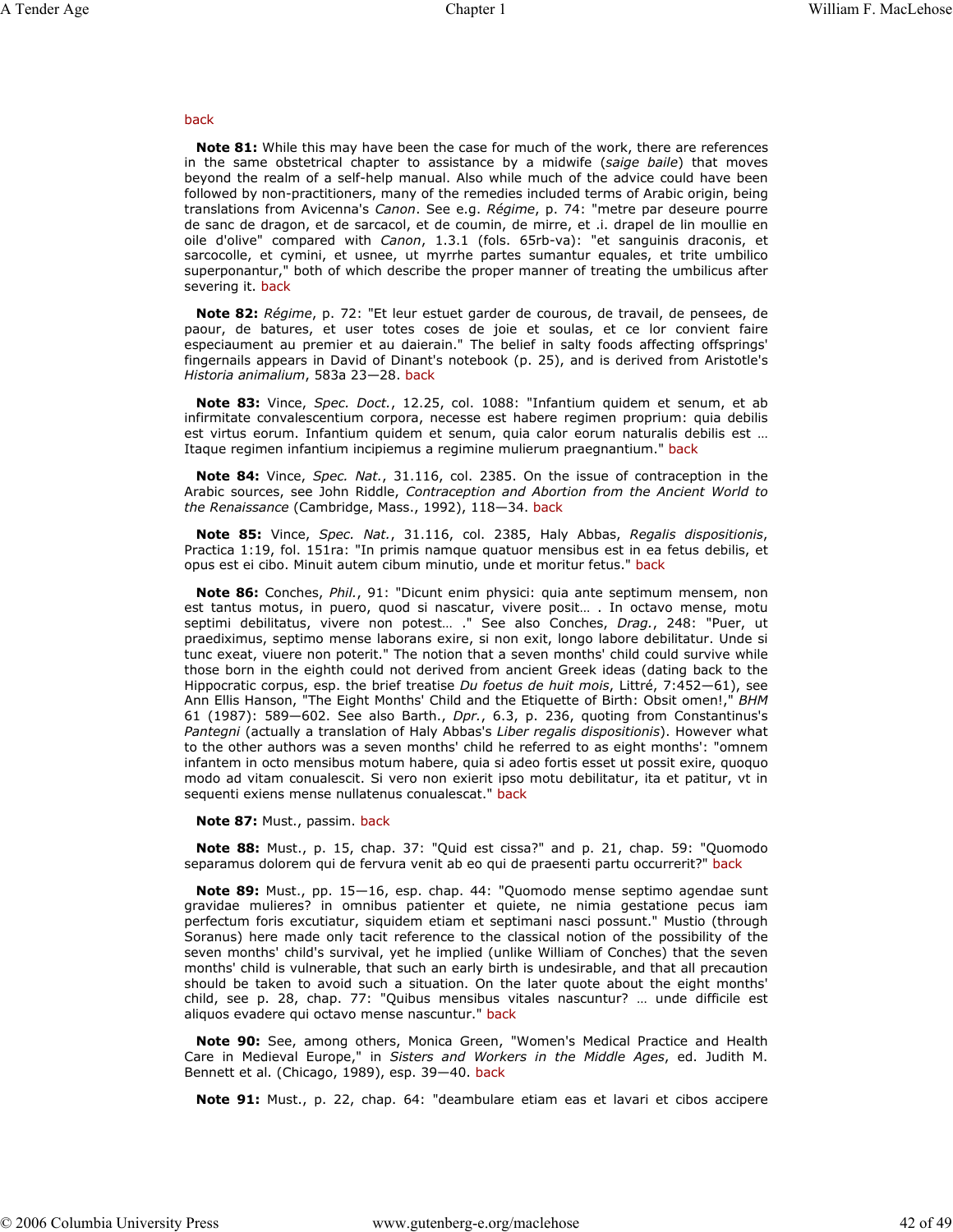antiqui iubebant. nos vero non permittimus haec fieri, quia ambulatio infantem prope foris positum premit et matricem quassat, lavacrum vero et vires minuit et digestum corpus mulieris infrigidat, cibus autem qui in frigore datur corrumpitur et non nutrit." Note again the invocation of previous voices of authority (antiqui iubebant) and Mustio/ Soranus's subsequent revisionist attack on such claims. back

**Note 92:** In book 2 of his text, Mustio returned to the subject of birth, devoting several chapters to the various positions of the fetus as it exited, chaps.  $17-18$ ; and Rose, 76—94. For a discussion of dangerous childbirths, see Renate Blumenfeld-Kosinski, *Not of Woman Born: Representations of Caesarian Birth in Medieval and Renaissance Culture* (Ithaca, N.Y., 1990),  $16-17$ , where she does not mention the Latin translations and their variants on the original. back

**Note 93:** *Régime*, p. 73: "Et se c'est cose ke li enfes soit mors, si se convient haster de le femme delivrer por ce k'il i a trop grant peril." back

**Note 94:** As mentioned above, Mustio's section on the variety of difficult birthing positions appeared verbatim in Thomas of Cantimpré's *De natura rerum* and, through Thomas, in Vincent of Beauvais. For twelfth- and thirteenth-century manuscript illuminations of these positions, see Loren MacKinney, "Childbirth in the Middle Ages, as Seen in Manuscript illuminations," *Ciba Symposium* 8 (December 1960): 232. back

**Note 95:** Conches, *Phil.*, p. 91: "et quia in calido et humido nutritus est nascens, et ad dissimile prodiens contrarietatem sentit, vocemque aemulationis emittit, et ideo prima vox hominis est vox doloris." back

**Note 96:** Barth, *Dpr.*, 6.4, p. 237: "deinde ad aerem nimis frigidum, vel nimis calidum veniens calamitati et miserie exponitur, quod eius innatus clamor apertissime attestatur." Bartholomaeus then provided a recipe to soothe this, taken again from Constantinus. back

**Note 97:** *Canon*, 1.3.1. back

**Note 98:** Thomas, 1.74 (De virtute nascitiva), p. 75: "Sed heu! pauce inveniuntur, et ideo multi pueri abortiuntur et non possunt nasci ad vitam, et per hoc non renascuntur ad gloriam." Note that Thomas's concern for the fetus revolved mainly around the state of its soul. Later in the same chapter (p. 76), Thomas made another reference to the inaccessibility of midwives (*si obstetrix gnara scientie obstetricandi inventa non fuerit*) and provided advice on how to handle difficult births, suggesting that pepper be placed near the mother's mouth and nose in order to induce sneezing. back

**Note 99:** See chap. 3 below for discussion of the necessity of infant baptism. Some advocated basic training in emergency baptism for all midwives; see *DTC*, "Baptême," 2, cols. 283—84. back

**Note 100:** Thomas, 1.74, p. 76: "Hec ideo libro nostro diligenter adiunximus propter periculum abortivorum et ignorantiam obstetricum." The term *abortivum* can mean premature birth, abortion, or miscarriage. back

**Note 101:** *Canon*, 1.1.3, fol. 6vb: "et hec quidem est cum membra pueri nondum ad motiones et ambulandum sunt apta: et in etatem dentium plantativam que est post ambulationem et antequam sit fortis: et illud est cum nondum gingive sunt omnibus dentibus replete." back

**Note 102:** *Canon*, 1.1.3, fol. 6vb: "Signum autem quod vehementioris istimbre existant est quod neque nausea accidit eis [iuvenibus] in vomitus neque fastidium quemadmodum contingit pueris propter digestive eorum malitiam… . Egritudines autem plurime que pueris eveniunt sunt frigide et humide et eorum febres phlegmatice et plurimum quod vomunt." Avicenna attributed this idea to one of the various sects with which Galen disagreed: "Hoc quidem sunt duarum sectarum sententie et ipsarum rationes, Galenus vero ambabus sectis contradicit." Perhaps the most detailed study of the child's humoral status in medieval medical writers appears in Angela Giallongo, *Il bambino medievale: Educazione ed infanzia nel Medioevo* (Bari, 1990), 107—22. back

**Note 103:** *Canon*, 1.1.4, fol. 7ra: "Et corpora puerorum equali sunt humidiora propter augmentum et hoc quidem nobis insinuat experimentum quod est de mollitie ossuum et nervorum vel membrorum ipsorum." back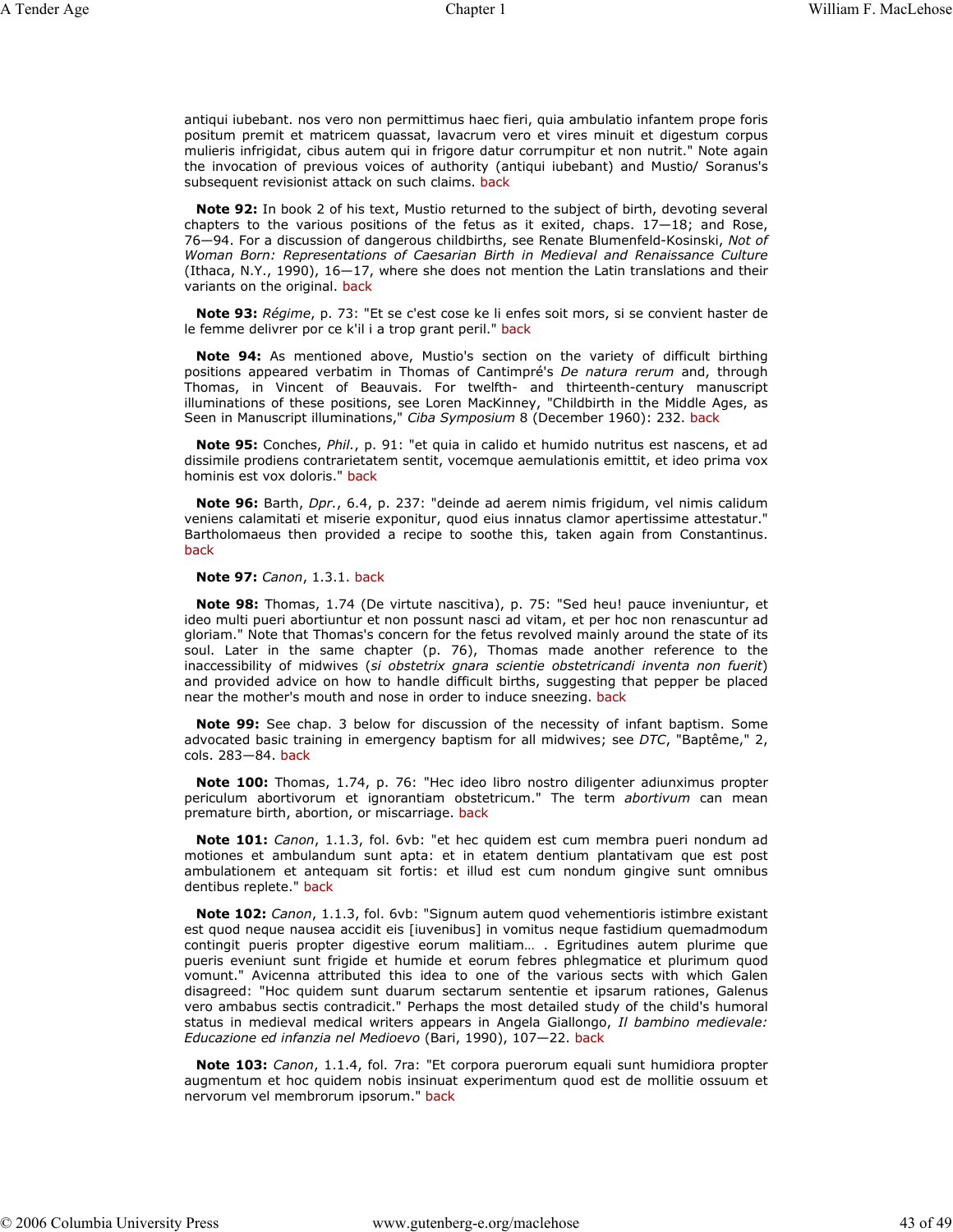### **Note 104:** *Régime*, p. 75. back

**Note 105:** Barth, *Dpr.*, 6.4, p. 237: "omnia eorum membra fricentur praecipue masculorum, quorum membra debent esse propter exercitium duriora." back

**Note 106:** Must., p. 30, chap. 81: "Ubi infantem iacere oportet? in loco scilicet mediocriter calido ita ut nihil ibi oleat nec valde sit lucidum, strato concavo et nec valde molli, ut non multum iacendo spina infantis aut collum contorqueatur." back

**Note 107:** Barth, *Dpr.*, 6.4, p. 238: "Vnde membra infantilia, propter sui teneritudinem, ad diversarum figurarum susceptionem habent flexabilitatem, et ideo fasciis et aliis ligaminibus congruis infantilia membra sunt liganda, ne torta efficiantur seu aliquam incurrant difformitatem." back

**Note 108:** Barth, *Dpr.*, 6.3, p. 238. back

**Note 109:** Constantinus Africanus described this most succinctly in his *Pantegni* (the theoretical part of Hali Abbas's *Liber regalis dispositionis*): "Eorum ergo membra videntur esse tenera sed iam nata minus sunt tenera quam cum sint in matris vulva." See Constantino l'Africano, *L'Arte Universale della Medicina (Pantegni), Parte I, Libro 1* ed. M. Malato and U. de Martini, 68. back

**Note 110:** *Régime*, p. 74: "pour le boutine et pour tot le cors escaufer et endurcir, por ce que si tost que li enfes sera nes tous li cors sera tenres et delies, si sent legierement coses caudes et froides apries, ki trop legierement li grievent et porroient amortir se naturel forme et cangier." back

**Note 111:** Must., pp. 35—36, chap. 100: "nam frequens lavacrum tabidum corpus efficit." back

**Note 112:** Must., p. 37, chap. 104: "et extendere etiam et curvare similiter pedes singulasque partes corporis ita formare ut quae concava esse debent premantur, quae gracilia vero sunt constringantur, quae extantia, adducantur … caput vero diligenter rotundum facere, patellas etiam in genibus movere, deinde omne corpus suspendere et deponere et universas partes officiis suis restaurare." back

**Note 113:** Must., p. 41, chap. 121: "apud nos vero quamdiu integro suo corpore infans coagulet et solidetur. quod citius evenire solet eis qui bono corpore sunt nati, tardius qui inbecilli." back

**Note 114:** *PrSalQ*, Ba88, pp. 184—85: "Vel nutricis fuit peccatum, membra pueri inordinate ponendo." The term *peccatum* here seems to mean 'mistake' rather than 'sin.' The mistake refers back to the description (in Mustio, etc.) of the wetnurse shaping the child's pliant body while swaddling it. back

**Note 115:** *Canon*, 1.3.1, fol. 65va: "Causa vero quare nobis necessarium est corpus eius durum facere, est quoniam illico cum nascitur, omnia que ipsum tangunt ei nocitiva sunt, sive calida sive frigida sive aspera sentiat ea, et hoc quidem est propter cutis eius subtilitatem, et propter calorem eius." The term *subtilitas* here refers to delicacy and implicitly vulnerability. In 1284, Armengaud de Blaise translated an abbreviated, versified version, known now as the *Cantica Avicennae*, which contains brief chapters on embryology, obstetrics, the nurse's regimen, and neonatal care; see Avicenne, *Poème de la médecine*, ed. H. Jahier and A. Noureddine (Paris, 1956), 162—64. back

**Note 116:** *Canon*, 1.3.1, fol. 65va. The passage eloquently describes the process: "Cumque volumus ut fascietur, nutrix eius membra suaviter tangere debet et quod dilatandum fuerit dilatare, et quod subtiliandum subtiliare, et omne membrum secundum convenientiorem figuram figurare, et hoc totum subtilit compressione cum extremitatibus digitorum, quod quidem multis faciendum erit vicibus." back

**Note 117:** *Canon*, 1.3.1, fol. 65va: "Et observandum erit ne cum dormierit, aliquid colli ipsius, aut extremorum eius, aut dorsi torqueatur." back

**Note 118:** *Canon*, 1.3.1, fol. 65vb: "Deinde fiat ut in primis super ventrem sui iaceat, postea supra dorsum, et preter hoc totum incessanter fricetur et prematur, et figuretur: deinde ad ipsum cum panno fasciandum est redeundum." back

**Note 119:** *Régime*, p. 75: "car tot ausi comme li cire quant ele est mole prent tel forme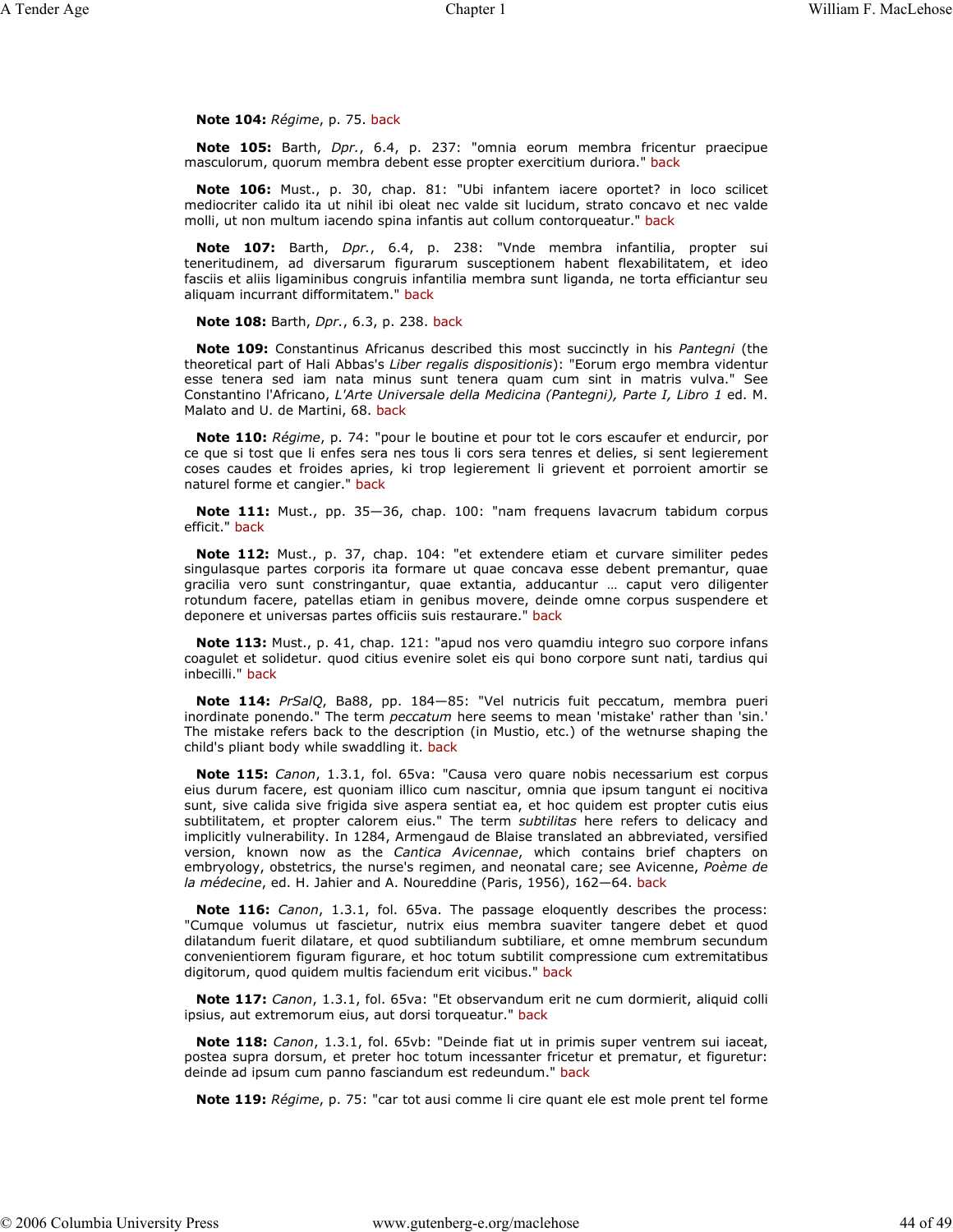c'on li veut douner, ensi li enfant prendent tel fourme ke leur norrice leur doune; et por ce, sachies ke biautes et llaidure a avoir tient a grant partie as nourices." back

**Note 120:** Must., p. 39, chap. 111: "Quid enim patiuntur infantes qui ante lavacrum aut in ipso lavacro didam accipiunt? scias eos variis et multis languoribus detineri." back

**Note 121:** Must., p. 39, chap. 113: "Quomodo cognoscimus quibus causis ploret infans, ut propter cibos? fasciam principaliter inspicientes ne adstricta sit aut ne iacens manum aut pedem torserit aut aliqua re punctus sit, aut abundantia cibi vel lactis ploret, inspicientes etiam ne aut plurimis coopertoriis gravatus sit aut ne parvitate eorum perfrixerit aut nimio sole aestuaverit. si enim aliqua re punctus est, subito plorare incipit. coopertoria etiam plurima vel parva et visu probantur et tactu … si autem abundantia cibi premitur vel lactis, huc atque illuc se proicit et plena praecordia habet … si vero aliqua inaequalitas est, et lac accipere non vult et macrior efficitur. ex praedictis ergo signis omnes ploratus eius separari possunt." back

**Note 122:** I by no means wish to imply that the writers under consideration here viewed all women's milk as exclusively and necessarily harmful to the infant. Both in medical and nonmedical writings, there is a considerable literature on the image of milk as both healthful and important. Caroline Bynum, for example, has often made reference to the importance of milk imagery in the twelfth and thirteenth centuries; see her *Jesus as Mother* (Berkeley, 1982) and *Holy Feast and Holy Fast* (Berkeley, 1987). In her work, there is no reference to the pathological possibilities of bad milk. Similarly, most literary sources only discuss the positive aspects of milk as nourishment. See Ferdinand Fellinger, *Das Kind in der altfranzösischen Literatur* (Göttingen, 1906) and Doris Desclais Berkvam, *Enfance et maternité dans la littérature française des XIIe et XIIIe siècles* (Paris, 1981), 50—54. Shulamith Shahar's *Childhood in the Middle Ages* (London, 1990) provides a general discussion of breast-feeding throughout the medieval period, but includes little medical material; see 53—70. Compare Atkinson, *Oldest Profession*, 58—61. back

**Note 123:** See David of Dinant, pp. 13, 32. back

**Note 124:** Must., p. 31, chap. 88: "Materno lacte nutriendus est infans an mammae?" Note that *mamma* usually meant simply "breast," although here it implied the breast of someone who was not the mother, i.e. a wetnurse. Note that Mustio did not acknowledge any "corruption" in the mother's milk due to its origin as menstrual blood. back

**Note 125:** *Canon*, 1.3.2, also in Vince, *Spec. Nat.*, 31.78, col. 2336: "De ipsius lactatione." In the lengthy chapter entitled "De regimine lactationis et remotionis a lacte," Avicenna suggested that a wetnurse should only be utilized for the few days after the birth as the mother rested; however, his detailed notes on the exact characteristics needed in the wetnurse suggest a longer period of employment than simply a few days (as the reference to the wetnurse's conceiving while nursing hints; see below). Note also the difference of opinion here between Avicenna (and William of Conches) and the *Prose Salernitan Questions* (written before the *Canon*'s reception in the north), which at one point denied that the menses fed the fetus (*PrSalQ*, B 306, p. 144), as discussed above. back

**Note 126:** Barth, *Dpr.*, 4.8, p. 106. back

**Note 127:** Barth, *Dpr.*, 5.34, p. 179, quoting Constantinus, *Pantegni*, Loci medici 3, chap. 34, De mammillis, v. 2, p. 77. back

**Note 128:** Barth, *Dpr.*, 5.34, p. 180: "Mamilla igitur est membrum nutrimento foetus necessarium, sanguinis menstrualis ad generationem lactis susceptiuum, &suscepti sanguinis impuri depuratiuum, digestiuum, immutatiuum, dealbatiuum, dulcoratiuum, inspissatiuum, pectoris &cordis defensiuum, sexus &aetatis discretiuum, corruptionis monstratiuum, rotundum, oblongum, neruosum, carnosum, paruulorum dentibus expositum, cauernosum seu porosum." This passage does not match any Aristotelian text and may be Bartholomaeus's abbreviation. back

**Note 129:** Constantinus, *Pantegni*, Locus medici 3, chap. 34, v. 2, p. 77, and Vince, *Spec. Nat.*, 28.83, col. 2050. back

**Note 130:** Must., pp. 31—35, chaps. 88—99. back

**Note 131:** Barth, *Dpr.*, 6.9: "Medicina utitur, ut ad idoneitatem perducat puerum aegrotantem." Bartholomaeus showed less concern for the positive qualities of the nurse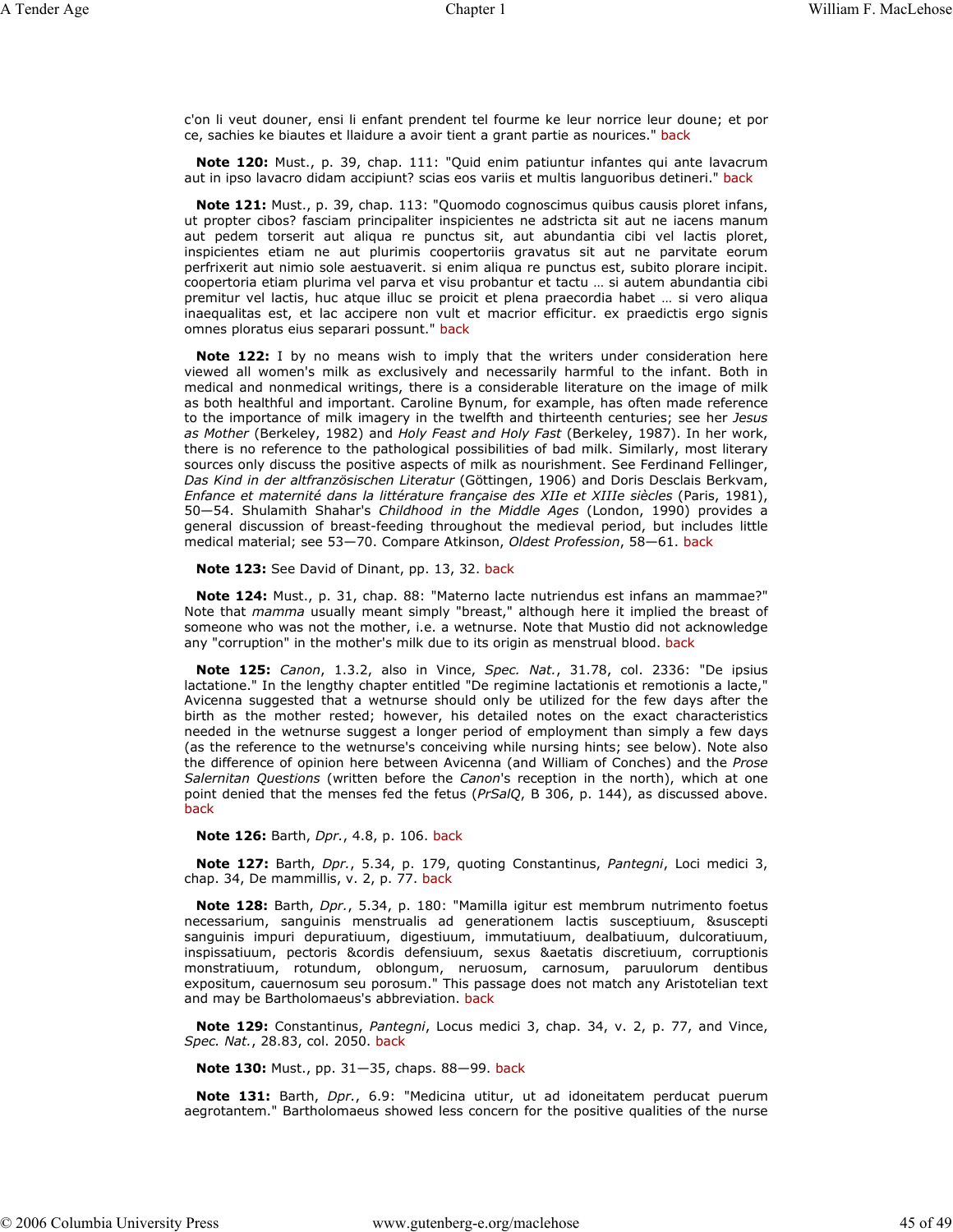demanded by Mustio and Avicenna and concentrated instead on her personal care of the child, particularly looking after the child to calm his cries. back

**Note 132:** *Canon*, 1.3.3. Although each source specified that the nurse's latest child be male, there is some evidence from thirteenth-century medicine that the milk of a mother who was nursing her own daughter could be considered beneficial. In the *Summa medicinalis* (ed. Paul Diepgen, Leipzig, 1911) of the medical author Gualterus Agilon, there are in the recipes many references to one ingredient most often called "lac mulieris puellam parturientis" (the milk of a mother giving birth to a girl), which appears almost a dozen times (pp. 101, 103, 143, 188, etc.). back

**Note 133:** *Régime*, p. 77: "si gardes qu'elle soit acoucie a droit terme, qu'ele n'ait perdu sen enfant devant ou par bature ou par autre cose." Twice in sections describing women, the author invoked the term 'bature,' in this case resulting in a miscarriage. back

**Note 134:** *Régime*, p. 76: "Vous deves regarder le femme qu'ele soit samblans a le mere tant com ele puet plus, et k'ele ait boinne couleur meslee de rouge en blanc, … et soit sainne tant c'on porra plus trover, car les maladives norrices tuent ains droite eure les enfans." back

**Note 135:** See the Hippocratic *Aphorisms*, which were some of the most widely distributed of Hippocratic texts in the Latin West. See *Hippocratic Writings*, ed. G. E. R. Lloyd (London, 1978 ed.), pp. 215—16. The author included a brief statement concerning prognoses in illnesses just before the age of puberty. Galen wrote a commentary on the *Aphorisms* that included an elaboration of the section on Hippocratic pediatric medicine; see *Claudii Galeni opera omnia*, vol. 17, part 2, pp. 627—40. back

**Note 136:** Must., pp. 44—46, chap. 136—41. back

**Note 137:** In Haly Abbas's *Liber regalis dispositionis*, *Practica*, bk. 1, chap. 20, p. 151vb ("Accidunt autem infantibus proprie illis passiones et morbi quos meminit hypocras in libro aphorismo dicens …") and in the incipit of the brief text *Ut testatur Ypocras in afforismis*, on which see below. back

**Note 138:** There is no Arabic version of this text, though sections of Rhazes' *Liber ad Almansorem*, Haly Abbas's *Practica*, and Avicenna's *Canon* contain similar (but by no means identical) matieral. The text is certainly of Arabic origin, as its incipit (*Sahafati accidit*) and many other non-Latin terms suggest. back

**Note 139:** For the *Practica puerorum* (also known by its incipit, *Passiones puerorum adhuc in cunabulis iacentium*), see Karl Sudhoff, "Die Schrift des Cornelius Roelants von Mecheln über Kinderkrankheiten und eine ihrer handschriftlichen Quellen" *Janus* 14 (1909): 467—85. For the *Ut testatur Ypocras* and alternate versions of the *Passiones puerorum*, see Sudhoff, "Nochmals Dr. Cornelius Roelants von Mecheln," *Janus* 20 (1915): 443—58. back

**Note 140:** *Janus*, 1915, pp. 451—52: "In primis quaecumque sit passio puerilis, nutrici diaetae cautela pro modo aegritudinis est iniungenda et adeo tenuis observanda, ac si nutrix aegritudinem infantuli pateretur, quia lac nutricum ex cibis contrariis generatur aegritudinem infantulis prius non existentem et inventam prius augmentat." For partial translations of these texts, see John Ruhrah, *Pediatrics of the Past* (New York, 1925), 22—26. back

**Note 141:** *De curis* (Sudhoff, Tafeln 3—4): "Et signum naturalis est quoniam cum ea nascitur, signum accidentalis est quoniam advenit post partum." Radbill, in the introduction to his translation, discussed this distinction and chose to translate *naturalis* as "congenital," p. 371. back

**Note 142:** See *De curis*, passim and esp. the introduction to Avicenna's *Canon*, 1.3.3: "De egritudinibus que infantibus accidunt." back

**Note 143:** *Canon*, 1.3.3: "Intentio praemissa de medicandis infantibus est nutricem regere." This quote begs the question of audience—who should be guiding (*regere* [cf regimen] can also mean more emphatically "to rule" or "to control") the nurse? Is it the father, the mother, or the doctor? Or were these texts used only for scholarly study and for no practical application? back

**Note 144:** However, Rhazes claimed at the beginning of the chapter on insomnia that it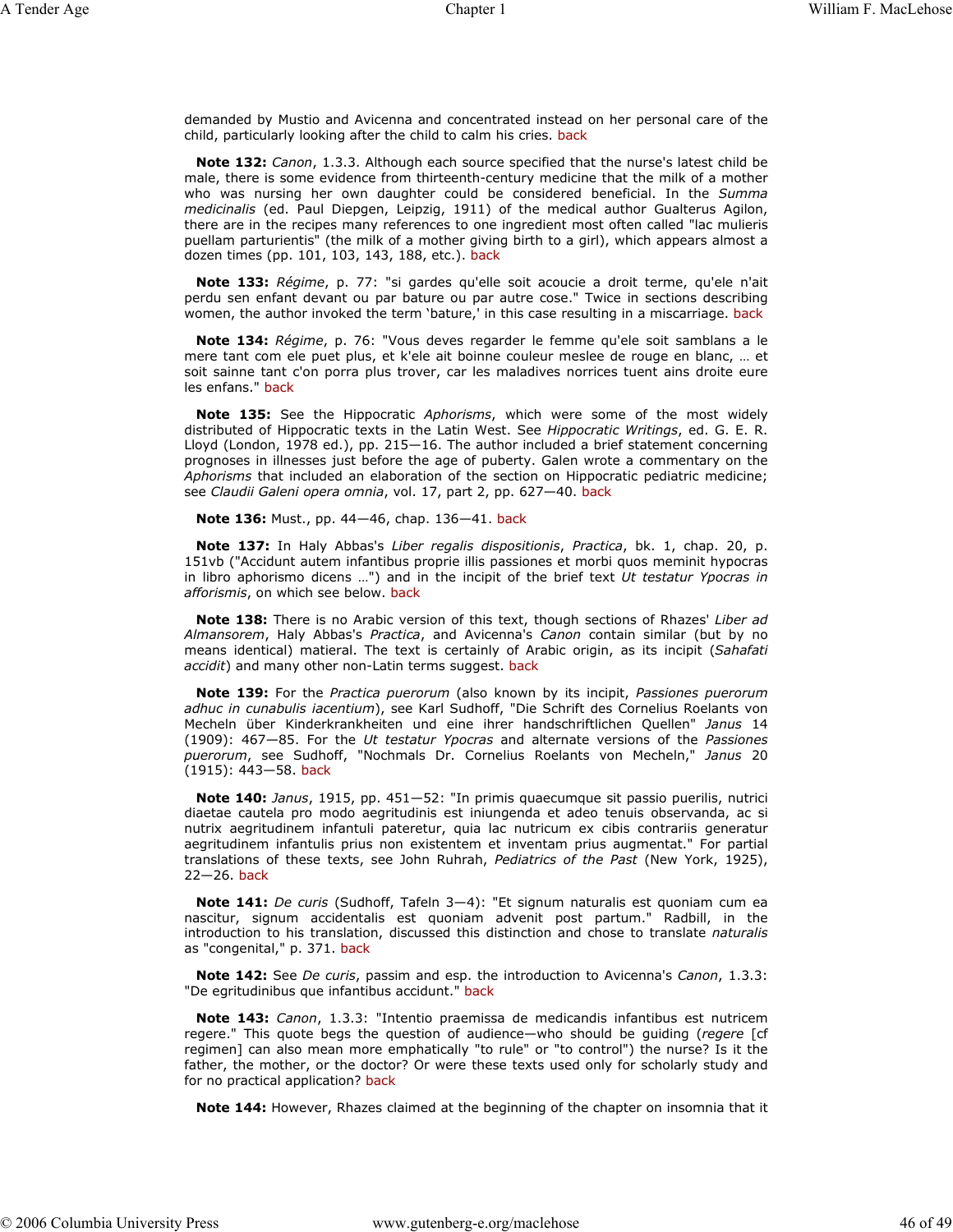occurred in young children "ex corruptione lactis," yet he did not suggest that one obvious preventative measure, given his etiology, would be to cure the milk of the corruption (Tafel 3). back

**Note 145:** *De curis*, Tafel 6: "et forte hoc accidit ex medicinis stipticis quas mulieres ponunt super capita puerorum sicut alkana et huiusmodi." Later, in the chapter "De pustulis que accidunt in ore puerorum," Rhazes added that "we will cure [this] with the medications mentioned for the age of youth" (*medicabimus cum medicinis dictis in etatibus iuvenum*, Tafel 6). back

**Note 146:** *De curis*, Tafel 6: "Isti enim non debent curari cum forti vel vehementi medicina." back

**Note 147:** Must, chap. 141, pp. 45—46. Caelius Aurelianus, who named the ailment *fluor ventris*, typically provided a more elaborate description than Mustio but similarly stressed that the nurse would act as intermediary (CA, 1.169, pp. 61—62). Caelius included a reason for giving the medication to the nurse: "But if the offspring [*fetus!*] will have been milking, since it seems to take support with the nourishment of the breasts, a rule of life suitable to the suffering offspring is to be given to the nurse." back

**Note 148:** *De curis*, chap. 15 ("De fluxu ventris puerorum"), Tafel 5b-6a, and *Almansor*, 4.30 (fol. 21rb). back

**Note 149:** Haly Abbas, *Practica*, 1.20 (fols. 151rb-152va). In translating the work, Stephen of Antioch often simply transcribed the Arabic term, thereby leaving the text full of herbs and fruits undoubtedly exotic to (and most likely unobtainable by) the Latin reader. back

**Note 150:** *Janus*, 1909, p. 478, and *Janus*, 1915, 452—53. back

**Note 151:** The tension between medicine and religion as viable methods of healing has received very little attention for the central Middle Ages. Valerie Flint's article "The Early Medieval 'Medicus', the Saint—and the Enchanter," *Bulletin of the Society for the Social History of Medicine* 2 (1989): 126—49 deals only with an earlier period. back

**Note 152:** Medical historians have utilized saints' lives for over half a century, though most secondary literature deals with the subject as a social historical source (i.e., to provide information on the diseases and accidents most common at the time). See C. Grant Loomis, "Hagiological Healing," *BHM* 8 (1940): 636—42. R. C. Finucane analyzes the problems involved in such endeavors ("The Use and Abuse of Medieval Miracles," *History* 60 [1975): 1—10) and most recently in a book devoted to the issue, *The Rescue of the Innocents: Endangered Children in Medieval Miracles* (New York, 1997). Eleanora Gordon's articles have focused on the use of hagiography to study medieval pediatrics for England only; see "Child Health in the Middle Ages as Seen in the Miracles of Five English Saints, A.D. 1150—1220," *BHM* 60 (1986): 502—22 and "Accidents among Medieval Children as seen from the miracles of six English saints and martyrs," *Medical History* 35 (1991): 145—63. I have found a comparably rich number of sources in the hagiography of Louis IX; out of sixty miracles recounted in *Les Miracles de Saint Louis* by Guillaume de Saint-Pathus (ed. Percival Fay, Paris, 1931), more than twenty concern children. back

**Note 153:** *Janus* 1959, p. 476: "Primo igitur consideratur lac, de quo nutritur puer, si sit bonum, quod sic dinoscitur." back

**Note 154:** Glass, Haly Abbas, *Practica* 1.21: "De electione nutricum," in Vince, *Spec. Nat.*, 31. 79, col. 2337. Rock or sword, *Passiones puerorum*, p. 476. Fingernail, Rhazes in Vince, *Spec. Nat.*, 31. 78, col. 2336. See also Must., pp. 33—34. back

**Note 155:** Avicenna, *Canon*, 1.3.1; Vince, *Spec. Nat.*, 31.79, col. 2336. back

**Note 156:** Must., p. 40, chap. 117. back

**Note 157:** *PrSalQ*, B 252, pp. 122—23: "In ipsa celebri venerea actione, in spermate bonus sanguis emittitur et purus qui deberet in lac converti unde puer debet nutriri." Here it was acknowledged that women could produce their own seed. However, this statement contradicted the quote that the scribe had borrowed from William of Conches—namely, that prostitutes performed only for money and not for pleasure and so did not produce sperm. Yet the question that was not answered is whether or not the blood that produced milk was menstrual blood; in another passage (B 306), the author denied that it was.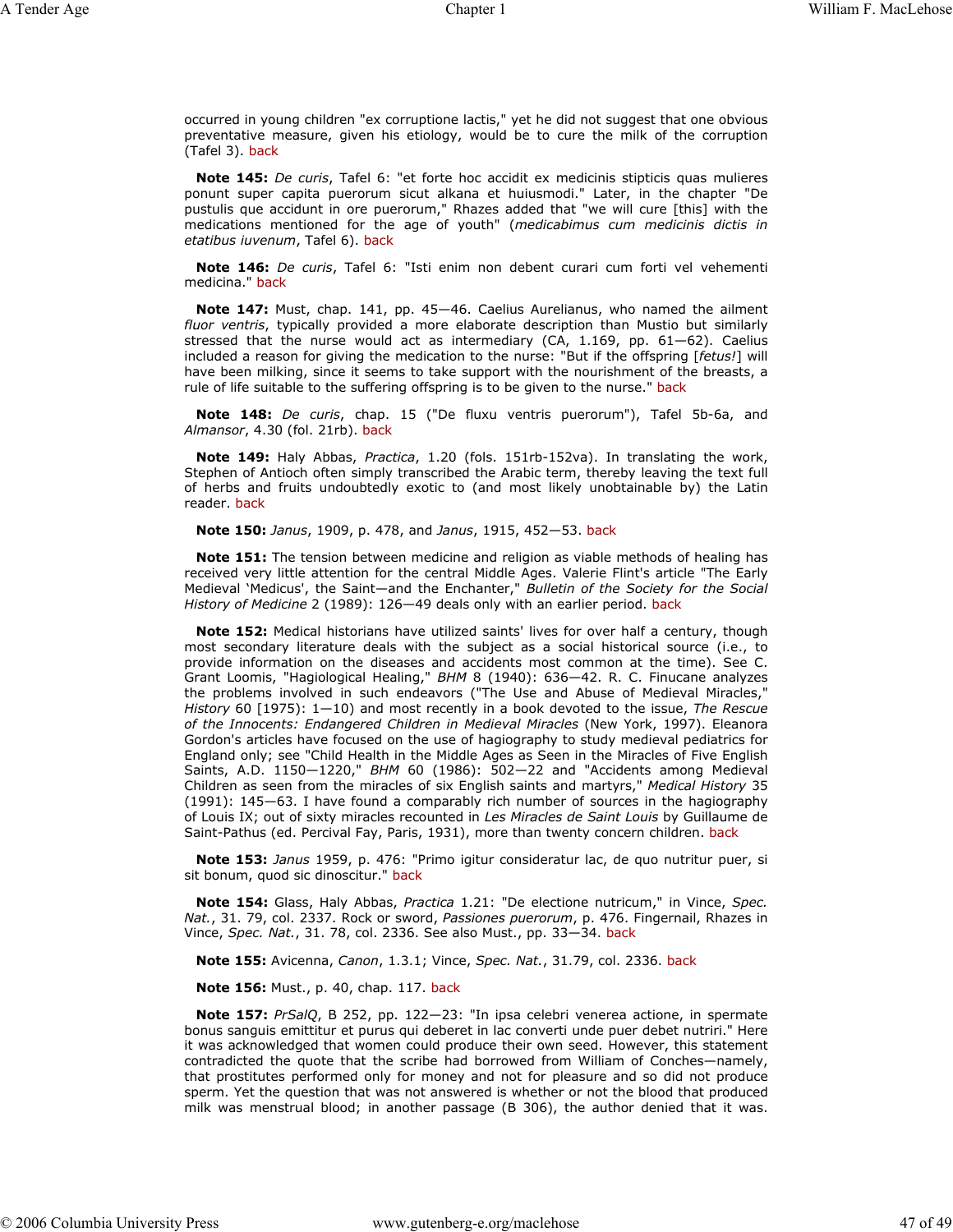#### back

**Note 158:** Barth, *Dpr.*, pp. 237—38: "Super omnia cauendum est, ne malo lacte et corrupto nutrimento nutriantur, quia ex viscoso lacte nutriti, pessimas solent incurrere passiones, sicut oris vlcerationem, vomitum, febrem, spasmum, ventris solutionem, et huiusmodi." back

**Note 159:** Barth, *Dpr.*, p. 238: "sic infantis defectum suppleat virtus gerulae nutricis, sicut ibidem dicit Constantinus." back

**Note 160:** Barth, *Dpr.*, 6.4, p. 238: "Ex bona autem dispositione lactis nutrimentalis, bona fit consistentia prolis, et converso, et ex corruptione sanguinis nutricis necessario laeditur corpusculum pueri vel infantis, et hoc propter puerilis naturae mollitiem." back

**Note 161:** *Canon*, 1.3.2, fol. 66ra: "Secundum mores vero suos consideratur, quoniam ipsam oportet bonorum morum et laudabilium esse, que tarde a malis anime passionibus patiatur, sicut ira, tristitia et timore: et reliqua ab istis. Omnes enim iste corrumpunt complexionem." back

**Note 162:** Must., esp. p. 35, chap. 98. back

**Note 163:** *Régime*, pp. 76—77: "car ces coses remuent les complexions as enfans, et les fait devenir sos et mal acoustumes." The term *coustume* appears in the full sentence three times in various forms and is difficult to define. It seems to apply to the woman's emotional state and so could be translated as "temperament," but later in the sentence it is used to describe those wise nurses with good temperaments (*sages nourices et bien acoustumees*) who are contrasted with bad nurses (*le malvaiste de lor nourrices*). back

**Note 164:** *Canon*, 1.3.3, fols. 66va-b: "Nutrici preterea est precipiendum ut temperato utatur et ut nutrientibus boni chimi alatur et ne ullo modo aliquis cum ea coeat: hoc enim sanguinem permiscet menstruum, et lactis odorem corrumpit, et ipsius minuit quantitatem, immo fortasse impregnatur in quo nocumentum duobus attinens filiis existit." back

**Note 165:** *Régime*, p. 77: "et soi garder qu'ele ne gise a homme, car c'est li cose qui plus corrunt le lait, et por cou qu'ele ne deviegne encainte, car femme encainte quant ele alaite tue et destrait les enfans." back

**Note 166:** *Canon*, fol. 67ra: "Cum autem ambulare inceperit, et moveri, duris motibus non erit permittendus, nec ad ambulandum, et sedendum est ponendus antequam secundum naturam ei desiderium fiat, ne cruribus ipsius, et dorso nocumentum accidat." back

**Note 167:** *Régime*, pp. 79—80, chap. 20: "Comment on doit le cors garder en cascun aage." Aldobrandino even used the Latin terms with which Gerard of Cremona had translated Avicenna's Arabic (*infantia, dentium plantatura, pueritia,* and *adolescentia*). back

**Note 168:** *Régime*, p. 80: "c'est li aages ou li enfant detienent plus et aprendent les boines costumes et les malvaises costumes; et sachies que boinnes costumes sont garde de la sante du cors et de l'ame." Again, the term *costume* seems to indicate "manners" or "habits," although it could also indicate temperament. back

**Note 169:** Barth, *Dpr.*, 6.5, p. 239: "[pueri] sibi noxia et contraria desiderant." This statement ties in with another discourse about children's irresponsible behavior and unique priorities (desiring apples over gold, etc.). Bartholomaeus quickly condemned all of these puerile actions as morally reprehensible: "Item paruuli pueri sepius malos habent mores." back

**Note 170:** *Régime*, p. 80. This movement around age seven from the female world of nurse and mother to the male world of tutor and father is a commonplace in the twelfthand thirteenth-century literature on pedagogy. Note also that Aldobrandino was discussing only the male child here, since although girls often received some instruction, they would not have gone to "l'escole" to study under a "maistre." back

**Note 171:** In all my research, this observation comes closest to the controversial Ariès thesis, which suggests that the Middle Ages treated children—as opposed to newborns and infants—as little adults. Ariès argued mainly from art-historical sources rather than